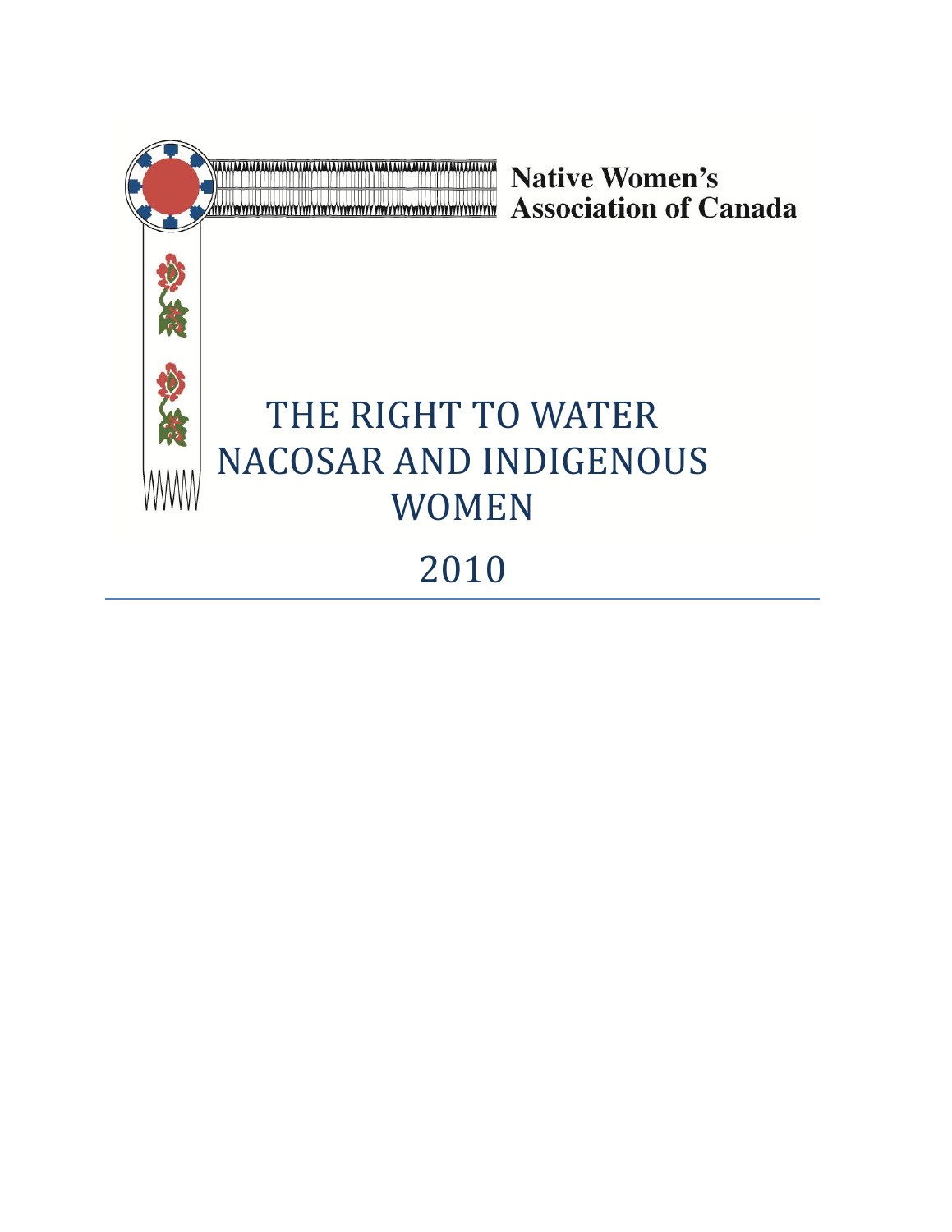# **Table of Contents**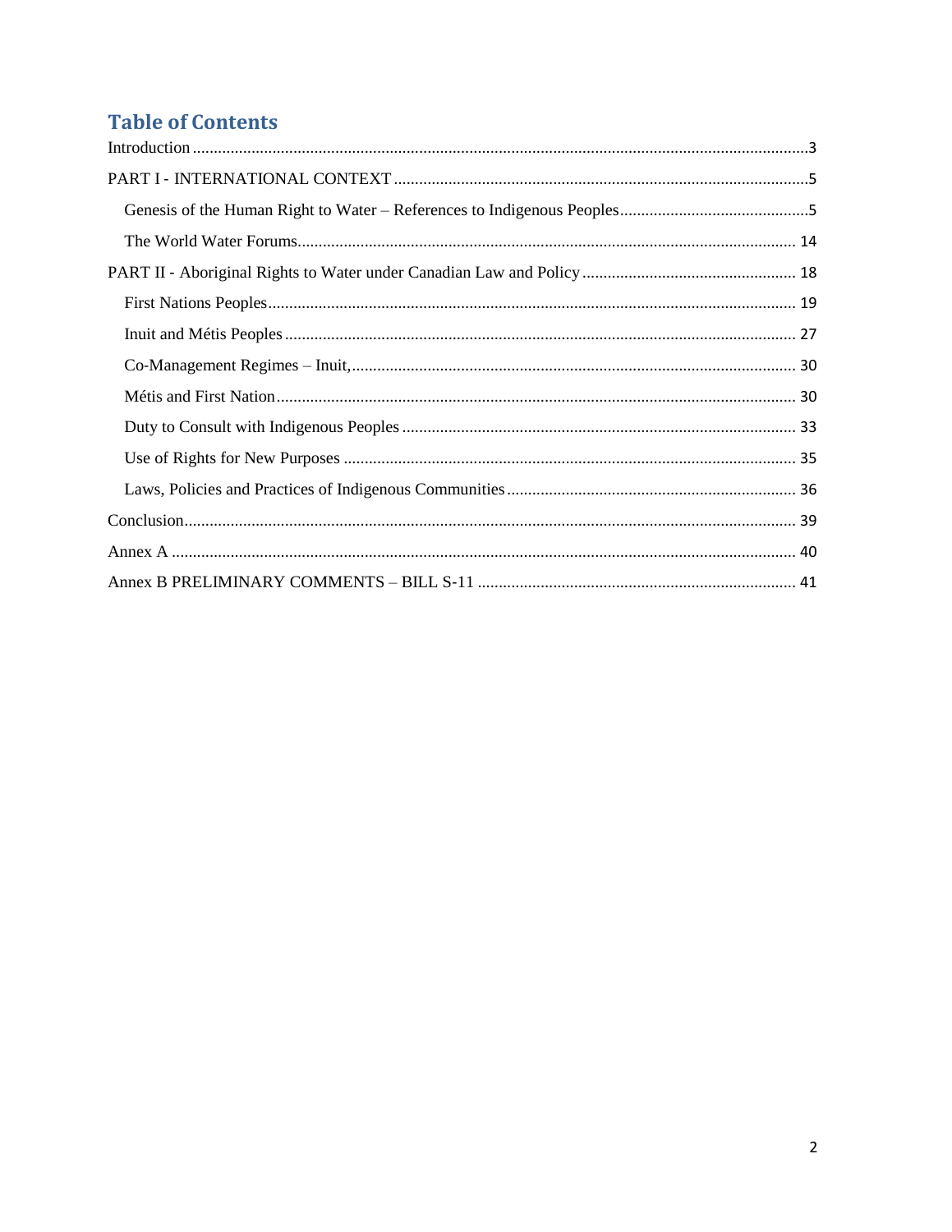# <span id="page-2-0"></span>**Introduction**

Water is fundamental to the every aspect of the lives and life-ways of Aboriginal<sup>1</sup> women. From individual health and well-being to the ability to enjoy our traditional lands and territories in a manner consistent with our respective cultures, teachings, understandings and legal orders, water underlies and permeates our lives, bodies and ecosystems.

Water rights are necessary to the survival of our families, communities, cultures, languages – our space and place in the world, sacred and ordinary.

We cannot sever the linkages that exist for Aboriginal Peoples between the natural environment, culture, legal orders, language, livelihood and life-ways. When we think of the complex web that ties us in so many different ways to water, we must acknowledge that Indigenous women have experienced, and continue to experience an estrangement from water. In Canada, the history of the oppression of Aboriginal language, knowledge, law, and cultural practices has coincided with abrupt and destructive changes in the natural environment as a result of development and settlement. Examples include Canadian policies and laws intended to halt or eradicate the practice of spiritual and legal orders (including relationship to the natural environment) of Aboriginal Peoples in Canada. The notorious instance of the criminalization of the Sundance ceremony of Aboriginal Peoples in Canada from 1895 – 1951

<sup>1</sup> In this paper, we will refer to First Nation, Métis, Inuit, and Aboriginal and Indigenous peoples. "Aboriginal" is a term that is recognized in the Canadian *Constitution Act, 1982*, which includes Indian, Métis and Inuit peoples of Canada. The term "Aboriginal" is widely used in common law, policies and programs throughout the country. More than one million people in Canada identify themselves as Aboriginal, which amounts to about 4% of the total population of Canada. "First Nation" is a term that is used to describe "status" (registered Indians under the *Indian Act, S.C. 1985, cI-5*) and "non-status" Indians. "First Nation" is also used as a name to describe communities located on reserves established pursuant to the *Indian Act*. There are approximately 615 First Nation communities in Canada. Where possible, the Indigenous name that a particular community calls itself will be used. "Indigenous" is a commonly used term in international fora, and is one that has been defined and used in a way that recognizes the nationhood and integrity of Indigenous peoples across the globe. This term will be used when discussing Indigenous legal traditions or knowledge as it is the most inclusive and provides the highest level of recognition of culture, identity and language.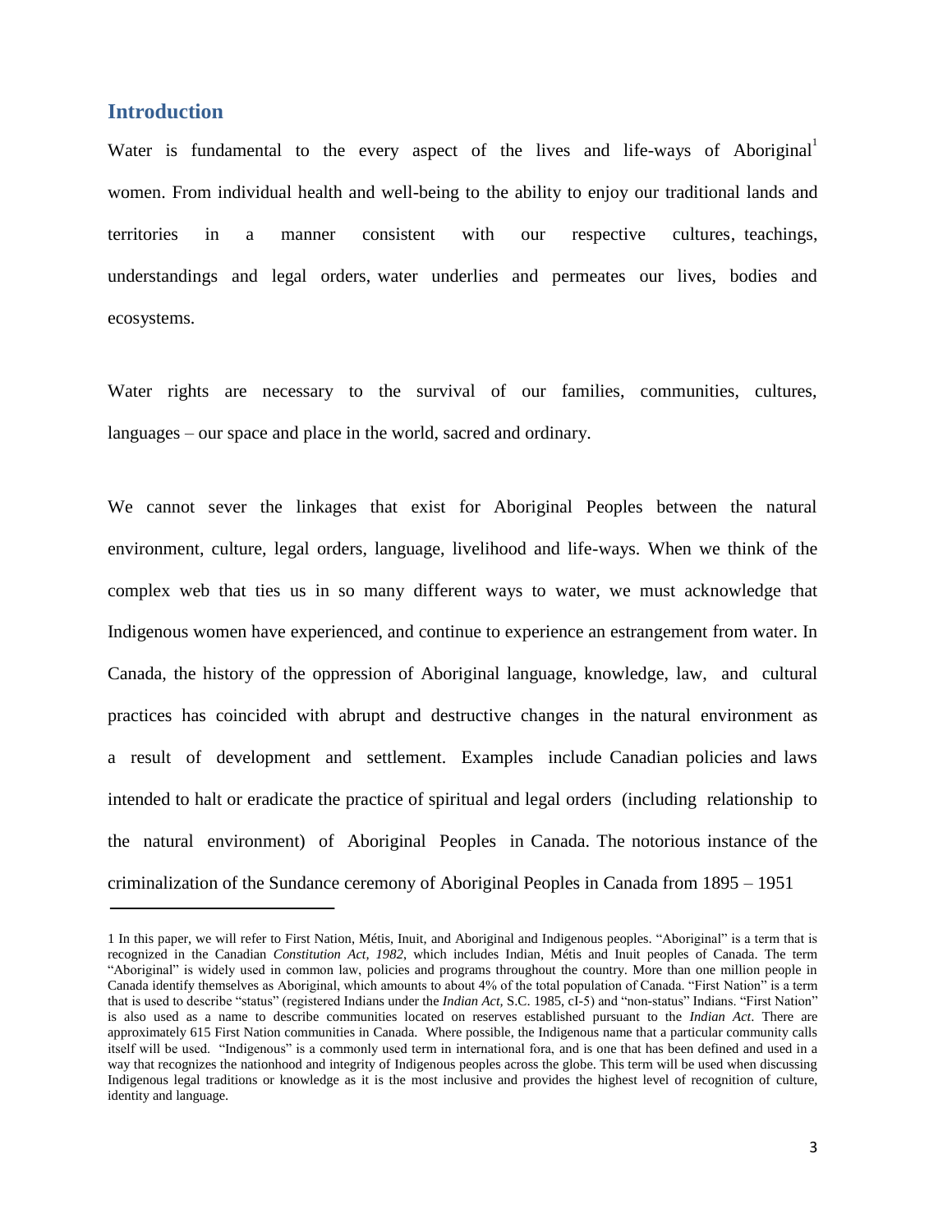created rifts in sacred relationships, community cohesion, knowledge transmission, and implementation of Indigenous legal orders.

Many in Canada are also aware of the far-reaching and profound impacts of residential schools and their legacy. The residential school era tore apart families and communities - preventing relational/familial roles and responsibilities, culture, language and customary laws from being taught to children. $2$ 

In the years since contact between the European settler society and Indigenous Peoples in Canada, the development and artificial alteration of the natural environment has been significant. Much of Canada's wealth has been generated by the exploitation and development of renewable and non-renewable natural resources.

Now the challenge is the debate about water rights in general – how to secure sufficient water to sustain development, economies and societies into the future. Where and how do Aboriginal women figure in the dialogue about rights and interests, particularly considering the diversity of experiences, needs and ambitions of various Indigenous Peoples?

This paper will provide a survey of law and policy relevant to Indigenous women and water internationally and in Canada, while proposing a strategic direction for future policy and advocacy.

<sup>2</sup> See the work of the Canadian Truth and Reconciliation Commission, online at [http://www.trc.ca](http://www.trc.ca/)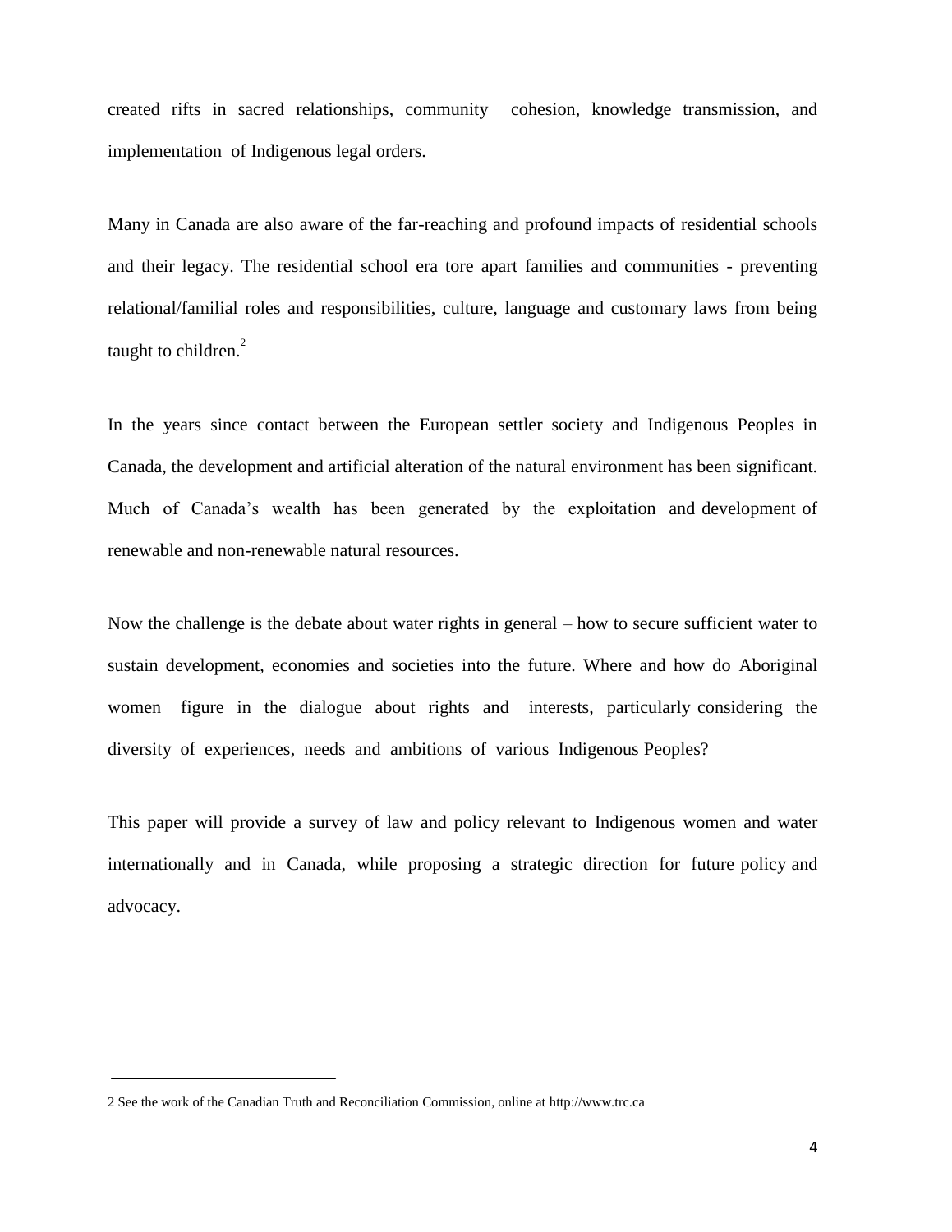# <span id="page-4-0"></span>**PART I** ‐ **INTERNATIONAL CONTEXT**

## <span id="page-4-1"></span>**Genesis of the Human Right to Water – References to Indigenous Peoples**

The first notion of a right to water under international law is found in the 1948 *Universal Declaration of Human Rights<sup>3</sup>* , which was unanimously proclaimed by the UN General Assembly as a common standard for all humanity.

## **Article 25**

(1) Everyone has the right to a standard of living adequate for the health and well-being of himself and of his family, including food, clothing, housing and medical care and necessary social services, and the right to security in the event of unemployment, sickness, disability, widowhood, old age or other lack of livelihood in circumstances beyond his control.

The Declaration does not define the components of a right to water. However, it might be seen as inclusive of the right to water as it describes an 'adequate standard of living'. This may only be truly achieved with access to clean water.

In 1966, the *International Covenant on Economic, Social and Cultural Rights<sup>4</sup>* took this concept further:

## **Article 1**

2. All peoples may, for their own ends, freely dispose of their natural wealth and resources without prejudice to any obligations arising out of international economic co-operation, based upon the principle of mutual benefit, and international law. In no case may a people be deprived of its own means of subsistence.

<sup>3</sup> G.A. res. 217A, art. 25, U.N. GAOR, 3rd Sess., 1st plen. Mtg., U.N. Doc A/810 (Dec. 12, 1948) at <http://www.ohchr.org/english/law/index.htm>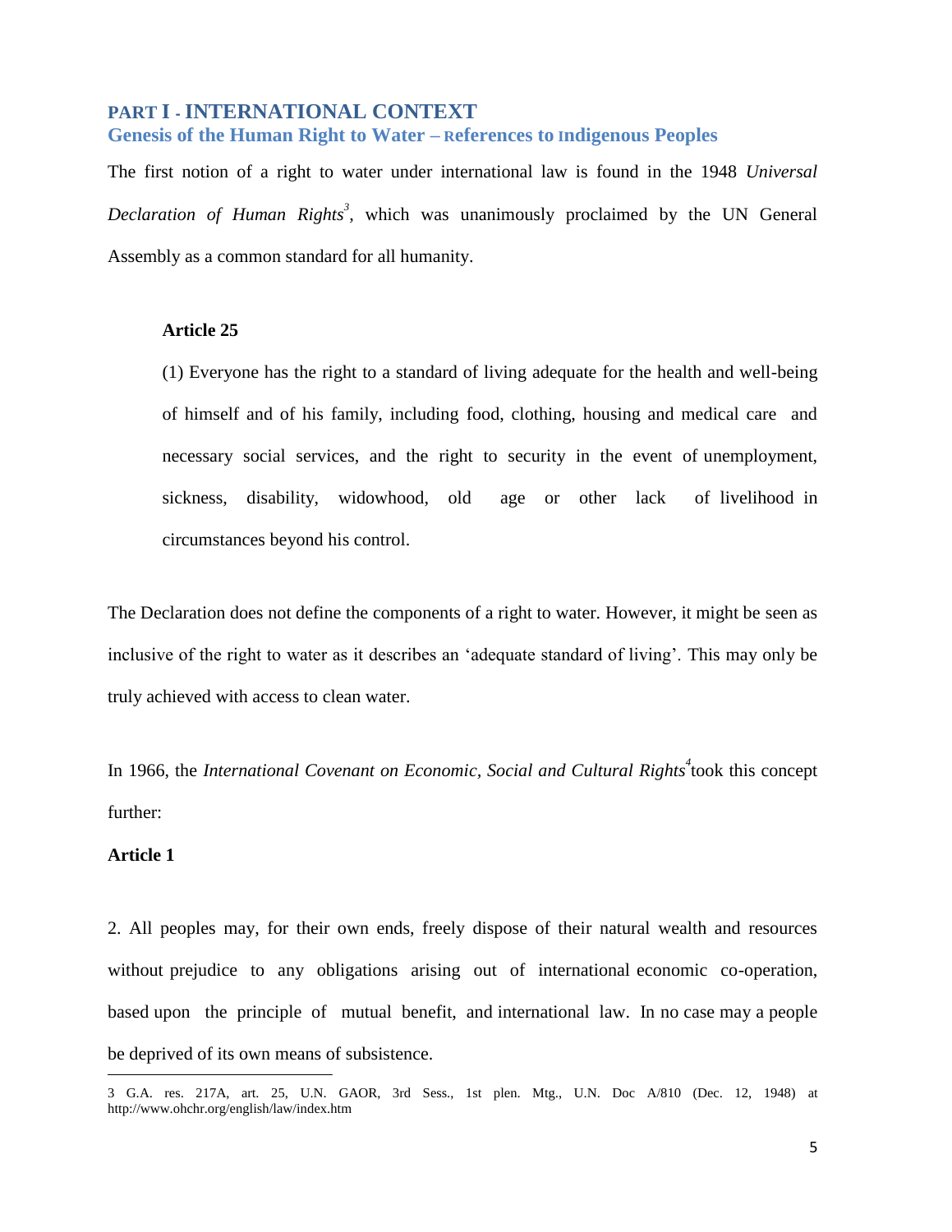## **Article 12**

1. The States Parties to the present Covenant recognize the right of everyone to the enjoyment of the highest attainable standard of physical and mental health.

2. The steps to be taken by the States Parties to the present Covenant to achieve the full realization of this right shall include those necessary for:

(a) The provision for the reduction of the stillbirth-rate and of infant mortality and for the healthy development of the child;

(b) *The improvement of all aspects of environmental and industrial hygiene*;

(c) *The prevention, treatment and control of epidemic, endemic, occupational and other diseases*;

(d) The creation of conditions which would assure to all medical service and medical attention in the event of sickness. (Emphasis added).

### **Article 25**

Nothing in the present Covenant shall be interpreted as impairing the inherent right of all peoples to enjoy and utilize fully and freely their natural wealth and resources.

# **Article 28**

The provisions of the present Covenant shall extend to all parts of federal States without any limitations or exceptions.

<sup>4</sup> International Covenant on Economic, Social, and Cultural Rights, art 11, Dec.16, 1966, 993 U.N.T.S. 3 at <http://www.ohchr.org/english/law/index.htm>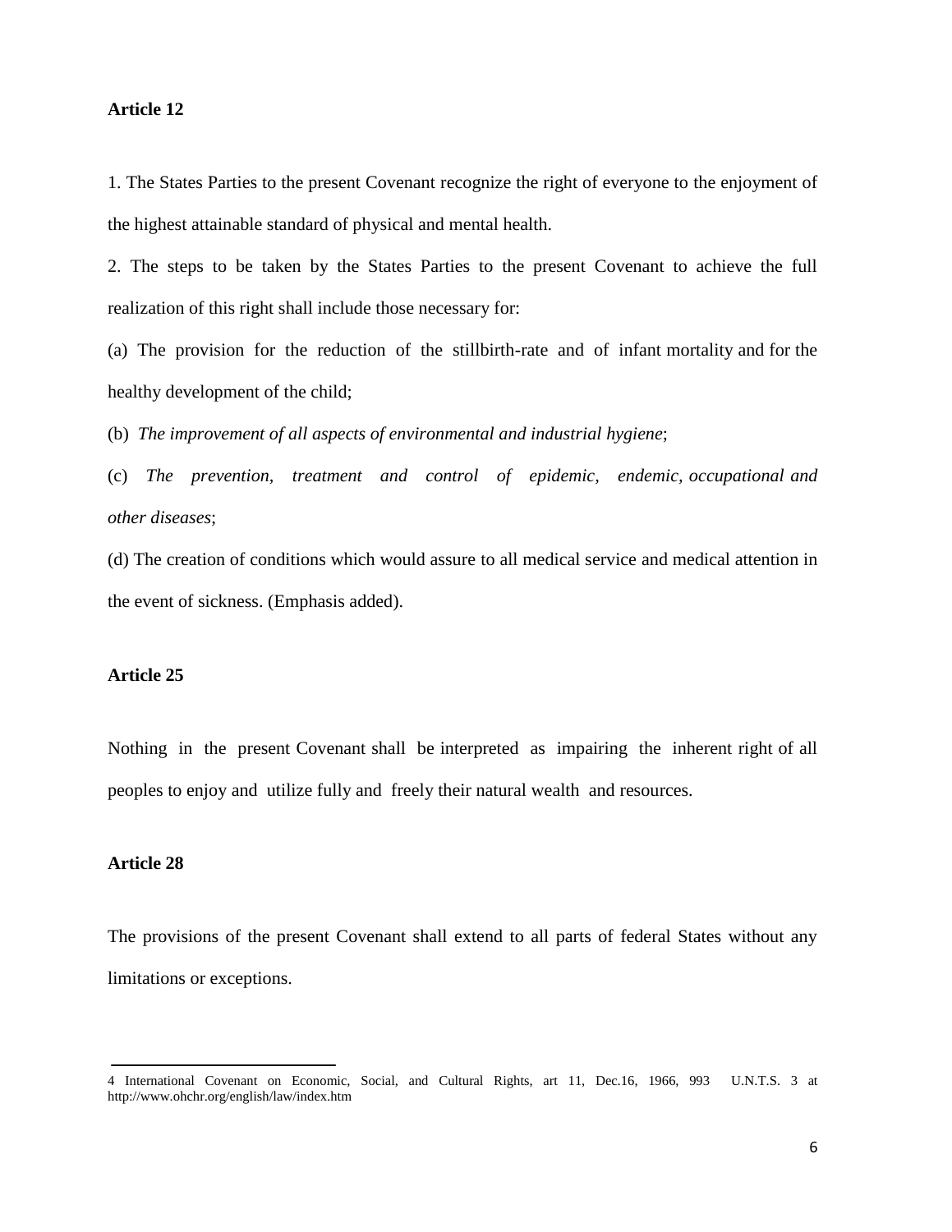In 1977 there was a UN water conference in Argentina called the Mar del Plata Conference.<sup>5</sup>This conference issued one of the first known resolutions regarding something akin to a human right to water. It was called *Resolution II, "Community Water Supply".* It stated that "all peoples, whatever their stage of development and their social and economic conditions, have the right to have access to drinking water in quantities and of a quality equal to their basic needs". The resolution called for full international cooperation, and the mobilization of physical, economic and human resources "so that water is attainable and equitably distributed among the people within the respective countries." Shortly thereafter, in 1979, the United Nations *Convention on the Elimination of All Forms of Discrimination Against*  Women (CEDAW)<sup>6</sup> stated that it was the right of women: "[t]o enjoy adequate living conditions, particularly in relation to housing, sanitation, electricity and water supply..."<sup>7</sup>Then, in 1989 the *Convention on Rights of the Child* was adopted<sup>8</sup>. In this *Convention*, article 6 states that there is an inherent right to life, and a requirement to ensure survival to the 'maximum extent possible'. Article 24(2), in addressing the need to combat disease stipulates that there must be "...adequate nutritious foods and clean drinking water." In the same year, an historical development for Indigenous Peoples was found through the International Labour Organization *Convention 169*.<sup>9</sup> Under *Convention 169*, Part II, Article 13:

In applying the provisions [of the Convention]...governments shall respect the special importance for the cultures and spiritual values of the peoples concerned of their relationship with the lands or territories…which they occupy or otherwise use, and in

<sup>5</sup> United Nations Water Conference, 14-25 Mar, 1977, Mar del Plata, Argentina, Mar del Plata Action Plan, in Biswas Asit K. (ed.) UNITED NATIONS WATER CONFERENCE: SUMMARY AND MAIN DOCUMENTS (1978).

<sup>6</sup> Convention for the Elimination of All Forms of Discrimination against Women, art 14, Dec. 12, 1979, 1249 U.N.T.S. 13 at http://www.ohchr.org/english/law/index.htm.

<sup>7</sup> Article 14 (h)

<sup>8</sup> This Convention remains "one of the most widely and rapidly ratified human rights treaty in history" with 192 countries comprising States Parties to the Convention. See: http://www.unicef.org/crc/index\_30229.html

<sup>9</sup> Convention (No.169) Concerning Indigenous and Tribal Peoples in Independent Countries art.7 June 27, 1989, 1650 U.N.T.S. 383 *available at* 

http://157.150.195.4/LibertyIMS::/sidqOj9DN94ucKID394/Cmd%3DXmlGetRequest%3BName%3D%2364%3BNoUI%3D1%3 BF0%3D1650%3BF1%3DEnglish%3BF2%3D28383%3BF3%3D%3Bstyle%3DXmlPageViewer%2Exsl.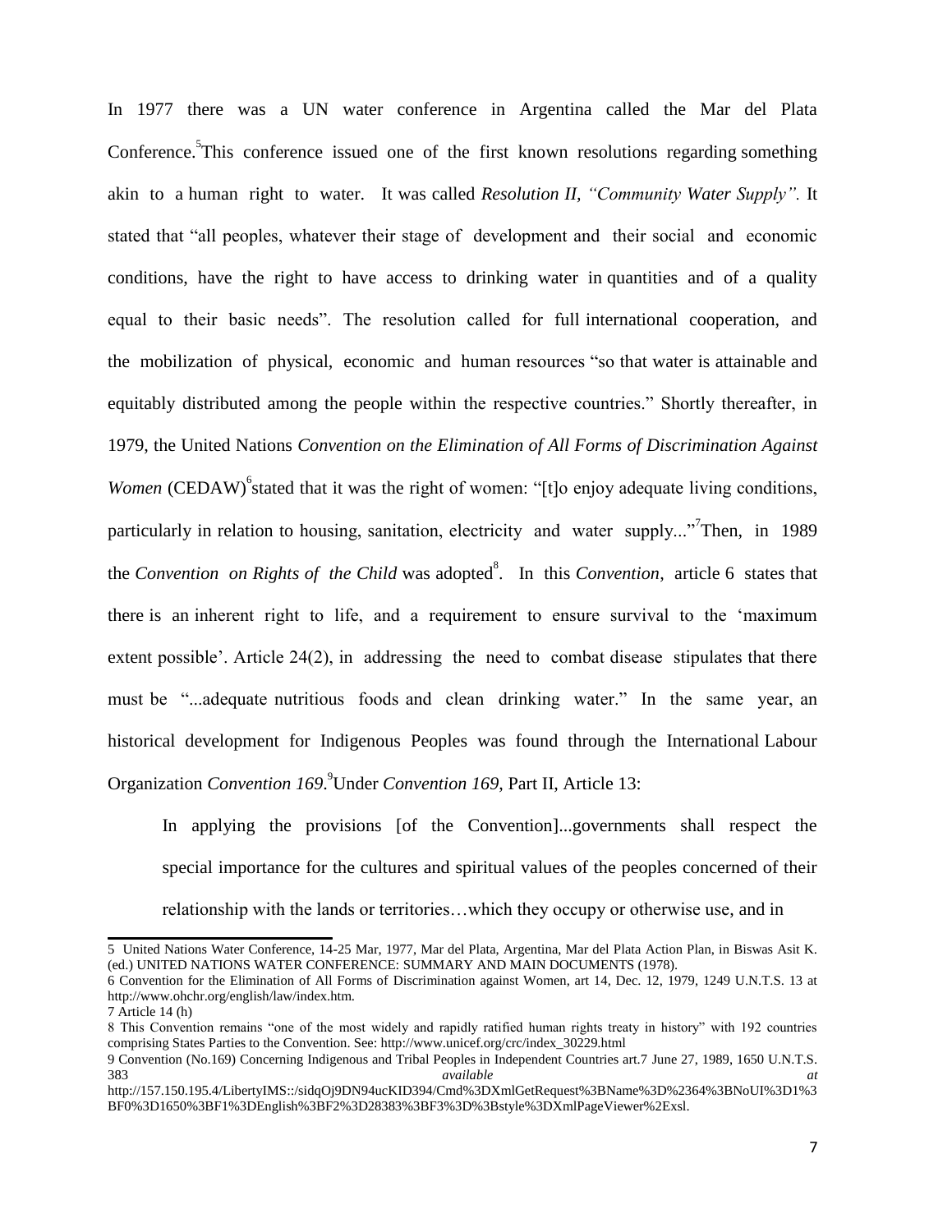particular the collective aspects of this relationship.

The next development of note in the area of water as a human right took place in Ireland in 1992 at the International Conference on Water and the Environment. The outcome document from this Conference is entitled the *Dublin Statement on Water and Sustainable* Development.<sup>10</sup>Principle 4 of that Statement reads as follows:

…water has an economic value in all its competing uses and should be recognized as an economic good" but clarified this statement by saying, "it is vital to recognize first the basic right of all human beings to have access to clean water and sanitation at an affordable price….Women play a central role in the provision, management and safeguarding of water and sanitation and must be involved in all water-related development efforts.

In the same year, the now infamous Rio Summit took place and marked the creation of *Agenda* 

21 of the Rio Summit *"Programme of Action for Sustainable Development*".<sup>11</sup>It included a separate chapter (Chapter 18) on freshwater resources:

…water resources have to be protected, taking into account the functioning of aquatic ecosystems and the perenniality of the resources, in order to satisfy and reconcile needs for water in human activities. In developing and using water resources, priority has to be given to the satisfaction of basic needs and the safeguarding of the ecosystems.

Chapter 18, which endorsed the *Resolution* of the Mar del Plata Water Conference, also said that the right of all peoples to have access to drinking water is a "commonly agreed premise".

<sup>10</sup> International Conference on Water and Sustainable Development, Dublin, Ire. Jan. 26-31, 1992, *The Dublin Statement on Water and Sustainable Development*, at http://www.wmo.ch/web/homs/documents/english/icwedece.html.

<sup>11</sup> United Nations Conference on Environment and Development, June 3-4, 1992 Rio de Janeiro, Brazil, *Agenda 21*, ¶ 18 at http://www.unep.org/Documents.multilingual/Default.asp?DocumentID=52&ArticleID=66&l=en.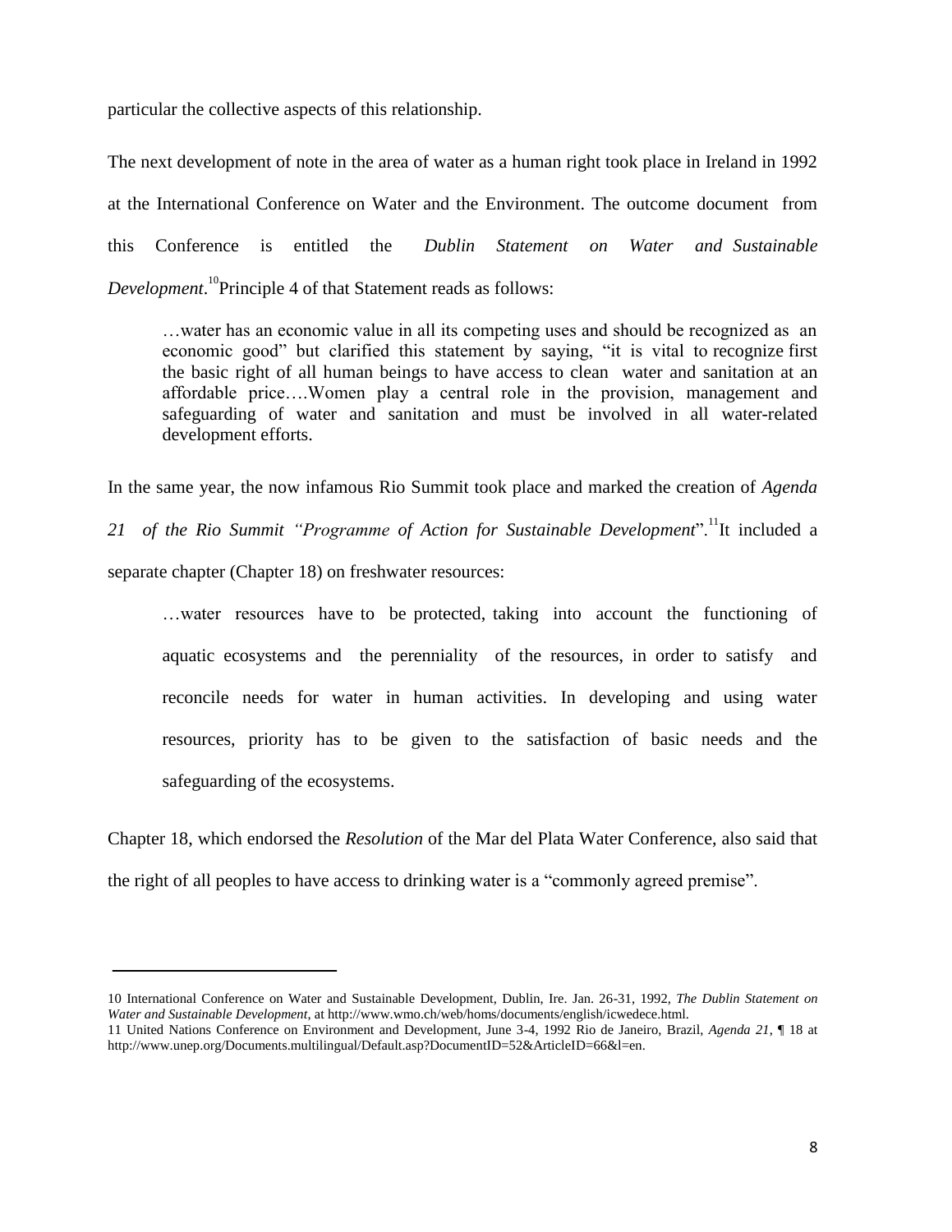In May of 1997, the UN General Assembly adopted the *United Nations Convention on the Law of the Non-Navigational Uses of International Watercourses.<sup>12</sup>*Paragraph 2 states that in the event of a conflict between uses of an international watercourse, "special regard shall be given to the requirement of vital human needs." Further, article  $10(2)$  elaborates: "In determining 'vital human needs', special attention is to be paid to providing sufficient water to sustain human life, including both drinking water and water required for the production of food in order to prevent starvation."

Two years later, the UN General Assembly passed a resolution that seemed to advance and support previous positions that characterized water as a "need" or "economic good" to now characterizing water as a "right". This was the General Assembly's 1999 Resolution on *The Right to Development.* It reaffirmed that in the realization of the right to development, "the rights" to food and clean water are **fundamental human rights** and their promotion constitutes a moral imperative both for national Governments and for the international community" (emphasis added).

Following closely on the heels of this Resolution was the *United Nations Millennium Declaration* (September 8, 2000)<sup>13</sup> signed by 147 heads of states, including Canada. This Declaration addressed eight Millennium Development Goals to be achieved by 2015, including:

Reducing by half the proportion of people without sustainable access to safe drinking water.

<sup>12</sup> Convention on the Law of Non-Navigational Uses of Watercourses art.10, G.A. Res. 51/29, U.N. Doc. A/RES/51/29 (May 21, 1997) *available at* http://untreaty.un.org/ilc/texts/instruments/english/conventions/8\_3\_1997.pdf#search=%22C onvention%20Law%20Non-Navigational%20Water%20Courses%22.

<sup>13</sup> United Nations Millennium Declaration, G.A. Res. 55/2, 4 U.N. Doc.A/RES/55/2 (Sept. 8, 2000) at http://www.un.org/millennium/declaration/ares552e.htm.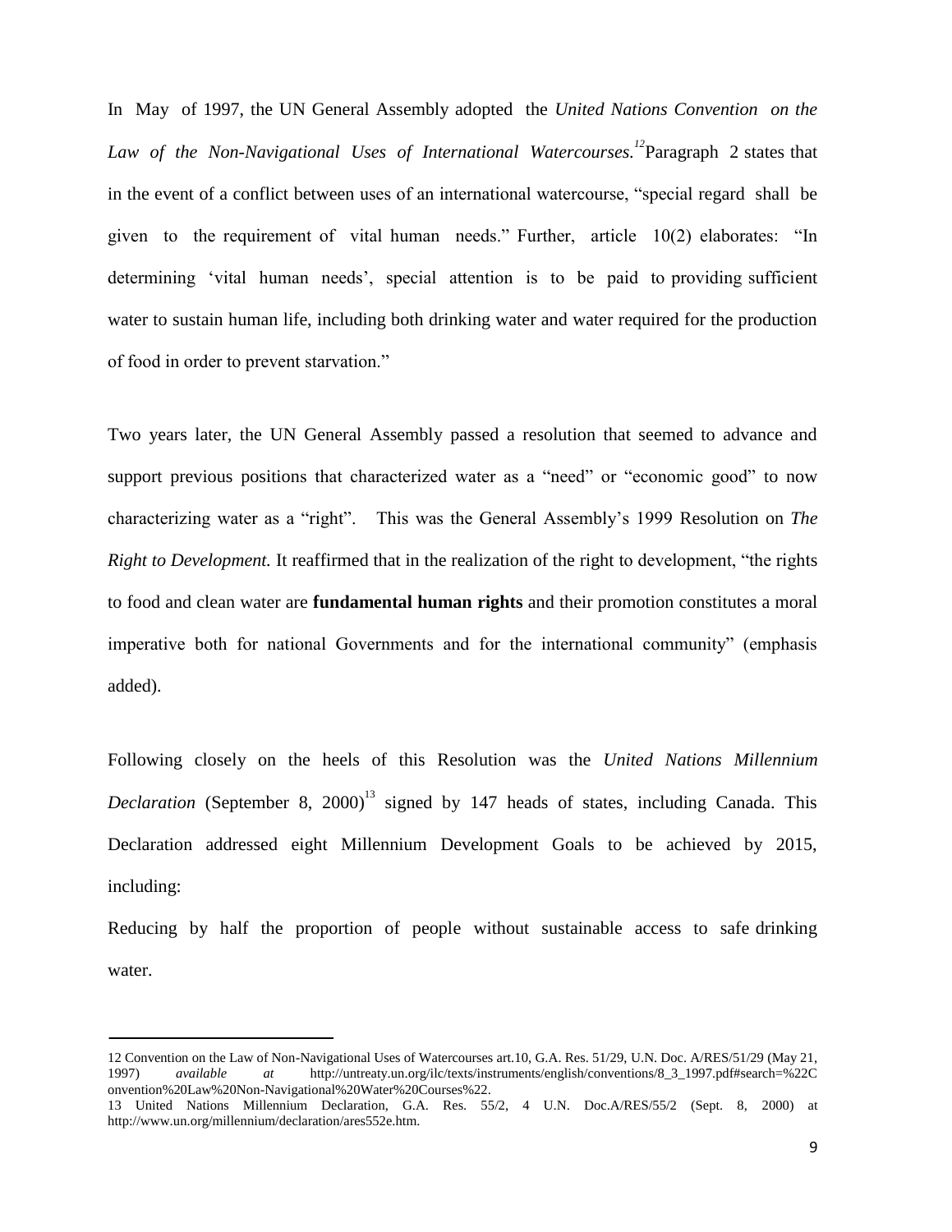In December of 2000, the UN General Assembly proclaimed 2003 as the "International Year for Freshwater." During the International Year for Freshwater (2003), the UN General Assembly adopted the "International Decade for Action, 'Water for Life' 2005-2015" which stated that the goals of the Decade should include "a greater focus on water related issues, at all levels, and on the implementation of water related programs and projects…in order to achieve internationally agreed water related goals..."

2002 was a landmark year due to the creation of the United Nations Committee on Economic, Social and Cultural Rights' *General Comment 15* (*Covenant on Economic, Social and Cultural Rights*<sup> $14$ </sup> which states: "The human right to water is indispensable for leading a life of human dignity. It is a prerequisite for the realization of other human rights". The content of the right is described as the right to maintain access to water, to be free from interference in that access, and equality of opportunity to enjoy the right to water.<sup>15</sup>

There are numerous references to Indigenous Peoples in *Comment 15*. For instance, in paragraph 7, the adequate water to ensure the security of the livelihoods of Indigenous Peoples is cited. Most notably:

16. Whereas the right to water applies to everyone, States parties should give special attention to those individuals and groups who have traditionally faced difficulties in exercising this right, including women, children, minority groups, Indigenous peoples, refugees, asylum seekers, internally displaced persons, migrant workers, prisoners and detainees. In particular, States parties should take steps to ensure that:

<sup>14</sup> Committee on Economic, Social, and Cultural Rights, *General Comment No. 15, The Right to Water,* U.N. Doc. E/C.12/2002/11 (November 26, 2002), reprinted in Compilation of General Comments and General Recommendations Adopted by Human Rights Treaty Bodies, U.N. Doc. HRI/GEN/1/Rev.6 at 105 (2003), *available at* http://documents-ddsny.un.org/doc/UNDOC/GEN/G06/418/64/pdf/G0641864.pdf?OpenElement.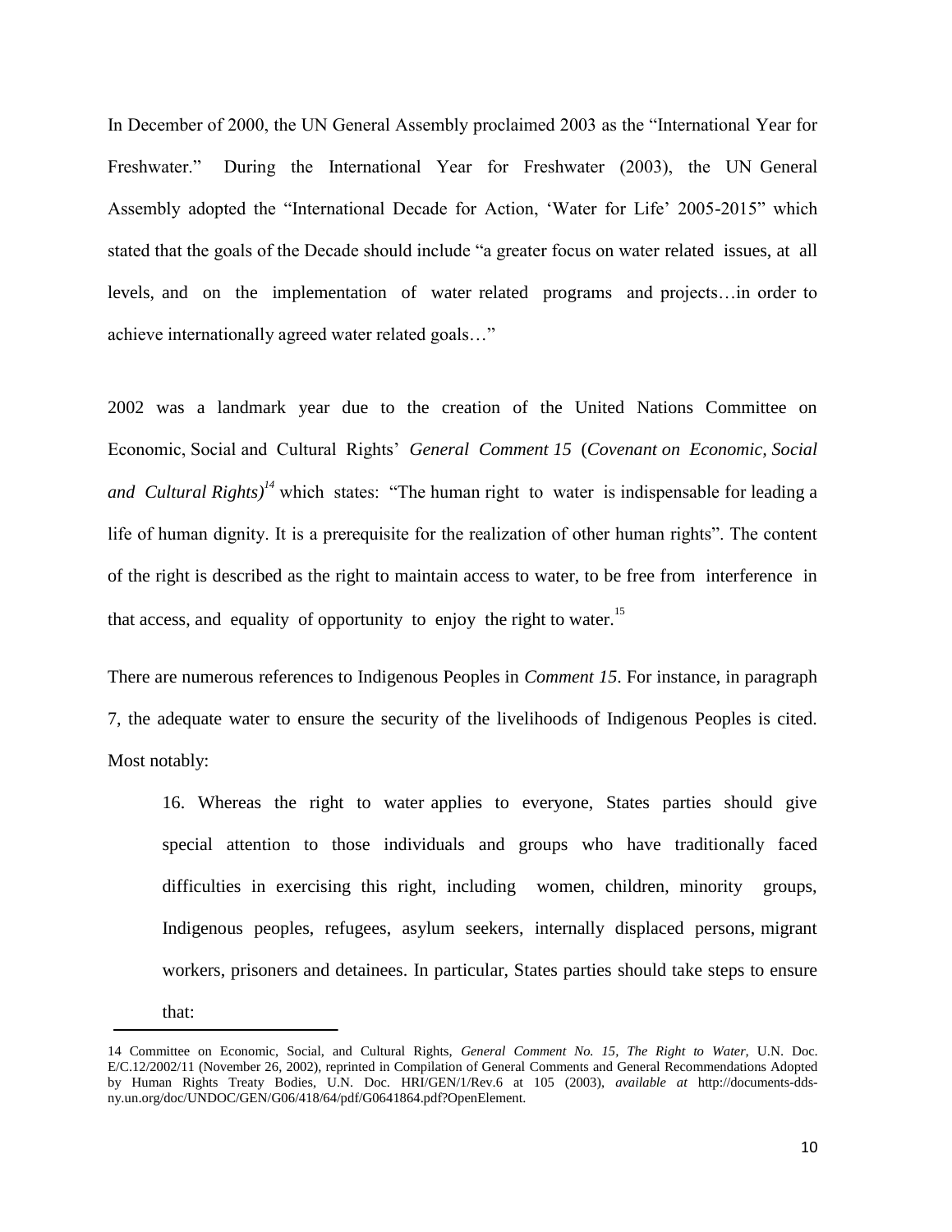(d) Indigenous peoples' access to water resources on their ancestral lands is protected from encroachment and unlawful pollution. States should provide resources for Indigenous peoples to design, deliver and control their access to water;

*Comment* 15 also cited the implications of "Interference with the Right to Water and Consultation":

56. Before any action that interferes with an individual's right to water is carried out by the State party, or by any other third party, the relevant authorities must ensure that such actions are performed in a manner warranted by law, compatible with the Covenant, and that comprises:

- opportunity for genuine consultation with those affected;
- timely and full disclosure of information on the proposed measures;
- reasonable notice of proposed actions;
- legal recourse and remedies for those affected; and
- legal assistance for obtaining legal remedies...

This section is very consistent with the right of free, prior and informed consent of Indigenous Peoples recognized in the *UN Declaration on the Rights of Indigenous Peoples* and elsewhere.

In November 2006, the Human Rights Council passed resolution 60/251 entitled *Human Rights and Access to Water*. The Council requested that the Office of the United Nations Commissioner for Human Rights conduct a study on:

…the scope and content of the relevant human rights obligations related to equitable access to safe drinking water and sanitation under international human rights instruments.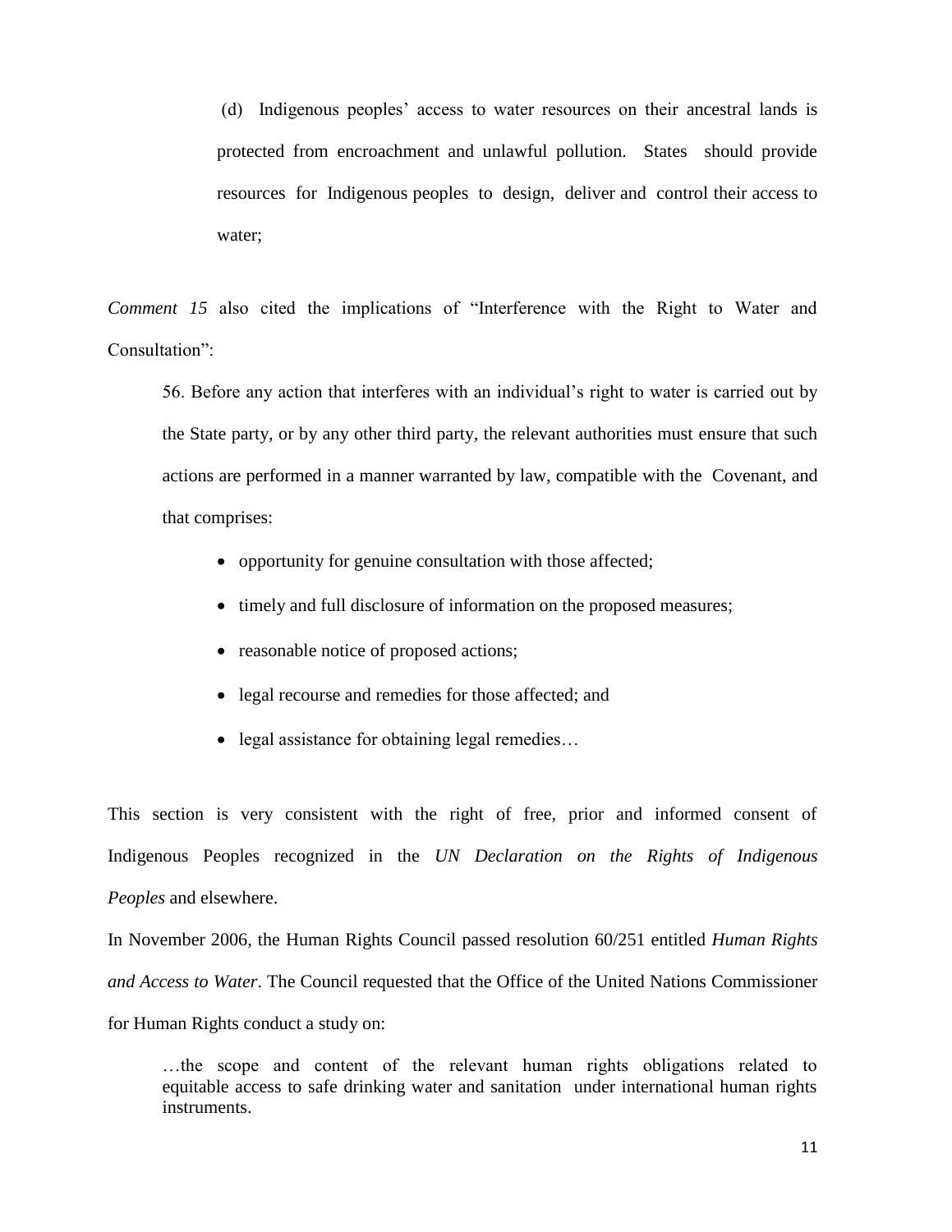The *Report of the UN High Commissioner on Human Rights and Access to Water* was released in August of 2007, which contained the following section regarding Indigenous Peoples:

24. The principles of equality and non-discrimination require that no population group is excluded and that priority in allocating limited public resources is given to those who do not have access or who face discrimination in accessing safe drinking water and sanitation. In the case of Indigenous peoples, guaranteeing their access to safe drinking water might require action to secure their customary arrangements for managing water and the protection of their natural water resources, as provided for under ILO Convention No. 169 of 1989 on Indigenous and Tribal Peoples. Priority should also be given to institutions serving vulnerable groups such as schools, hospitals, and refugee camps.<sup>16</sup>Do you set out the relevant provisions of ILO 169 in the paper – if not, you could even include these in the footnote to this quote.

Then, on September 13, 2007 came the critical adoption of the United Nations *Declaration on the Rights of Indigenous Peoples* by the UN General Assembly*.* Due to the extensive and comprehensive coverage of matters related to Indigenous rights, from selfdetermination, to rights related to lands, resources (including water) and territories, to economic, social and cultural rights and many others, it is beyond the scope of this paper to set out all the pertinent rights contained in this Declaration in this paper. For the purposes of this paper, the following article is of central importance:

<sup>16</sup> Note: This link between access to safe drinking water by Indigenous peoples and protection of their natural water resources has been highlighted in contributions received by Indigenous groups as part of the consultation process OHCHR carried out in relation to the study.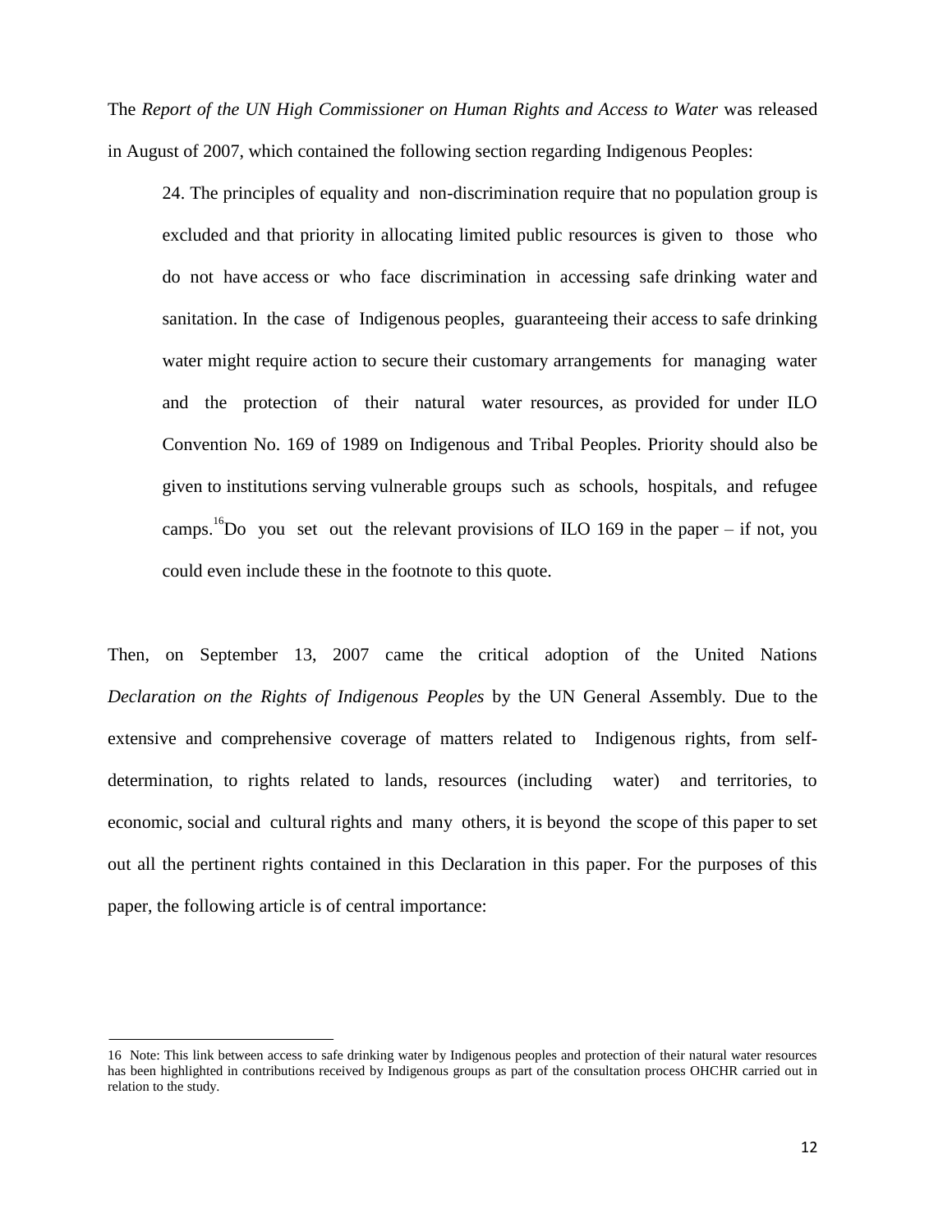Article 25: Indigenous peoples have the right to maintain and strengthen their distinctive spiritual relationship with their traditionally owned or otherwise occupied and used lands, territories, waters and coastal seas and other resources and to uphold their responsibilities to future generations in this regard.

Canada voted against this Declaration and until recently, the Conservative government of Canada has taken the position it would not be bound by the Declaration.<sup>17</sup>Recently, the Conservative government of Canada has re-visited this position and indicated it intends to endorse the UN Declaration. In the 2010 Speech from the Throne, the Governor General stated as follows:

A growing number of states have given qualified recognition to the United Nations Declaration on the Rights of Indigenous Peoples. Our Government will take steps to endorse this inspirational document in a manner fully consistent with Canada's Constitution and laws.

<sup>17</sup> International law is not immediately binding upon states, although it may be incorporated into state law through the incorporation of such international law through an act of Parliament (legislation). However, international law can be used for litigation purposes as supporting arguments based in domestic law, and can also be used for advocacy purposes by organizations, nations and individuals within states.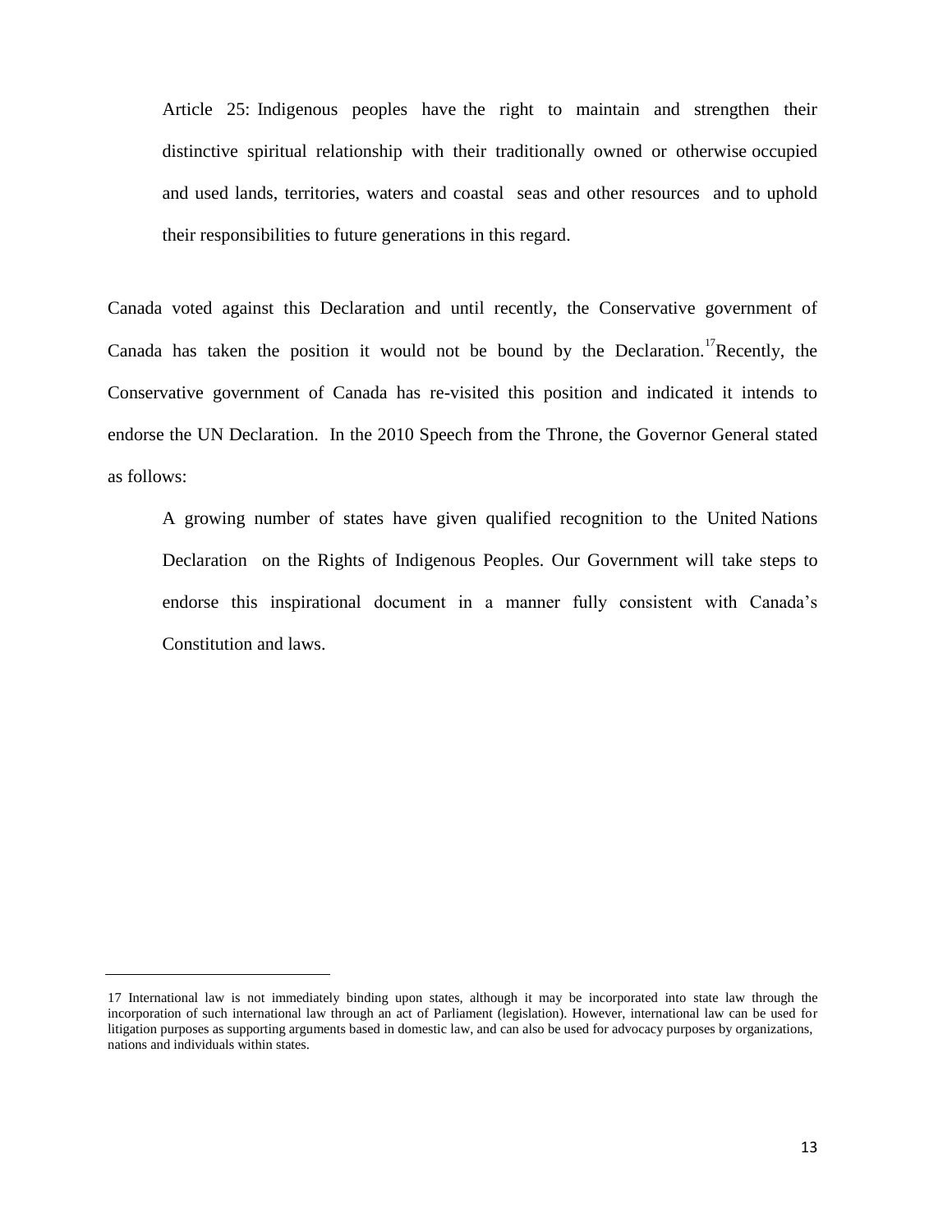#### <span id="page-13-0"></span>**The World Water Forums**

1996 saw the creation and establishment of the World Water Council (WWC) and Global Water Partnership (GWP). The WWC is supposed to be a think tank on water resources matters, while the GWP is a working partnership among all entities involved in water to support countries in integrated water resources management. There is no mechanism for Indigenous representation in the World Water Council or the Global Water Partnership. Intergovernmental bodies only play a supporting role – the ones who really control the process are the large private water corporations, and the World Bank. The United Nations was also a founding member of the WWC. Aboriginal women should question how they can be honest brokers when they need to protect their own institutions and interests (in the case of States parties to the UN, their own interests regarding sovereignty etc). Maybe leave this for the section on recommendations as up to now, it has all been a summary of where things are at.

The creation of the WWC and GWP led to the First World Water Forum in Morocco in 1997, the Second World Water Forum in The Hague in 2000 and the Third World Water Forum in Kyoto in 2003.

Indigenous Peoples indicated an interest in participating in these processes, but generally were not given advance information, nor were there sufficient financial resources to allow for representative Indigenous participation. Ft: source for how you know this. However, as each Forum passed, Indigenous participation gradually increased. At the first World Water Forum, an outcome document called the *Marrakech Declaration* (1997) was created. It did not go as far as the Declarations at Mar del Plata or Rio in protecting the right to water – only recommending "action to recognize the basic human needs to have access to clean water and sanitation".

The *Ministerial Declaration of The Hague* (2000, second World Water Forum) similarly called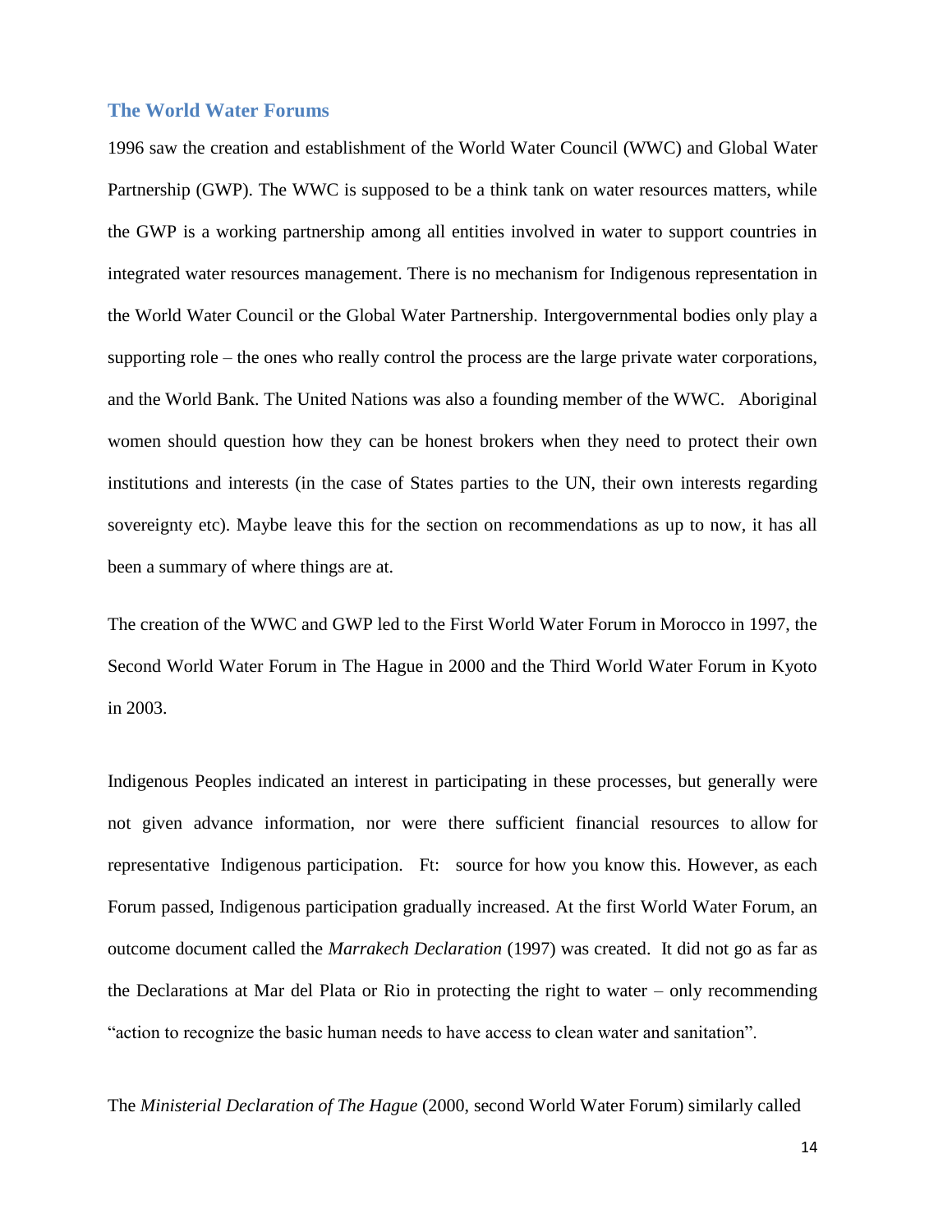for recognition "that access to safe and sufficient water and sanitation are basic human needs". Five Indigenous participants were documented as contributing about the importance of water from their own cultural perspectives through a thematic session organized by UNESCO on Water and Indigenous Peoples. They produced a report that underlined the marginalization of Indigenous Peoples in the World Water Forum process and called for a more prominent role in the future.

The third World Water Forum issued the *Kyoto Ministerial Declaration* (2003). This document missed the issue of the human right to water altogether, only stating that "...we will enhance poor people's access to safe drinking water and sanitation." This is interesting considering that approximately 65 Indigenous participants were recorded as having participated at this Forum. There was more Indigenous participation at the Third World Water Forum due to a partnership with UNESCO, other Indigenous Peoples' organizations and NGOs, and the WALIR (Water, Law and Indigenous Rights).

A two-day Indigenous preparatory meeting was held, where participants discussed water issues and linked them with the agenda and program of the Water Forum. Darlene Sanderson described the impact of the third World Water Forum:

However, 60 Indigenous participants at the forum collectively created an Indigenous Peoples' Kyoto Declaration (2003). This document was not part of the final report. One solution to this inequity would be to have a World Indigenous Peoples' Forum on Water that is given equitable funding by the World Bank. <sup>18</sup>

<sup>18</sup> Sanderson, Darlene supra, at 63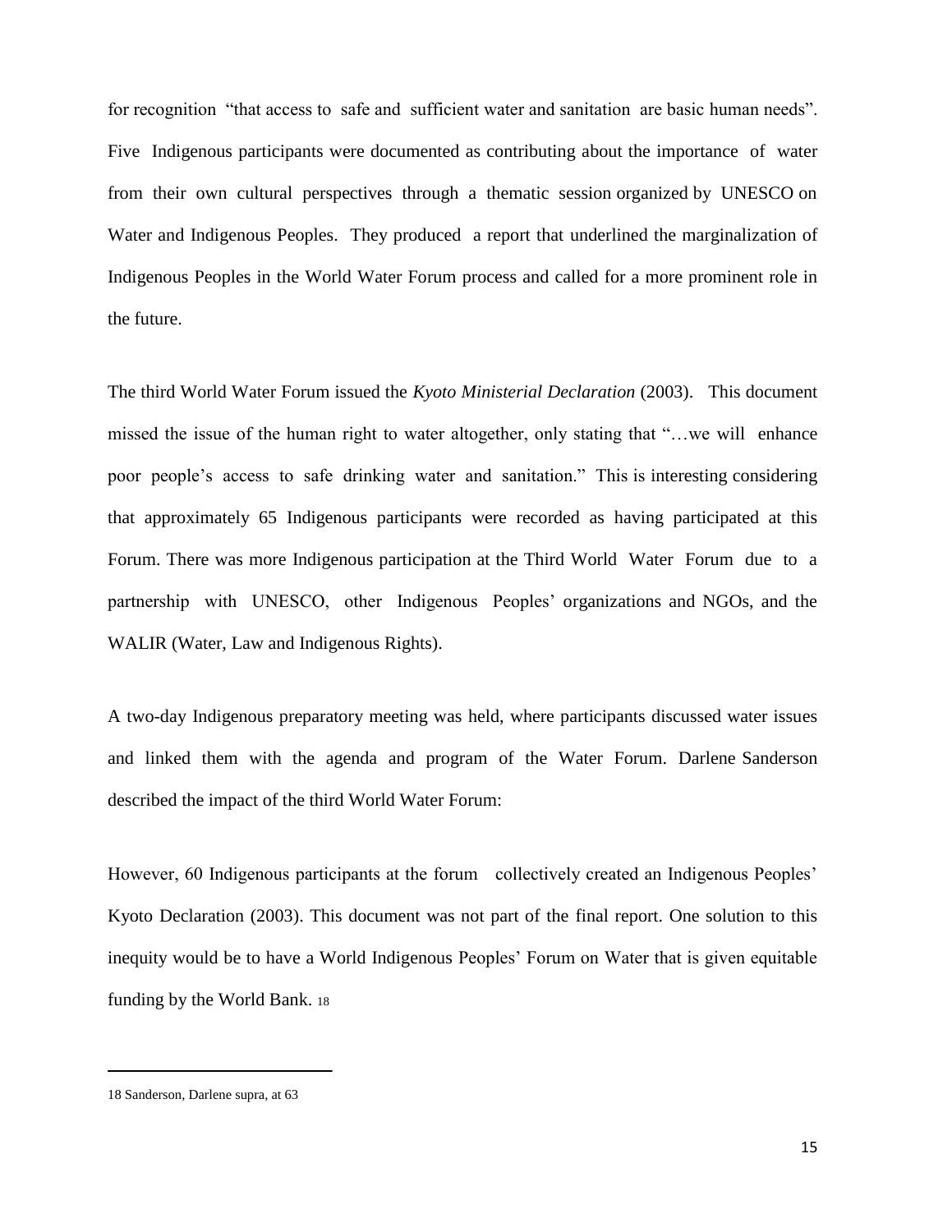At the fourth World Water Forum in Mexico in 2006, the Indigenous participants again released an outcome document detailing their rights and responsibilities respecting water entitled: *Tlatokan Atlahuak Declaration*. This document recognized water as a fundamental human right, as did the *Women's Caucus Declaration* issued at the same Forum. It is interesting to note however that the Indigenous *Declaration* made no reference to gender issues or to the role of women, while the *Women's Caucus Declaration* made repeated references to Indigenous Peoples. It is recommended that future participation of Indigenous Peoples in the international for a place equal emphasis on the role of gender and women's roles in articulating rights respecting water.

At the 2006 Forum, the *Ministerial Declaration* referenced only the "critical importance" of water to addressing issues of poverty and sustainable development, amongst others. Again, the emphasis was on water and sanitation as a basic service, access to which is essentially up to nation-states to ensure as opposed to being required as a basic human right. This *Declaration* referenced women and youth as "relevant stakeholders" but made no mention of Indigenous Peoples.

In 2009, the fifth World Water Forum was held in Istanbul, Turkey. There was a significant development at this Forum in the *Ministerial Statement*, which was one of the main outcome documents:

15. We acknowledge the discussions within the UN system regarding human rights and access to safe drinking water and sanitation. We recognize that access to safe drinking water and sanitation is a basic human need.

However, there was no reference in the document to gender issues, or to Indigenous

16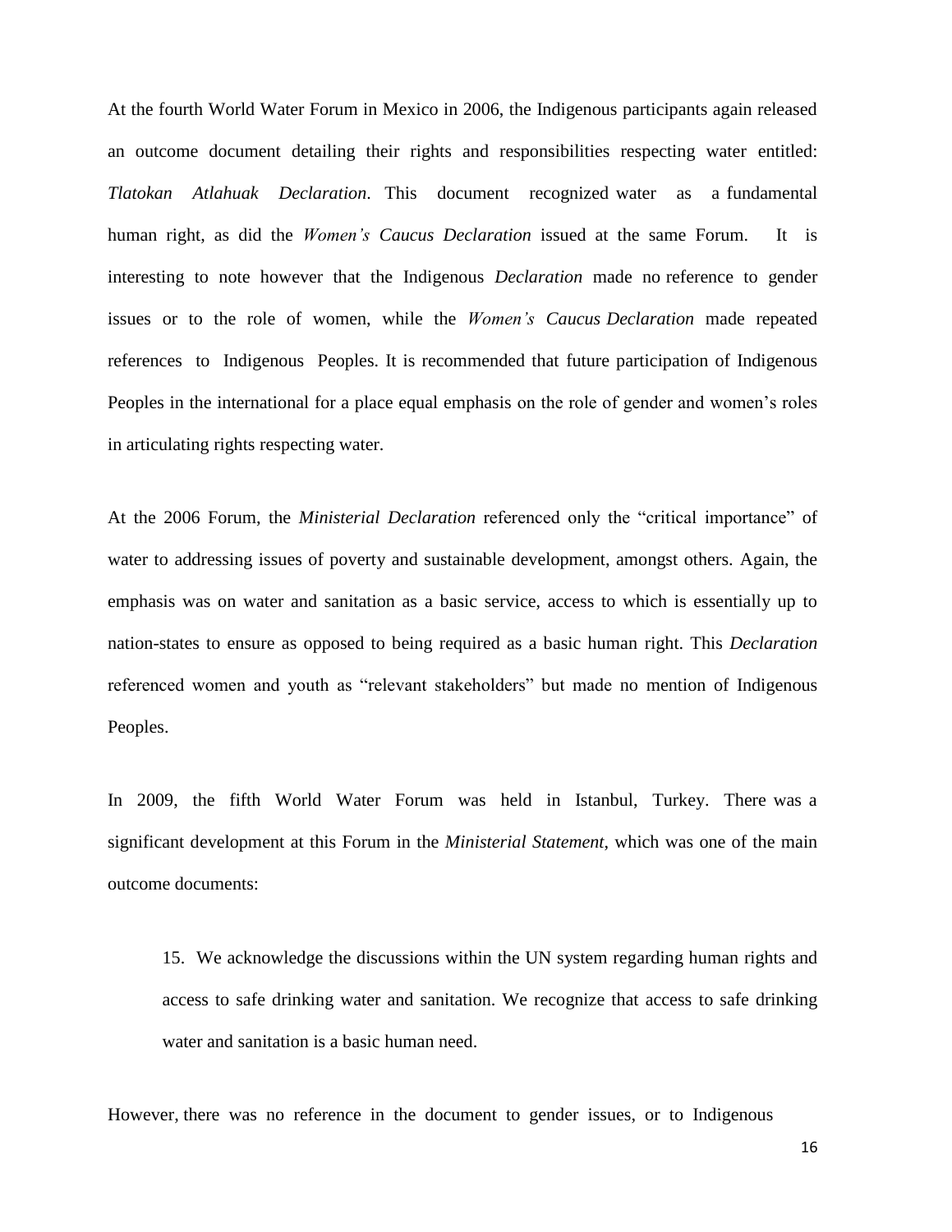Peoples. Instead, there was a broad reference to "stakeholders". In the Istanbul Water Guide, which was also an outcome document of the Forum, Indigenous Peoples were mentioned twice – both times in the capacity of taking advantage of traditional technologies and knowledge regarding water (in water management regimes). There was an Indigenous Declaration issued at the same time, which evolved from what came to be known as the *Garma Declaration*.

Although there has been some significant developments in international law around the human right to water and more specifically around the Indigenous right to water, gender as a crosscutting issue or a priority has not happened. In fact, Indigenous women have been forgotten in the elucidation and implementation of international developments on water. Unfortunately, this is also the case within Canada and under the rubric of Canadian common law, statute and policy.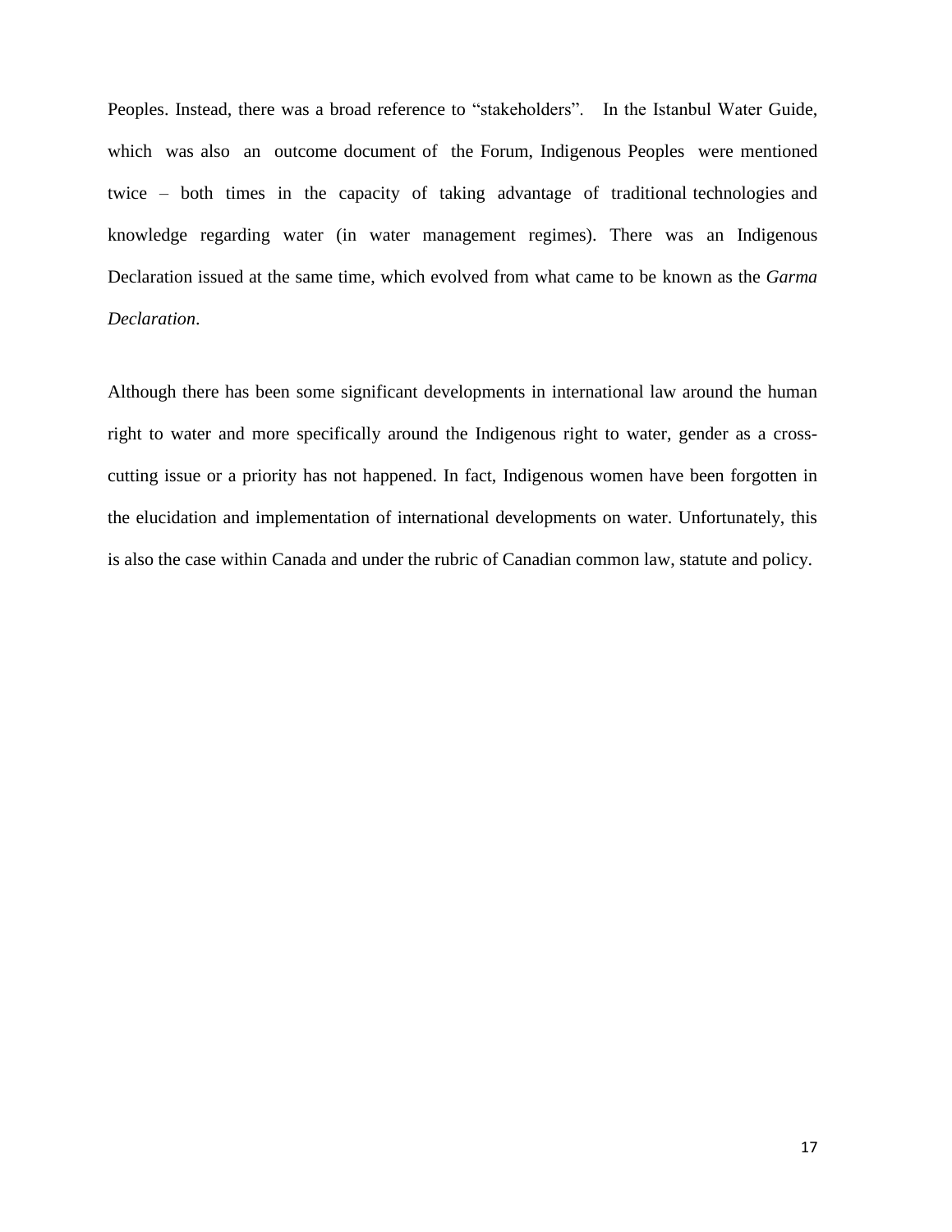# <span id="page-17-0"></span>**PART II** ‐ **Aboriginal Rights to Water under Canadian Law and Policy**

For Aboriginal Peoples, the "right to water" is not restricted to simple access to clean and safe drinking water. Rights protected by the *Constitution Act, 1982* of Canada are also of vital importance:

**35.** (1) The existing aboriginal and treaty rights of the aboriginal peoples of Canada are hereby recognized and affirmed.

(2) In this Act, "aboriginal peoples of Canada" includes the Indian, Inuit and Métis peoples of Canada.

(3) For greater certainty, in subsection (1) "treaty rights" includes rights that now exist by way of land claims agreements or may be so acquired.

(4) Notwithstanding any other provision of this Act, the aboriginal and treaty rights referred to in subsection (1) are guaranteed equally to male and female persons.

The rights to fish, hunt, gather & trap for food, medicine or livelihood is therefore included in the concept of the "right to water". Indigenous worldviews and knowledge necessitate a relational understanding of the role that water plays in our lives and the sustainability of the ecosystems surrounding our communities. This also includes an acknowledgement of the right to maintain cultural integrity, spiritual practices and protocols, and rights to sacred sites. What it really comes down to is the maintenance and promotion of Indigenous life-ways in a clean environment.

In Canada, the Supreme Court has recognized that all Aboriginal Peoples have a right to be consulted if development or designation of land impacts, or has the potential to impact, Aboriginal and treaty rights. This right to consultation is not limited to mere process, but may even be extended to the requirement of Aboriginal consent. The Supreme Court of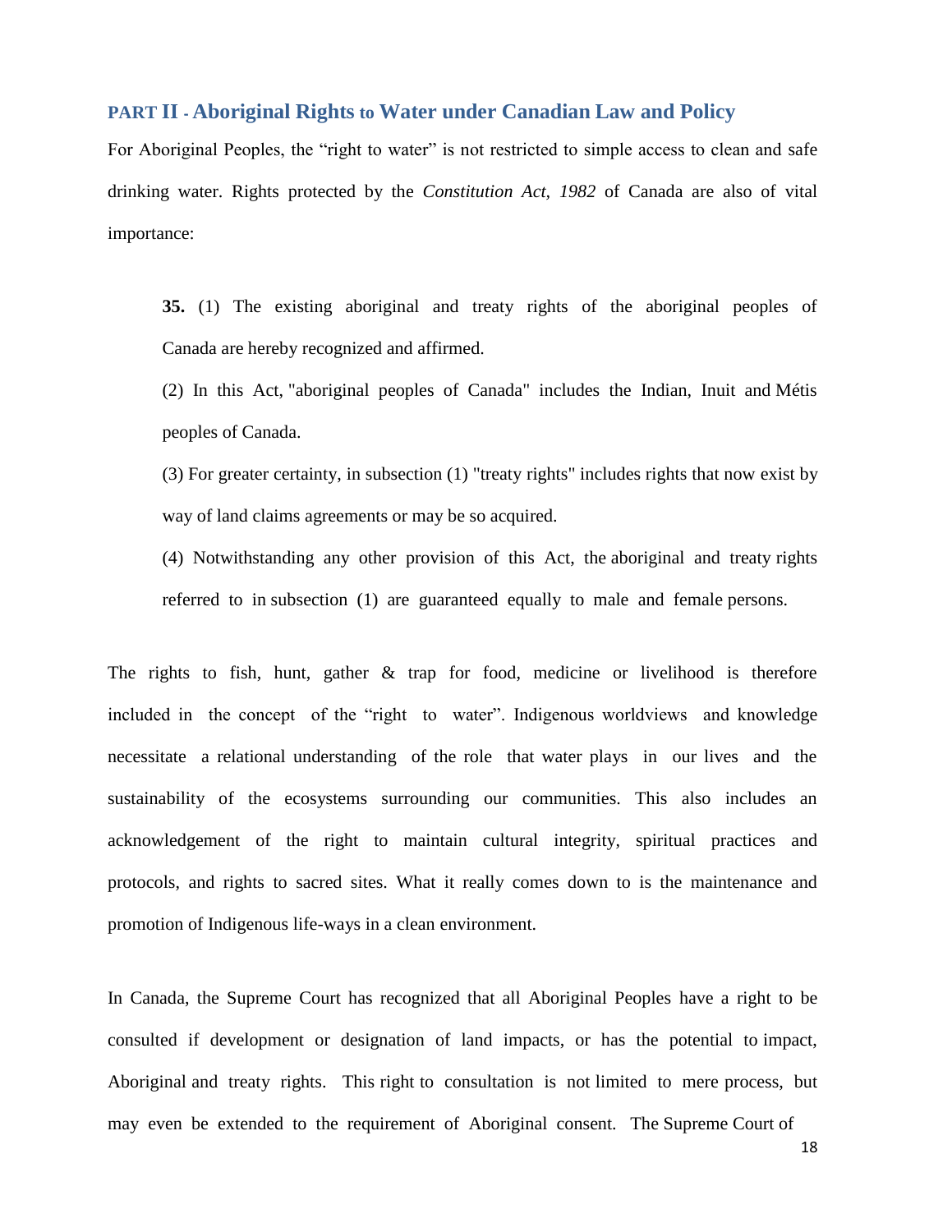Canada has also acknowledged the concept of Aboriginal title to land – this recognition has implications for the right to govern and manage the land base of the relevant Indigenous people. Beyond the *Constitution Act of Canada,* other statutes and Canadian common law (which will be discussed in this paper) as well as many of the Canadian comprehensive land claim agreements, have mechanisms that establish either ownership and exclusive rights, or management powers over water resources. This paper will attempt to draw out this legal and political landscape, so as to understand the place Indigenous women hold and the direction that must be taken to ensure that women's interests and rights in water are realized.

### <span id="page-18-0"></span>**First Nations Peoples**

The repression and oppression of Indigenous participation and identity in Canada is best demonstration with the history and current regime of legislation governing Indians, which was initially created in  $1850^{19}$ . This legislation attempted to categorize and define who was Indigenous and how that identity would be demarcated. The *Indian Act* would later include a definition of "Indian" that was restricted to an Indian man and his children, or a woman who was lawfully married to an Indian man.<sup>20</sup>In 1906, the *Indian Act* was amended to define a "person" as an individual *other* than an Indian.<sup>21</sup>This history has had significant impacts on the shaping of Indigenous identity by external actors and institutions – and may have played a role in the proper realization and inter-generational transmission of community roles and responsibilities with respect to water in particular (for example, women's roles and responsibilities with respect to water).

<sup>19</sup> *An Act for the Better Protection of the Lands and Property of the Indians of Lower Canada*, S.C. 1850, c.42, 13 and 14 Vic. 20 *Indian Act*, *1876*, S.C. 1876, c.18.

<sup>21</sup> *Indian Act, 1906*, S.C. c.81, s.2(c) An amendment to the Indian Act, redefining the term, was not made until 1951. The restrictions that affected women as legal "non-persons" and denied their entry into legal professions, for example, would be applied to both Indian men and women from 1869 until voluntary and involuntary enfranchisement was repealed in the *Indian Act* in 1985.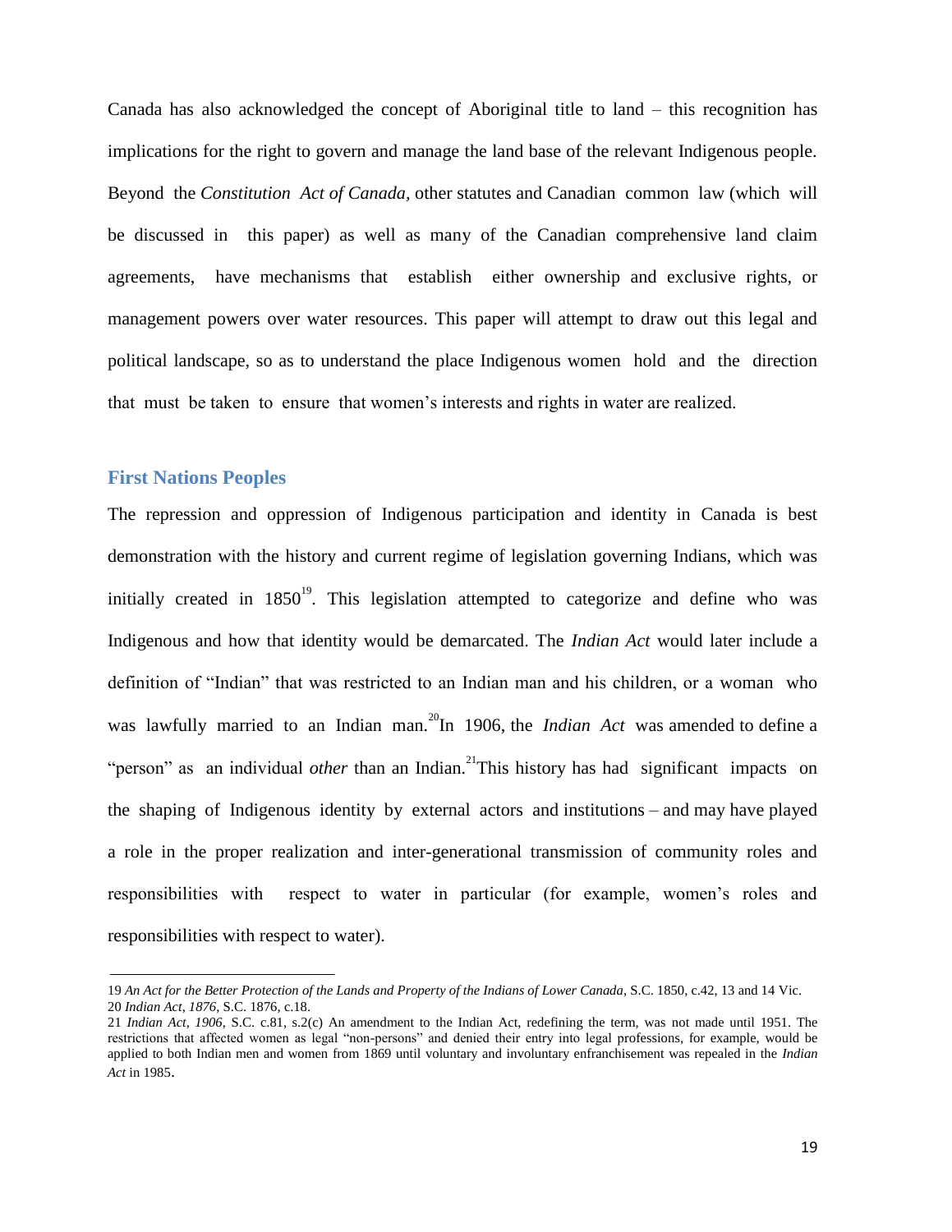Currently, the *Indian Act* provides extremely limited powers of regulation in the ambit of water on reserves. Band councils are empowered under the *Indian Act*, to make regulatory bylaws for the health of residents and drinking water facilities.<sup>22</sup> However, these regulatory powers do not amount to significant enforcement in the face of a non-existent budget to cover the costs of implementing such regulations.

There is no formal, legally binding legislative or regulatory framework that oversees drinking water & waste water systems on First Nations reserves under federal law.

While the provinces and territories (through the operation of law) control water allocations to reserve lands.<sup>23</sup>First Nations capacities with respect to water quality and water supply or distribution has remained a "federal matter" – for example, reserve governments have had to negotiate with the federal government for funding for operations and management with respect to drinking water provision:

…the mere fact that Canada has jurisdiction does not usually result in a legal obligation upon Canada to act. In this instance, the only federal legislative gesture has been to grant band councils authority, under the *Indian Act*, to make bylaws respecting "the construction and maintenance of watercourses ..." and "of public wells, cisterns, reservoirs and other water supplies." Breach of the bylaws can result in a fine of up to \$100 or imprisonment for a term not exceeding 30 days or both, unless the Minister of Indian Affairs and Northern Development disallows the bylaw. These powers are an inadequate basis for a regulatory framework to ensure the safety of drinking water…Beginning in the 1980s, and coinciding with efforts to devolve governance activities to First Nations, Canada introduced agreements-- contracts--under which First Nations would be responsible for operating and maintaining capital facilities on their reserves, such as water treatment plants. These contracts began introduction of non-judiciable protocols and quality guidelines. The protocols are typically based on "best- practices." However, like the contracts, the protocols provide

<sup>22</sup> See *Indian Act*, R.S.C. 1985, c.I-5, s.81(1)(a),(f),(l).

<sup>23</sup> Walkem, Ardith "The Land is Dry: Indigenous Peoples, Water, and Environmental Justice" In: *Eau Canada: The Future of Canada's Water*, Edited by Karen Bakker 303-319 Vancouver: UBC Press, 2007at 305: "In some cases, provinces have either refused to honour reserve water allocations and have cancelled them outright or issued licenses that reduce the water available to these lands. Provincial failure to honour water allocations included in reserve creation remains a contentious issue. In some prairie provinces, water allocations were included as part of the reserves established under treaties, and these Treaty promises have not been fully honoured. The Peigan Nation of Alberta recently settled a lawsuit against Canada and Alberta, recognizing that the reserve established for the Peigan under Treaty Six also included a reservation of water."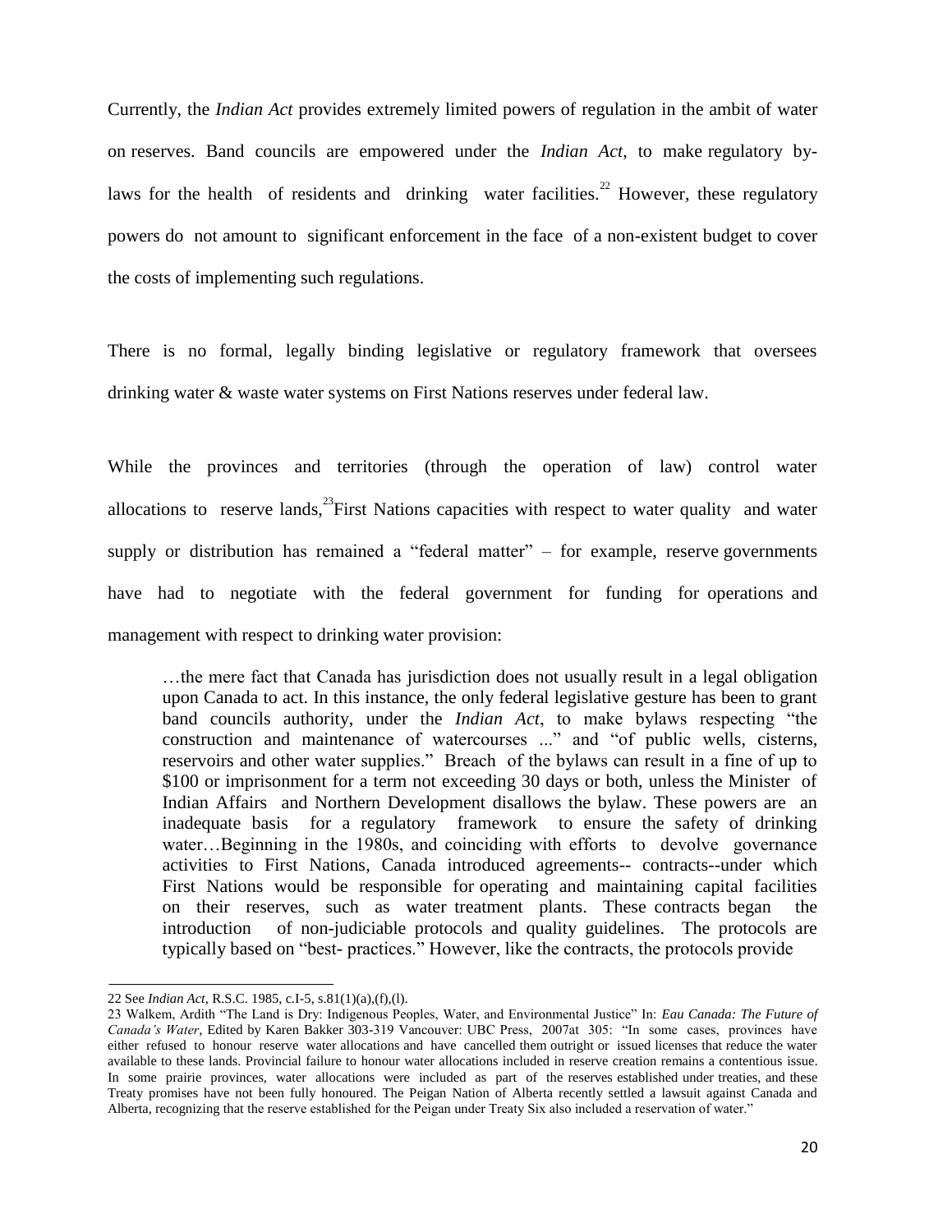no chain of lawful accountability for reserve residents to call upon, nor do they ensure a remedy if water is unsafe or the infrastructure shows signs of failure…By 1995, INAC had come to describe its role in ensuring safe drinking water "as primarily that of a funding agency  $\frac{1}{2}$ 

As such, First Nations communities have been largely "left to their own devices" when it comes to drinking water, with tragic results. These communities operate in a kind of limbo – the funding they receive<sup>25</sup> depends upon their ability to estimate their true needs, negotiate and express the challenges facing their communities to INAC (is this an established acronym already?) without the benefit of any real statutory accountability, while the provinces are under no legal obligation to ensure that provincial standards of water quality, supply and distribution are implemented on reserves. Other relevant federal departments include Health Canada and Environment Canada. Health Canada has developed *Guidelines for Canadian Drinking Water Quality*, which is supposed to address issues on water quality on reserves, while Environment Canada is responsible for a range of programs to protect First Nations (on federal and Aboriginal lands) from the effects of pollution and waste.<sup>26</sup>

In spite of, or perhaps as a result of this inconsistent set of policy, law and regulation, many First Nations communities in Canada have lived with and suffered from unsafe drinking water in their daily realities. First Nations communities are experiencing uranium contamination in their drinking water, brown water flowing from residential water taps, and significant cancer rates and species mutations.

<sup>24</sup> Macintosh, Constance "Testing the Waters: Jurisdictional and Policy Aspects of the Continuing Failure to Remedy Drinking Water Quality on First Nations Reserves" (2007-2008) 39 Ottawa Law Review 63 at 69-70

<sup>25</sup> *Ibid.*, at 72 notes "INAC will only agree to fund 80% of the estimated operation and maintenance costs for drinking water systems...in 2005, the Commissioner of the Environment found that the cost estimates underlying the 80% funding figure had not been updated for several years, and, shockingly, that in setting the terms of the contract ‗*INAC ignores whether First Nations have other resources to meet this requirement [to fund 20%] and has no means to enforce it*.'‖ 26 See *Canadian Environmental Protection Act* and *Fisheries Act*.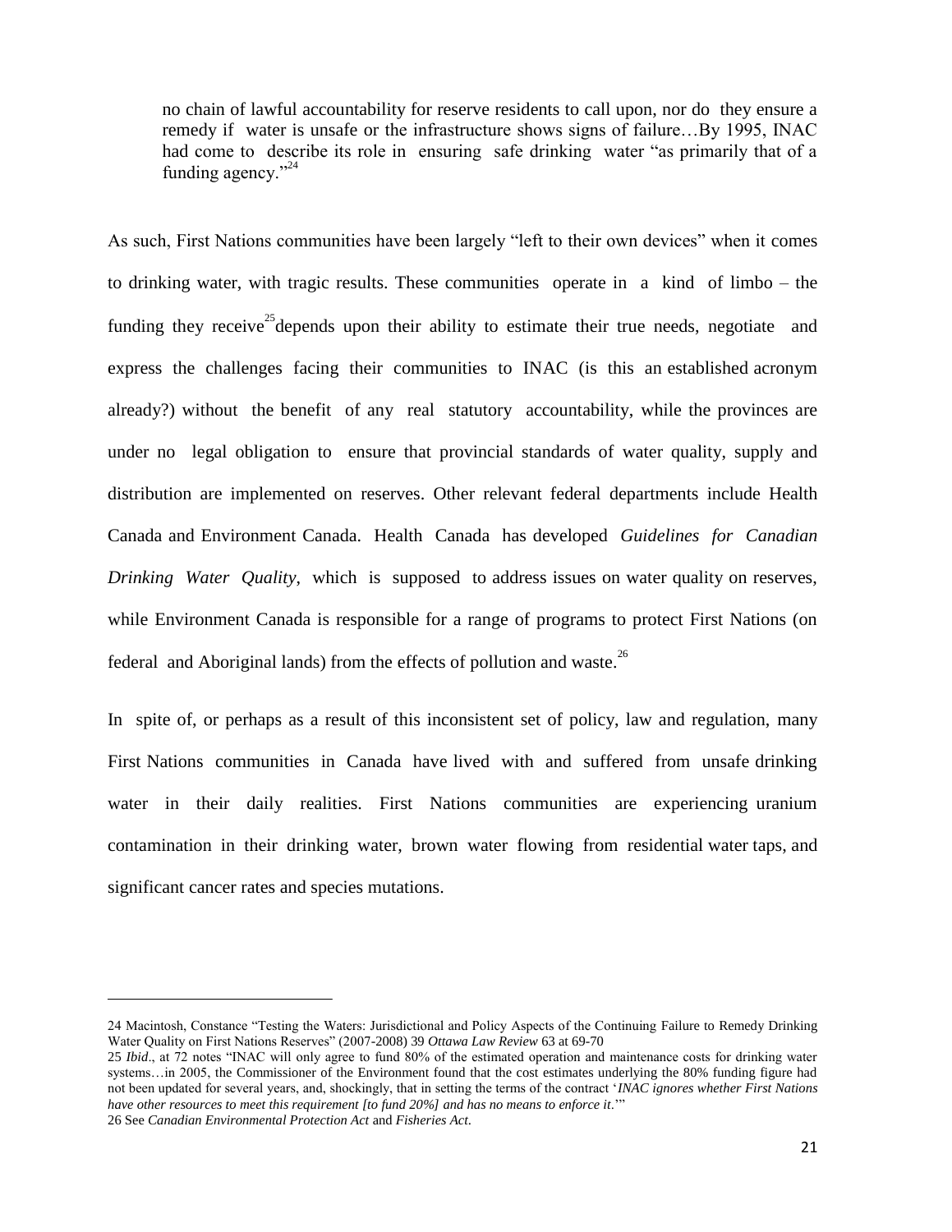In 2005, Kashechewan First Nation was evacuated after the water supply caused impetigo and other skin diseases, and the plight of the community raised national attention. Canada then faced public criticism for the glaring disparities in the quality of life between First Nations and non-Aboriginal Canadians. As a result, approximately \$330 Million has been allocated in the 2008 budget over two years to address the water crisis faced by First Nations across the country.<sup>27</sup> However, this will not be enough to ensure access to safe drinking water in all First Nations communities, many of which require new or up-graded infrastructure as well as training and certification. In terms of on-reserve water, as of January 31,  $2010^{28}$ , there were 115 First Nations communities across Canada under a Drinking Water Advisory. Nationally, there are 761 water and 482 wastewater systems servicing five or more homes in First Nation communities (I don't know what this last sentence means or what the ramifications of these numbers are). $^{29}$ 

INAC has been aware of issues regarding drinking water on First Nations for years, and since the 1990s has made various attempts to address these concerns. However, it was not until the 2006 *Plan of Action* (subsequent to Kashechewan) was created that INAC truly began to follow through on rhetoric regarding the achievement of safe drinking water for First Nations. The 2006 *Plan of Action* required that a *Protocol for Safe Drinking Water in First Nations Communities* be drafted, which was completed. INAC has so far provided three "Progress Reports" on the implementation of this Protocol, based on a short list of First Nations who qualify as what INAC characterizes as "high risk systems".

<sup>27</sup> See "Frequently Asked Questions" at the Government of Canada INAC website [http://www.ainc](http://www.ainc-inac.gc.ca/enr/wtr/h2o/faq/index-eng.asp)[inac.gc.ca/enr/wtr/h2o/faq/index-eng.asp](http://www.ainc-inac.gc.ca/enr/wtr/h2o/faq/index-eng.asp)

<sup>28</sup> See "Drinking Water Advisories", First Nations and Inuit Health Branch website, http://www.hc-sc.gc.ca/fniahspnia/promotion/water-eau/advis-avis\_concern-eng.php

<sup>29</sup> See *Plan of Action for Drinking Water in First Nations Communities Progress Report*, January 17, 2008, at the INAC website http://www.ainc-inac.gc.ca/enr/wtr/pubs/prpf/pad08/pad08-eng.asp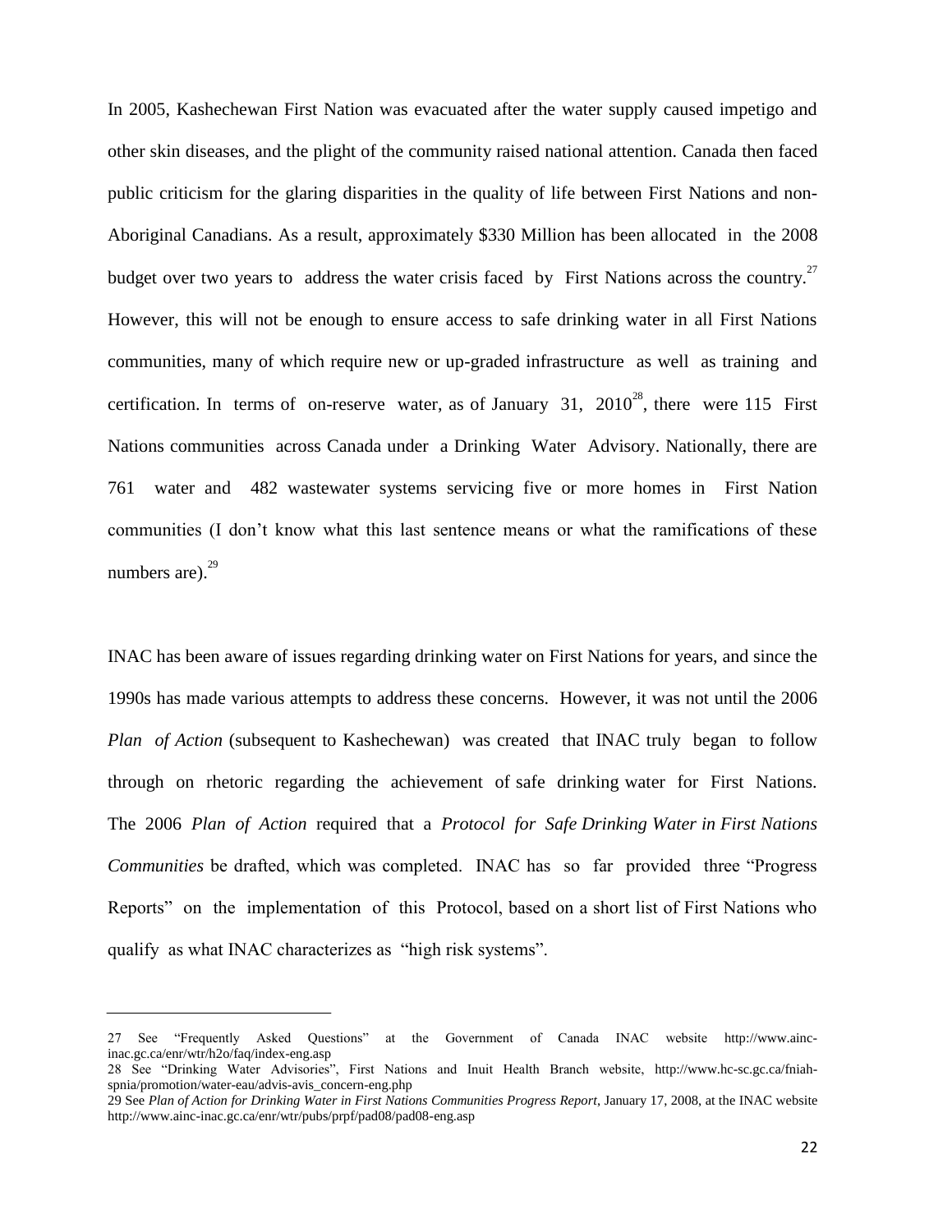In addition, and an *Expert Panel on Safe Drinking Water for First Nations* was struck and travelled across the country soliciting comments and concerns of First Nations on the issues around drinking water. Finally, the Standing Senate Committee on Aboriginal Peoples issued a Final Report entitled "*Safe Drinking Water for First Nations*" in 2007, which contained recommendations on how to proceed with legal reform in the area of drinking water and First Nations.

As a result of this recent activity, INAC has begun a process of creating enabling legislation with a regulatory regime for water and wastewater on First Nations reserves in Canada – they call it the *Proposed Legislative Framework on Drinking Water and*  Wastewater in First Nation Communities.<sup>30</sup>We will return to the content of the proposed legislative framework later in the paper. As the proposed framework has recently been presented in Parliament in the form of a Senate bill, this paper will contain an Annex with a preliminary commentary and review of the content of the Senate bill. As there is significant uncertainty as to whether the bill will pass into law (due to the potential of federal election, the suspension of Parliament for summer break or other purpose, etc).

Notably, absolutely none of the federal initiatives regarding water and Indigenous Peoples in Canada appear to be inclusive of the particular knowledge(s), concerns, issues or ideas of Indigenous women. For example, there is no discussion about how to ensure gender equality in training programs for operators or other technical supports for existing and proposed infrastructure.

<sup>30</sup> Government of Canada, Drinking Water and Wastewater in First Nations Communities – Discussion Paper: Engagement Sessions on the Development of a Proposed Legislative Framework for Drinking Water and Wastewater in First Nations Communities, Winter 2009 www.ainc-inac.gc.ca/enr/wtr/h2o/index-eng.asp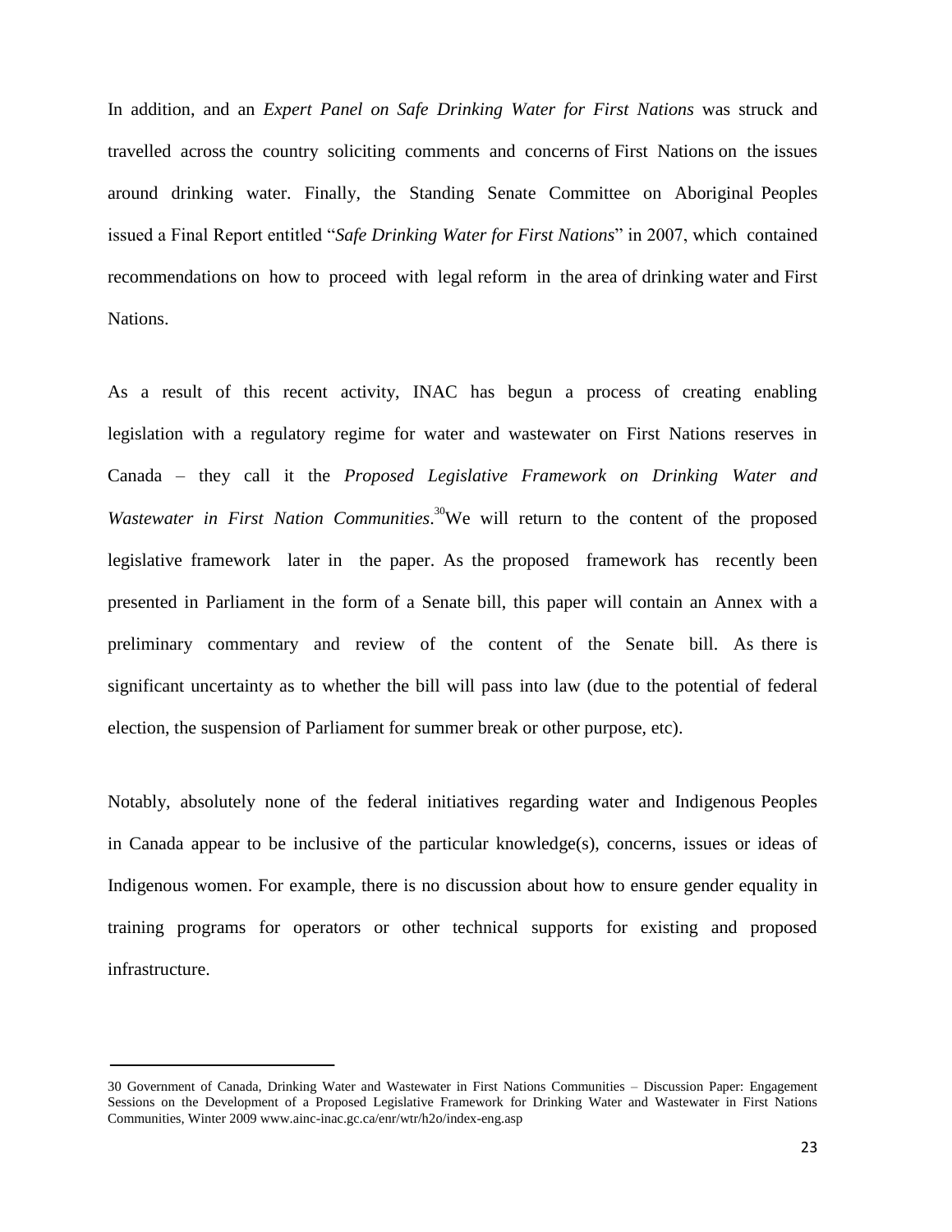There is no acknowledgment that while much of the responsibility for decisions (such as a decision to issue a Drinking Water Advisory) rests on the shoulders of First Nations leadership, the leadership itself (i.e. band council) is often dominated by men. In gathering data about the status of various communities with regard to access to good quality and sufficient water, there are rarely indicators used that reflect the knowledge held by Indigenous women, or their status (with respect to health, socio-economic, political, cultural) in their communities.

This overview demonstrates how Canadian law and policy governing reserves and water is complex and multi-faceted. Law governing rights to water in particular, potentially held by Indigenous Peoples, is even more complex, as it involves Aboriginal and Treaty rights interacting with laws governing surrounding municipalities, natural resource management, industry, agriculture, forestry, mining, and environmental protection to name but a few.

Rights respecting or touching upon water that derive from section 35(1) of the *Constitution Act, 1982* have in the past, been limited in scope to historic and traditional uses. However, more recent case law suggests that a more flexible and contemporary interpretation may be possible. For example the Court in *R. v. Sappier, R. v. Gray*, [2006] 2 S.C.R. 686, 2006 SCC 54 [38] held per Binnie J., "I find that the jurisprudence weighs in favour of protecting the traditional means of survival of an Aboriginal community".

The Court went on to state that: "The nature of the right cannot be frozen in its pre-contact form but rather must be determined in light of present-day circumstances. The right to harvest wood for the construction of temporary shelters must be allowed to evolve into one to harvest wood by modern means to be used in the construction of a modern dwelling." (*Sappier*, [48] [52-52])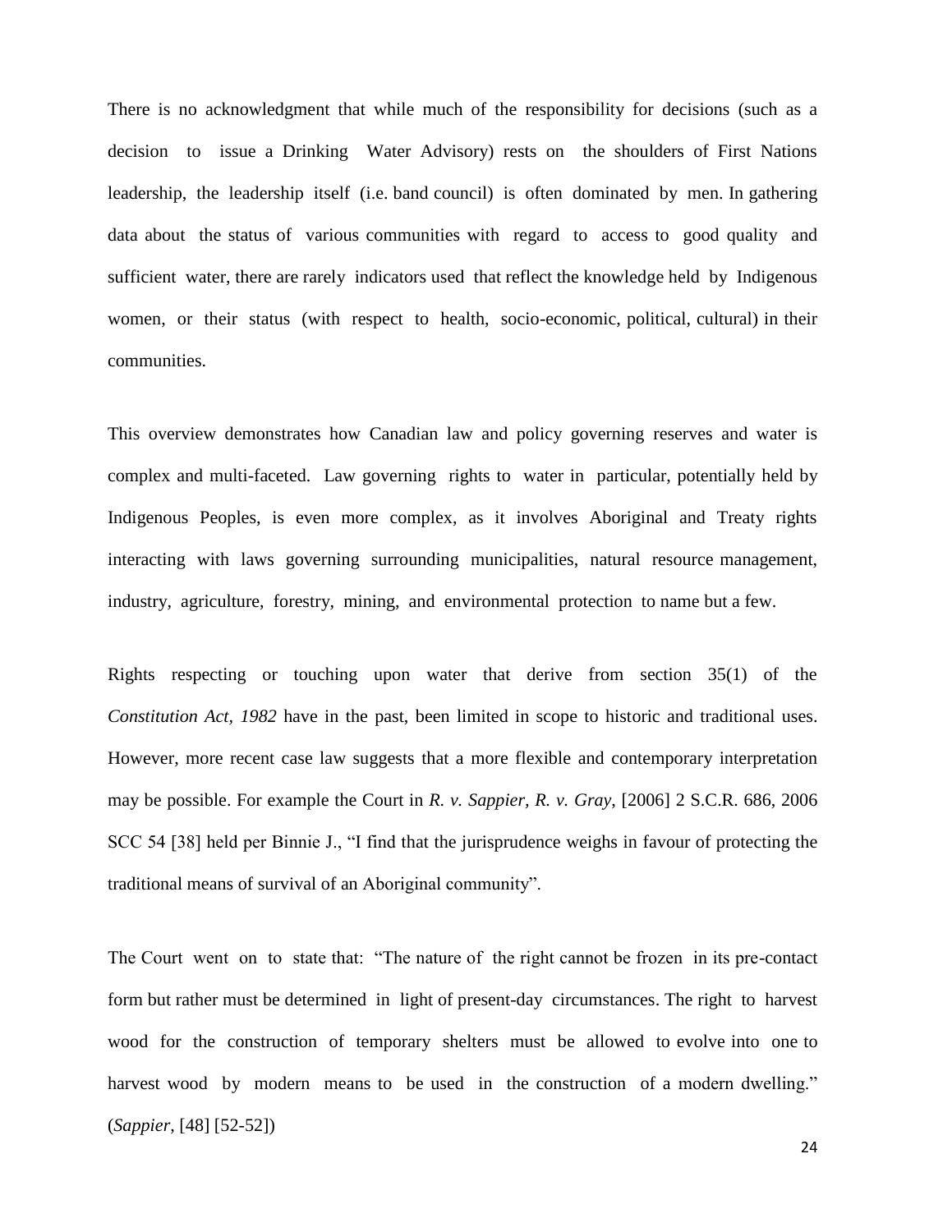The term "survival" would surely include access to safe drinking water as much as it includes access to shelter. Certainly, survival from an Indigenous perspective should be understood to be inclusive not only of the rudimentary implements of human life, such as water, shelter, food and clothing. It must also be inclusive of the diversity of *life-ways* [might be worth defining this term when you first use it] as they are reflected in the daily realities of Indigenous Peoples. For example, the responsibility to care for and respect water is not limited to the simple category of scientifically or medically "safe" drinking water. "Safe" drinking water does not only pertain to physical health – it also must mean protecting the exercise of traditional responsibilities for water that are maintained through ceremony. For many Indigenous women in Canada, this is a very significant aspect of how they choose to participate in community and cultural life.

In expanding on this point, I must return to INAC's approach to the proposed legislative framework. INAC has proposed to "incorporate by reference" provincial/territorial regulations and standards, so as to simply extend their application on reserves in Canada. Thus, the doctrine behind the proposed framework may not be based on Indigenous values, but on federal and provincial legislative purposes.

As such, any "water rights" will be predicated and dependent upon purposes derived from statutes and regulations, and common law. The terms of these instruments and laws has more often than not been set by non-Indigenous actors and institutions, where Indigenous peoples have had little bargaining power. Considering how closely tied cultural and linguistic diversity of Indigenous peoples is to biological diversity, legal rights to water will find authority under non-Indigenous law and policy focused on a single usage (drinking water) as opposed to multiple uses and values found in culture and Indigenous legal orders.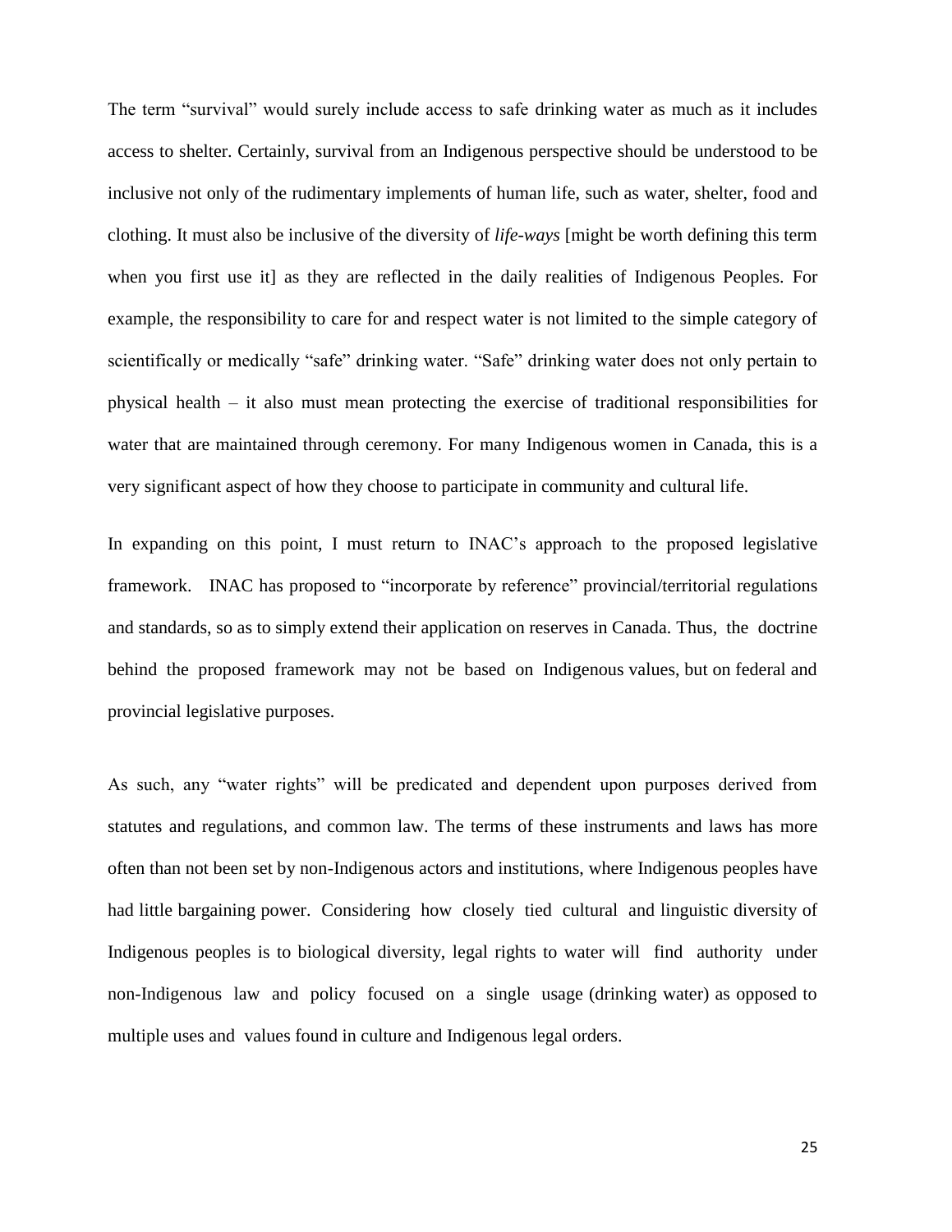The *Indian Act*, other federal and provincial legislation, the common law, residential schools and other assimilation projects have caused trauma and damage to the integrity of Indigenous knowledge, identity and community. Sakej Youngblood Henderson describes a source of colonialism as Eurocentrism, being a "dominant intellectual and educational movement that postulates the superiority of Europeans over non-Europeans". As such, the laws and policies that have been developed to apply to Indigenous Peoples in Canada has, as a backdrop, implicit assumptions about the value of Indigenous knowledge, legal orders, and identity.

This is a common story of being "between a rock and a hard place" in the expression of Indigenous knowledge on the one hand and the protection of Indigenous relationships with the environment on the other.

In fact, Indigenous Peoples often have to "pick their battles" when it comes to the environment and their relationship to it. The most telling example is found in water. Water, as was discussed earlier, has a multitude of meanings, uses, values and faces in Indigenous community. However, for the wider Canadian society, the most identifiable crisis facing First Nations is that of access to safe drinking water. First Nations women and Indigenous Peoples in general find themselves having to advocate and express their identities and rights "where they can", and to attempt to break down barriers where they are excluded or silenced. This is why the diversity and richness of Indigenous women's voices across legal, political and social landscapes is so important. It also points to the need for those voices to employ, as much as possible, Indigenous epistemology in building relationships with Canadian actors and institutions under Canadian law.

<sup>31</sup> J. Sakej Henderson, "Post-Colonial Ghost Dancing: Diagnosing European Colonialism", in Marie Battiste, ed. *Reclaiming Indigenous Voice and Vision* (Vancouver: University of British Columbia Press, 2000), at 57-58.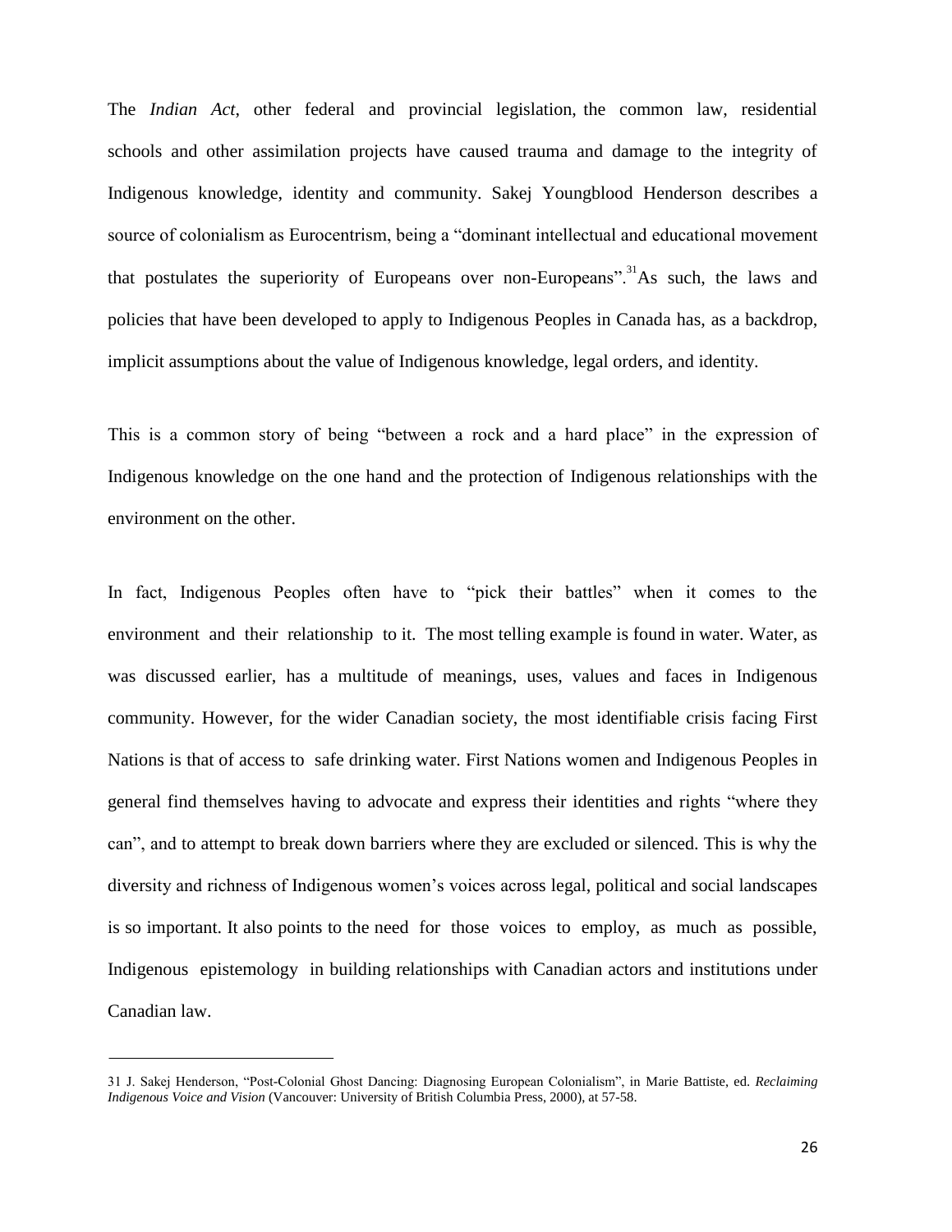### <span id="page-26-0"></span>**Inuit and Métis Peoples**

Inuit and Métis peoples fall outside the ambit of INAC, and as such are not beneficiaries of the progress made so far on drinking water and First Nations. For the most part, water rights of these groups are discussed and enumerated in self-government and other constructive arrangements forming a patchwork of jurisdictions across Canada. The Inuit comprise approximately 84% of the Nunavut population, and as such dominate the exercise of legislative powers beyond those prescribed under agreements that have established exclusively Inuit lands. Unfortunately, while the Nunavut Government has some relevant jurisdiction, this jurisdiction does not extend to water or certain other natural resources. So while they may be able to exercise some control over local activity, they are less powerful when it comes to interventions and developments that happen outside their territory.

Métis Peoples are at the mercy of the provinces in terms of the negotiation or recognition of their rights related to water. For the most part, Métis Peoples have very little recourse to assert a right to water in the holistic sense (as described in the introduction to this paper). The provinces and territories of Canada provide very little recognition to the Métis. While Métis may be invited to participate in various administrative or policy related activities in the various provinces and territories, merely having a seat at the table allocated to Métis does not guarantee the realization of their rights under the *Constitution* of Canada. There is one example of legal recognition of the Métis by a province. We will use this example to extrapolate the avenues of advocacy held by the Métis with respect to the right to water.

The province of Alberta passed specific legislation in 1990 for the governance of Métis Settlements in the province, which was shortly followed by related legislation.<sup>32</sup>The

<sup>32</sup> See http://www.aboriginal.alberta.ca/535.cfm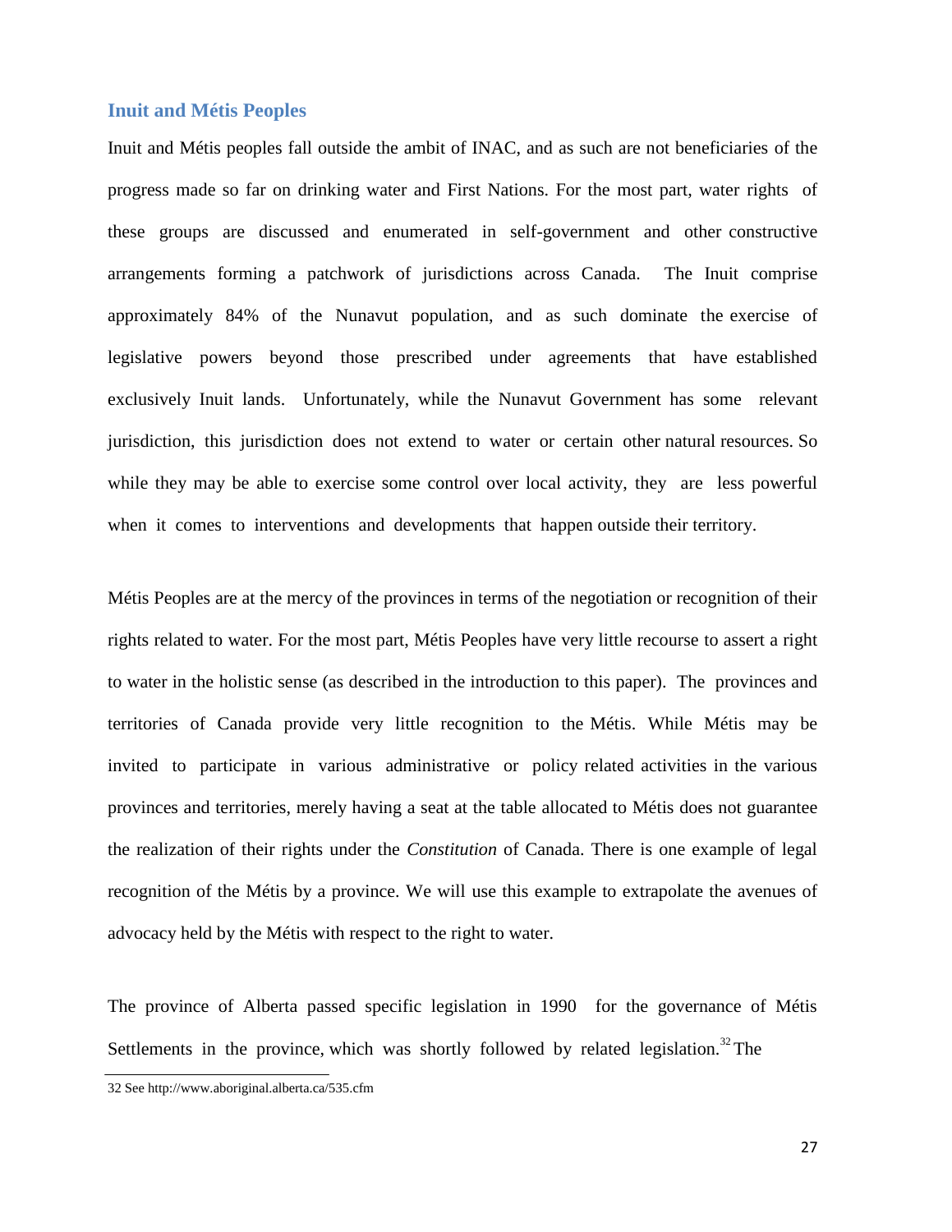legislation consists of:

- o Métis Settlements Act
- o Métis Settlements Land Protection Act
- o Constitution of Alberta Amendment Act, 1990
- o Métis Settlements Accord Implementation Act

These Acts establish the constitutional protection of 1.25 million acres of Settlement lands, the development of local government structures and systems, and provincial financial commitments. Under the *Land Policy* adopted by the Métis Settlements General Council in 1992, Métis title to land is subject to "the natural rights of light, air, water and support."33

A Co-Management Agreement<sup>34</sup> provides for the Settlements to participate in the development of subsurface resources under the Settlements, which may include groundwater (rapidly becoming an important legal, political and ecological issue for the province of Alberta). ‗Co-management' refers to the sharing of rights and responsibility between government(s) and local resource users. It is essentially a process of integrating local and provincial management systems. Such a regime can range from having a seat at local government meetings (with or without a vote), participating in research activities, or achieving a substantive self-management power. In the case of the Métis in Alberta, the Co-management regime is region specific.

Métis settlements are also recognized in Alberta as local governments for the purposes of a number of provincial Statutes. This has implications for the ability of these communities

<sup>33</sup> http://www.msgc.ca/Resources/MSGC+Library/Policies/Default.ksi

<sup>34</sup> Unavailable on-line.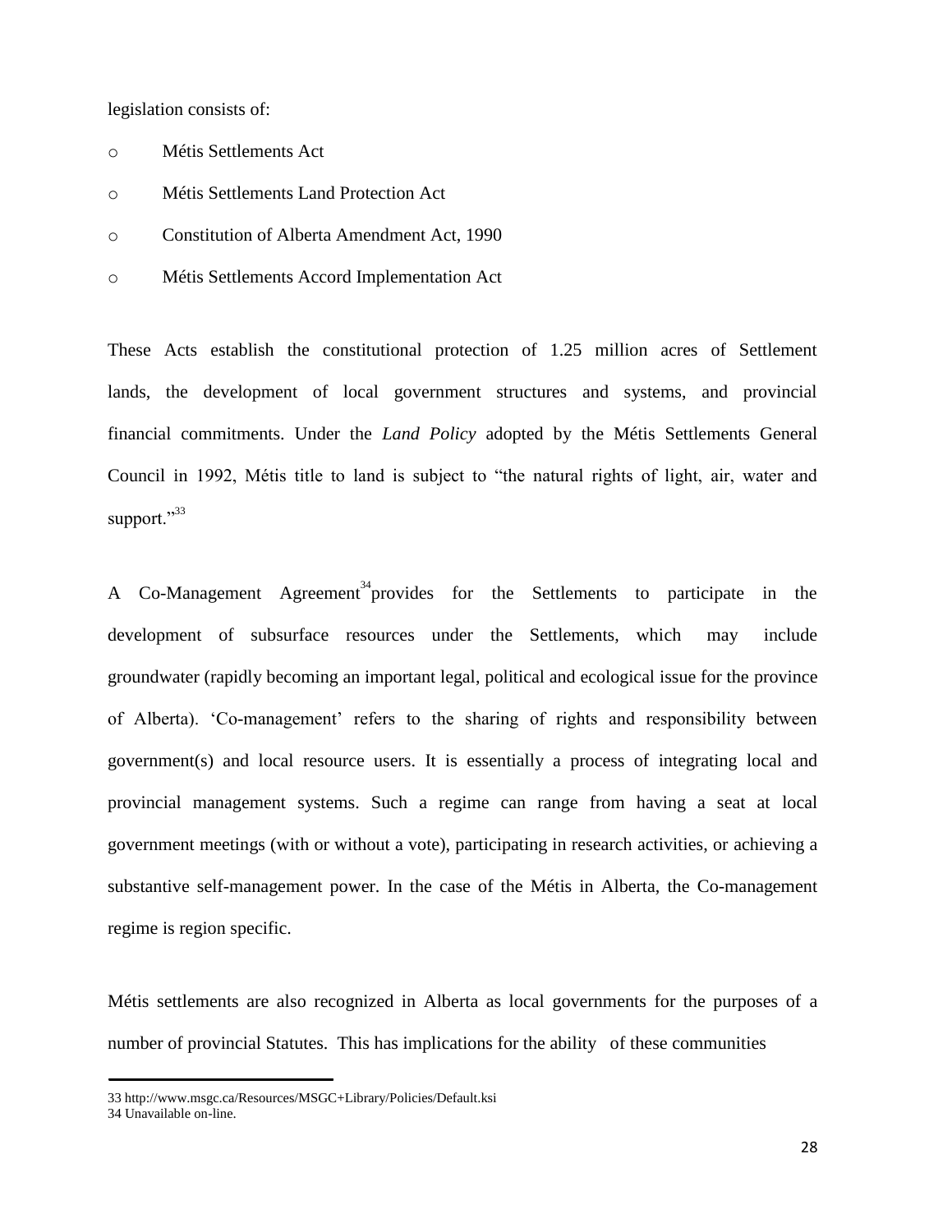to access appropriate allocations under the Alberta *Water Act* to access clean and safe drinking water for their people. Métis people may not be able to advocate for constitutionally protected Aboriginal rights (i.e. hunting, trapping, fishing or gathering) within the provincial framework. While the province of Alberta under the *Natural Resources Transfer Agreement* of 1930 has agreed to ensure the continuing rights of Indians to hunt, fish, trap and harvest on any lands they have a right to access (Crown lands or Treaty lands), the Supreme Court of Canada in the *Blais* case (2003) found that Métis are not Indian for the purposes of such activities. However, the case of *Powley* (2003)<sup>35</sup> may have changed the landscape for Métis in Canada. The position of the Canadian government on *Powley* is that it does not guarantee harvesting rights for Métis across Canada – it merely established the legal test necessary to prove Métis Aboriginal rights are held. As such, the Métis are now in much the same position as other Aboriginal Peoples when it comes to the realization of Aboriginal and Treaty rights – they have to prove rights held to specific lands and resources through lengthy negotiations or litigation. The government of Canada, in responding to *Powley*, states as follows:

Since the *Powley* decision, Government of Canada officials have held discussions with provincial, territorial and Métis representatives to establish an effective way to accommodate Métis harvesters in a safe, orderly and responsible manner. Before any new policy or initiative can be introduced, however, a series of complex issues must be resolved. At present, for instance, there is no single, reliable and consistent method in place to identify Métis harvesters across the country.<sup>36</sup>

Reconciling *Blais* and *Powley* may prove to be a challenge with most of the burden resting on the shoulders of the Métis. As such, Métis Peoples are left to somehow find the capacity (financial, legal and political) to meet the unique issues posed to their communities as a result of water scarcity.

<sup>35</sup> Two Métis men, Steve and Roddy Powley killed a moose in 1993 and were charged with contravening Ontario hunting law. The men argued that section 35 of the *Constitution Act, 1982* protects the right of Métis to hunt for food. The case was appealed up to the Supreme Court of Canada, which ruled in favour of the Powleys in September 2003. In its decision, the Supreme Court found that the Métis community in and around Sault Ste. Marie, Ontario has an Aboriginal right, protected by section 35 of the *Constitution Act, 1982*, to hunt for food.

<sup>3</sup>[6 http://www.ainc-inac.gc.ca/ai/ofi/mrm/pwy/index-eng.asp.](http://www.ainc-inac.gc.ca/ai/ofi/mrm/pwy/index-eng.asp)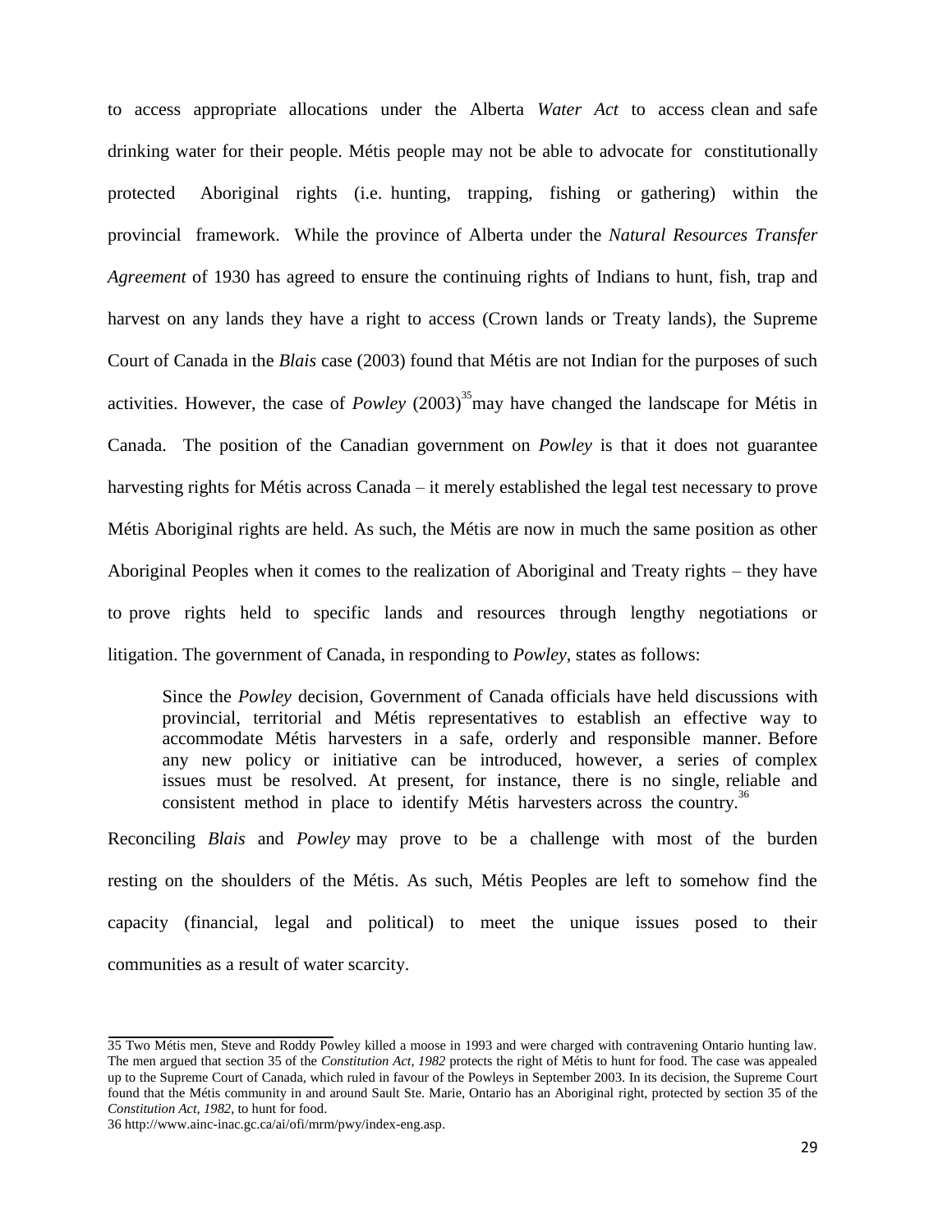**List of Comprehensive Land Claims Agreements** 1975: James Bay & Northern Quebec Agreement 1978: The Northeastern Quebec Agreement 1984: The Inuvialuit Final Agreement (Western Arctic) 1992: The Gwich'in Comprehensive Land Claim Agreement 1993: Sahtu Dene and Métis Comprehensive Land Claim Agreement 1993: Umbrella Final Agreement (Yukon) 1993: Vuntut Gwitchin First Nation Final Agreement & Self-Government Agreement 1993: Champagne & Aishihik First Nations Final Agreement & Self-Government Agreement 1993: Teslin Tlingit Council Final Agreement 1993: Nacho Nyak Dun First Nation Final Agreement & Self-Government Agreement 1993: Nunavut Land Claims Agreement 1997: Little Salmon/Carmacks Final Agreement & Self-Government Agreement 1997: Selkirk First Nation Final Agreement & Self Government Agreement 1998: Tr'ondëk Hwëch'in Final Agreement & Self-Government Agreement; 1999: Nisga'a Final Agreement 2002: The Ta'an Kwach'an Council Final Agreement & Self-Government Agreement 2003: Kluane First Nation—Final Agreement & Self-Government Agreement 2003: Tlicho Agreement 2005: Kwanlin Dun First Nation Final Agreement & Self-Government Agreement 2005 Carcross/Tagish First Nation Final Agreement & Self-Government Agreement 2005: Labrador Inuit Land Claims Agreement 2006: Nunavik Inuit Land Claim Agreement 2009 Tsawwassen First Nation Final Agreement 2009 Maa-nulth First Nation Final Agreement

# <span id="page-29-1"></span><span id="page-29-0"></span>**Co‐Management Regimes – Inuit, Métis and First Nation**

One of the most important vehicles for the establishment of co-management regimes is the settlement of comprehensive Aboriginal claims, covering rights for Aboriginal Peoples on Crown lands within their claim territory and their involvement in the management of resources within that territory. There are other comanagement regimes that are initiated by government in response to conflict or resource crisis, or by Aboriginal Peoples as a means of protecting Treaty and Aboriginal rights. Some provinces have initiated co-

management regimes as a way of re-defining their relationship with the Indigenous Peoples in their regions. One of the main challenges of the establishment of co-management regimes in the area of water is the fact that such regimes attempt to integrate different worldviews.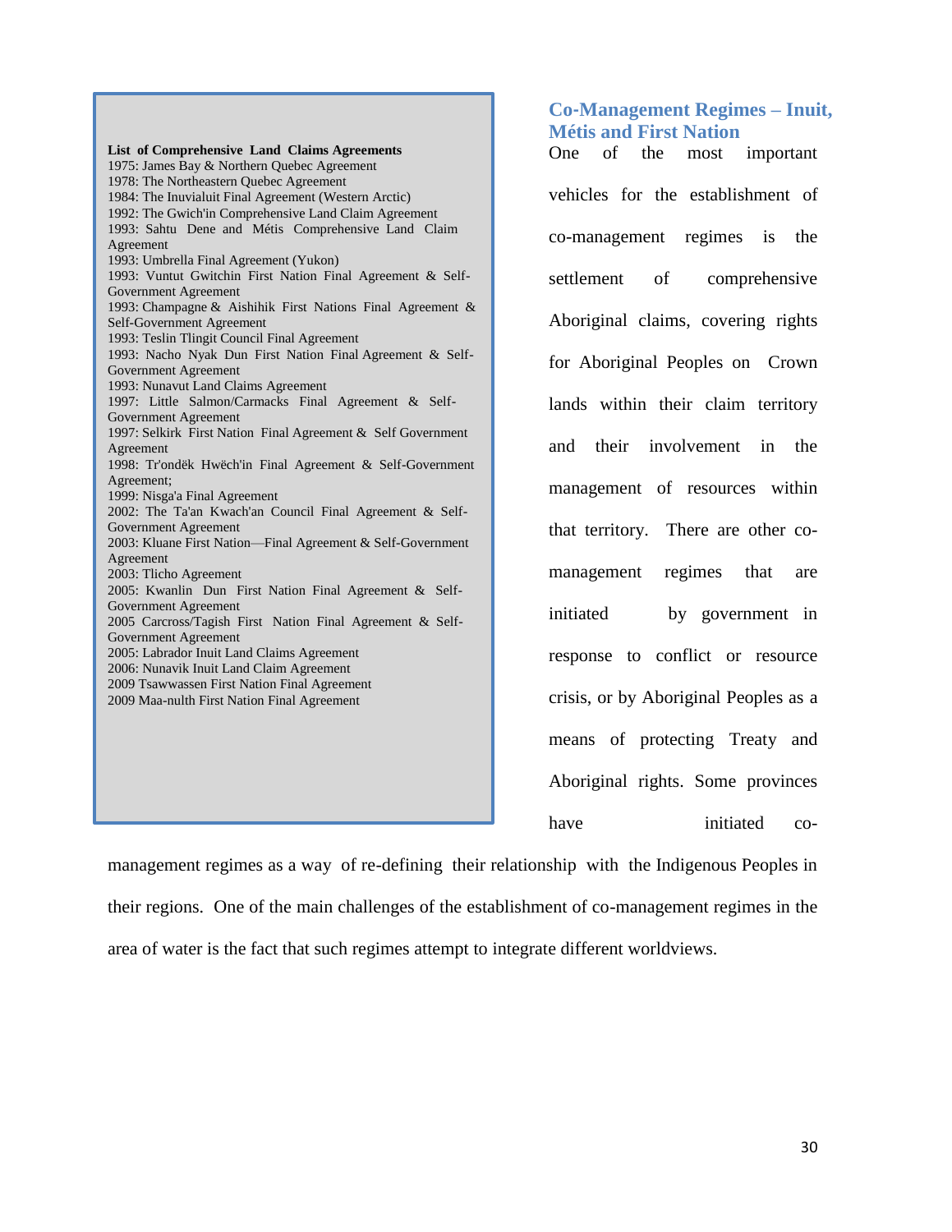Indigenous valuation of a resource like water is likely to be quite different from that envisioned by a municipal, provincial or territorial government. While the latter forms of governments are focused on providing for the interests of domestic, industrial and agricultural use, Indigenous Peoples may have other interests. These include an acknowledgment of rights and responsibilities held pursuant to their own legal orders, spiritual and cultural norms and protocols. It involves conceiving water as a living spiritual entity. However, these perspectives have the tendency to be made into "soft" issues when confronting a decision making process about water allocations, protections or conservation.

Yet, it must still be recognized that the proliferation of co-management regimes have provided an avenue of advocacy and limited governance of water and related resources by Aboriginal Peoples.

I will now provide a few examples of the type of power regained by Aboriginal Peoples through the comprehensive claims process in Canada. Not all comprehensive agreements contain provisions for natural resource or water management. However, many of the agreements include provision for advisory bodies to be established – these bodies, more often than not, are specific when it comes to terms and conditions of operation and participation in local management regimes or environmental assessments. With respect to water management, Aboriginal Peoples are often able to participate to some degree in licensing of water allocations or other management issues. This is generally limited to making recommendations to the relevant Minister, and as such does not provide these bodies with any significant veto powers over development proposals or uses which impact water flow.

#### *James Bay & Northern Quebec Agreement, 1975*

As the oldest and most comprehensive document regarding environmental and water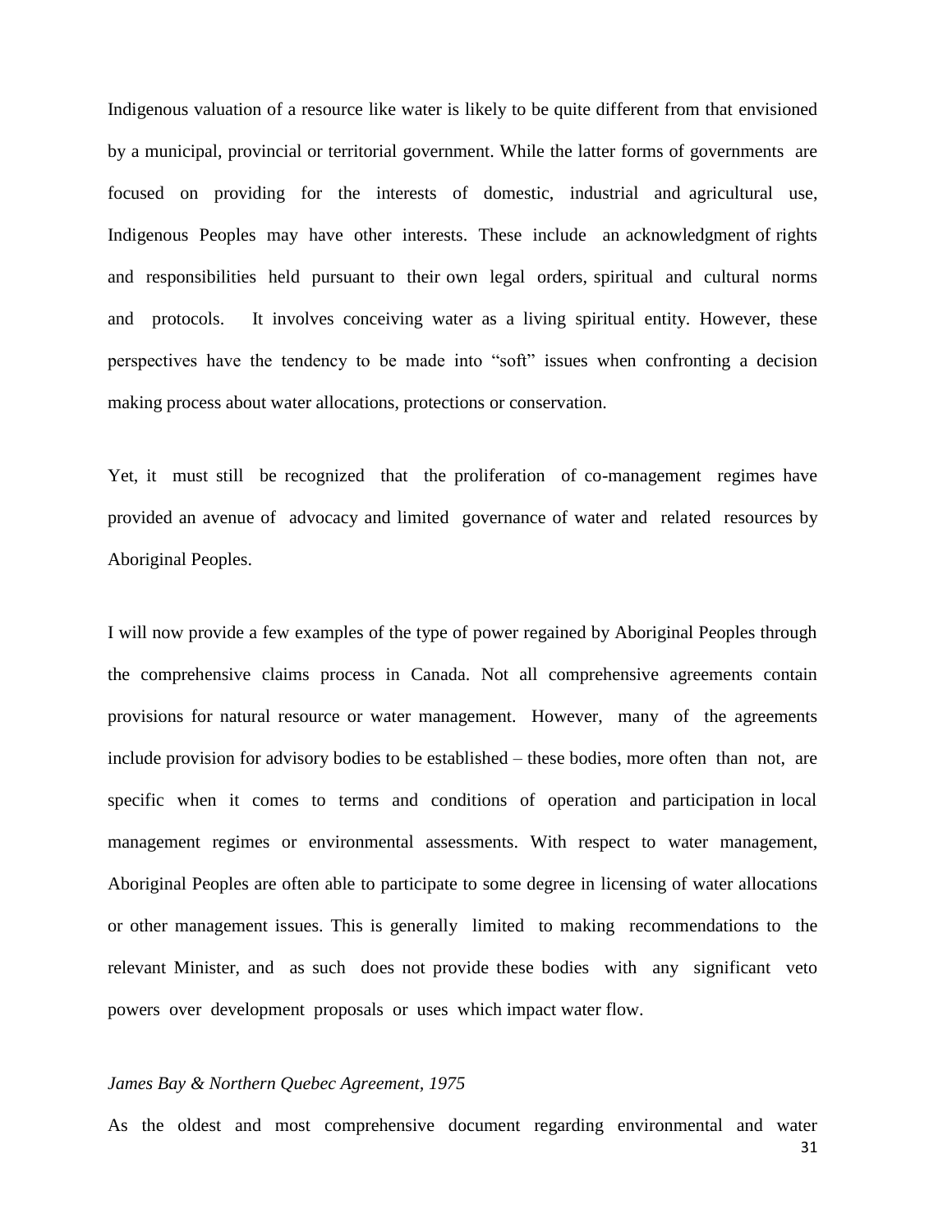management, this Agreement contains specific provisions regarding proprietary rights to water. It distinguishes that which is the property of the Inuit or Cree, and that which is the property of the province.<sup>37</sup> If 50% or more of a body of water falls within the description of Cree or Inuit lands, the lake is to be considered to be part of those lands.<sup>38</sup>

#### *Gwich'in Agreement, 1992*

The Gwich'in Tribal Council monitors and participates in issues of resource management. It participates in the legislative and policy framework to ensure that Gwich'in interests are represented and wildlife, habitat, and harvesting rights are preserved. Title to approximately 16,264 square kilometres included all parts of waters within Gwich'in boundaries. Under Appendix C s.10, the Gwich'in were granted exclusive right of use in the same quantity, quality and flow rate - but they cannot substantially alter waters flow through their lands. Notably, the Gwich'in Agreement also recognized traditional use of water that included not only the usual Aboriginal and Treaty rights like hunting and fishing, but also "traditional heritage, cultural and spiritual purposes". However, they must still make an application for a water licence through the provincial authority. A consolation is that they are provided a role in the territorial Yukon Water Board.<sup>39</sup>

Beyond the specific terms and conditions surrounding Indigenous participation or management of natural resources set out in the various comprehensive agreements, some Agreements also require consultation on matters outside the scope of advisory bodies.

<sup>37 200</sup> ft up from the high-water mark of a body of water is the basis for this distinction.

<sup>38</sup> www.gcc.ca/pdf/LEG000000006.pdf

<sup>39</sup> http://www.gwichin.nt.ca/LCA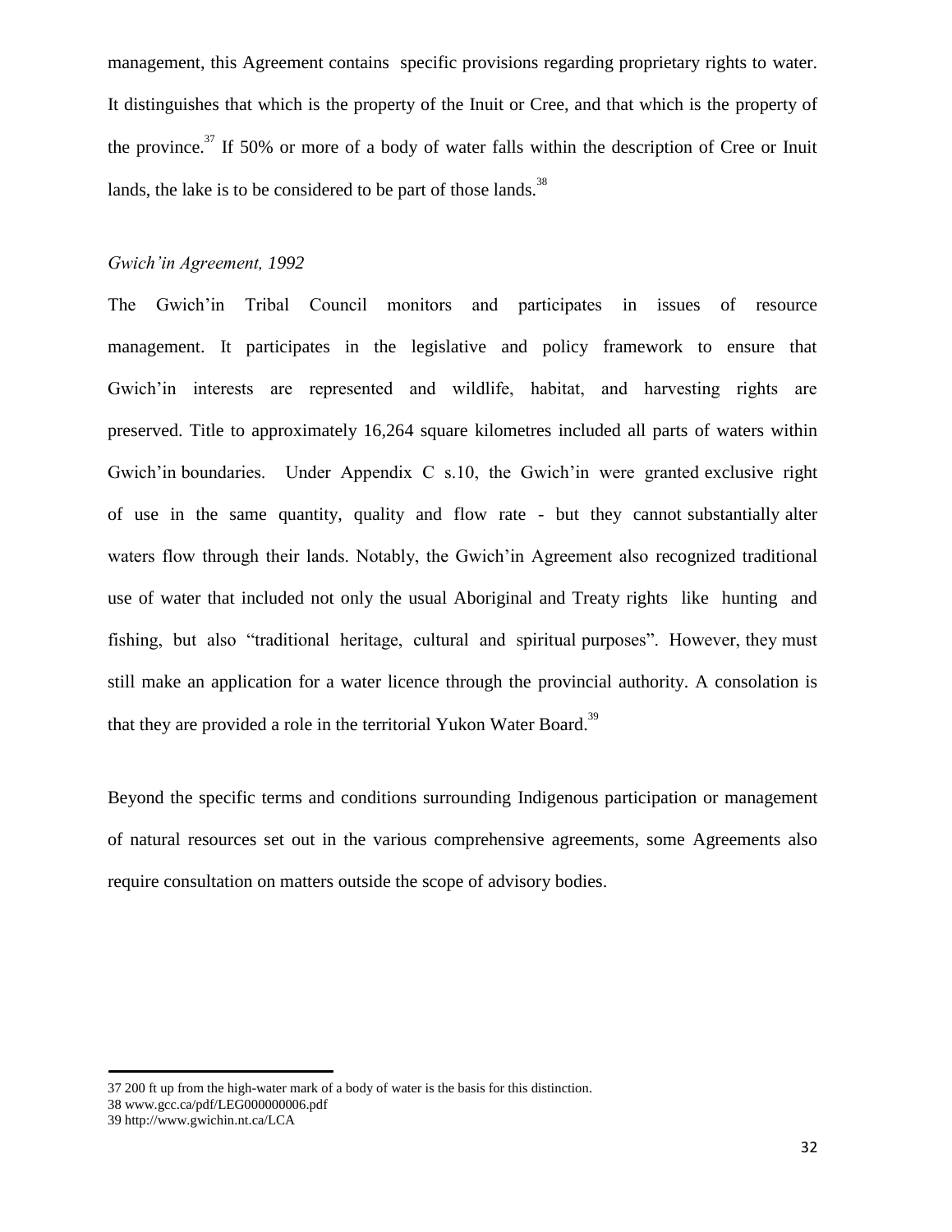#### <span id="page-32-0"></span>**Duty to Consult with Indigenous Peoples**

Almost two decades have passed since the courts and peoples of Canada began developing a definition and application of "consultation". This has appeared in Canadian common law, such as decisions of an administrative (i.e. tribunals), provincial or federal nature, and of course the decisions of the Supreme Court of Canada.<sup>40</sup>It is not the purpose of this paper to provide an exhaustive overview of the duty to consult. However, it is useful for our purposes to understand what tools are available to Aboriginal women pursuant to this duty in terms of their participation and management of water in their regions.

As a result of the common law developments, the following entities have developed consultation guidelines:

- Federal Government (including various departments) [Interim]
- Provinces: B.C.; AB (2000); SK (2000); Nova Scotia [Interim and Protocol]; Quebec [Interim].
- We have yet to see final guidelines issued by the following provinces: ON; MB; PEI;

N.B.; NFLD & Labrador.

The issue of consultation arises whenever there is a project or matter that poses a threat to Aboriginal and Treaty rights or Aboriginal title.

One example of such a threat is the potential creation of a water market in Canada. In many provinces, there are legal regimes for the licensing and allocation of water for domestic, industrial and agricultural use. There are some Aboriginal communities who have never acquired a licence or allocation, and instead access groundwater or other sources of water through arrangements with another government, such as the Canada or a

<sup>40</sup> See for example, *R. v. Sparrow, Mikisew Cree First Nation v. Canada (Minister of Canadian Heritage), Haida Nation v. B.C. (Minister of Forests), Taku River Tlingit First Nation v. British Columbia (Project Assessment Director), R. v. Lefthand*, amongst many others.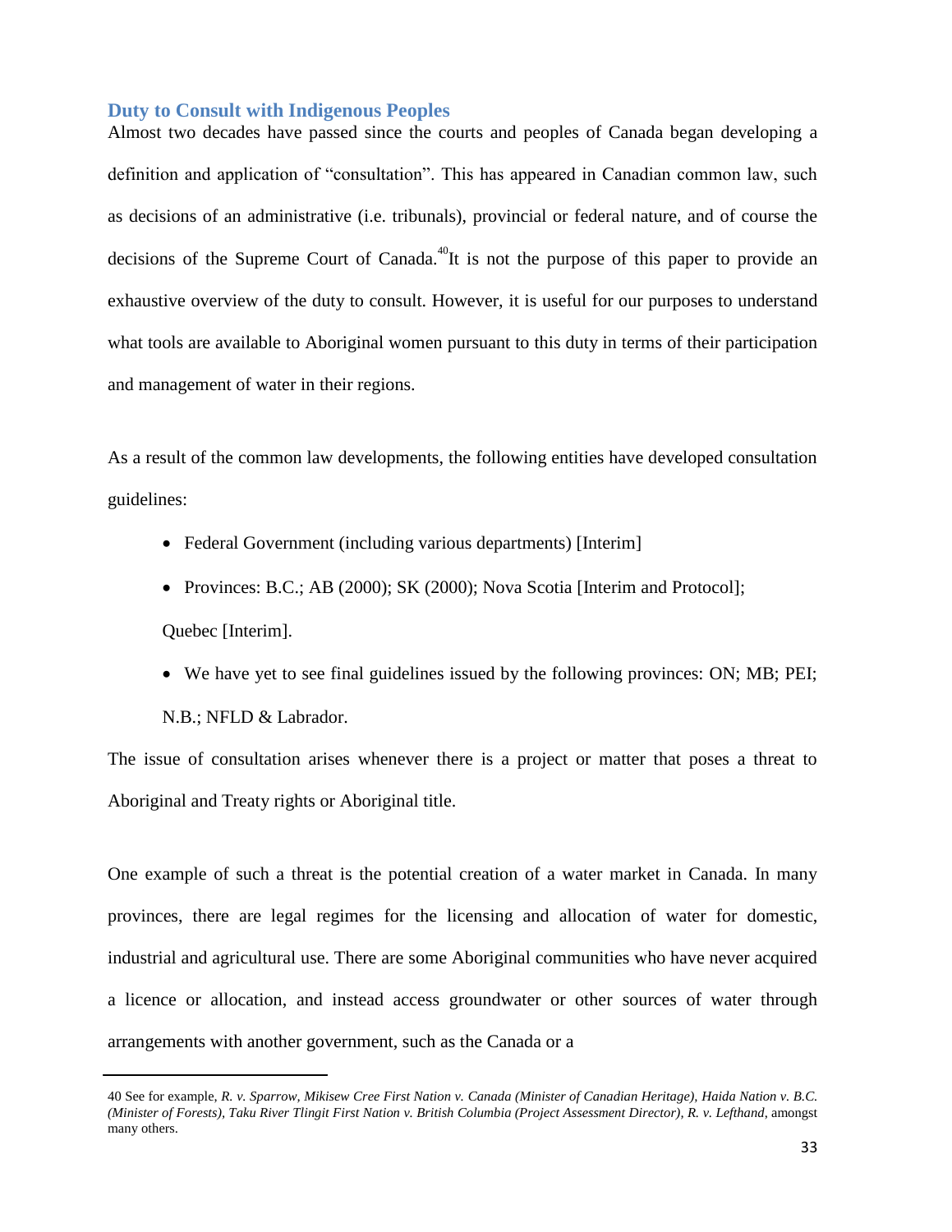province. In the event that water markets are created in the various provinces and territories, it may mean the further peripheralization of Indigenous Peoples from water, the management and use of water, and the protection of traditional uses of water by Indigenous Peoples.

The sale of water, as a concept in and of itself, is something that goes against many Indigenous perspectives of how we as human beings relate to water.

Furthermore, the likelihood of Aboriginal communities having the financial resources required to enter into the market as purchasers of licences or portions of licences is very low, considering the current socio-economic status of these communities. As such, the case law on the duty to consult (such as *Haida* and *Taku River*) may kick in and require consultation with affected Aboriginal Peoples.

This point was recognized recently by the Alberta Court of Queen's Bench in the case of *Tsuu T'ina Nation v. Alberta (Environment)* [2009] 2 W.W.R. 735. The court in that case was considering the Treaty right to water, and more specifically the duty to consult of the provincial government on a water management plan for the South Saskatchewan River Basin ('SSRB'). In discussing the SSRB Plan, the court addressed the movement in Alberta to a water market, which would entail the transfer of portions or entire water licences (for a price):

To the extent this has moved a market in water one step closer to reality, the potential for adverse impact in the future may have increased. As existing licence holders move to transfer under-utilized allocations, it would logically stand to reason that more water will be consumed, exacerbating the water shortage. That negative impact may only be partially offset by any holdbacks imposed. The Government by its own words suggests a crisis already exists. Under the SSRB Plan, the Director has the authority to allow or deny transfers, and attach conditions to those transfers which do proceed. The factors which the Director must consider are set forth in the SSRB Plan. This approval process is a potential minefield. Only time will tell whether a mine will explode.<sup>[140]</sup> While that process is not before me, the approval of any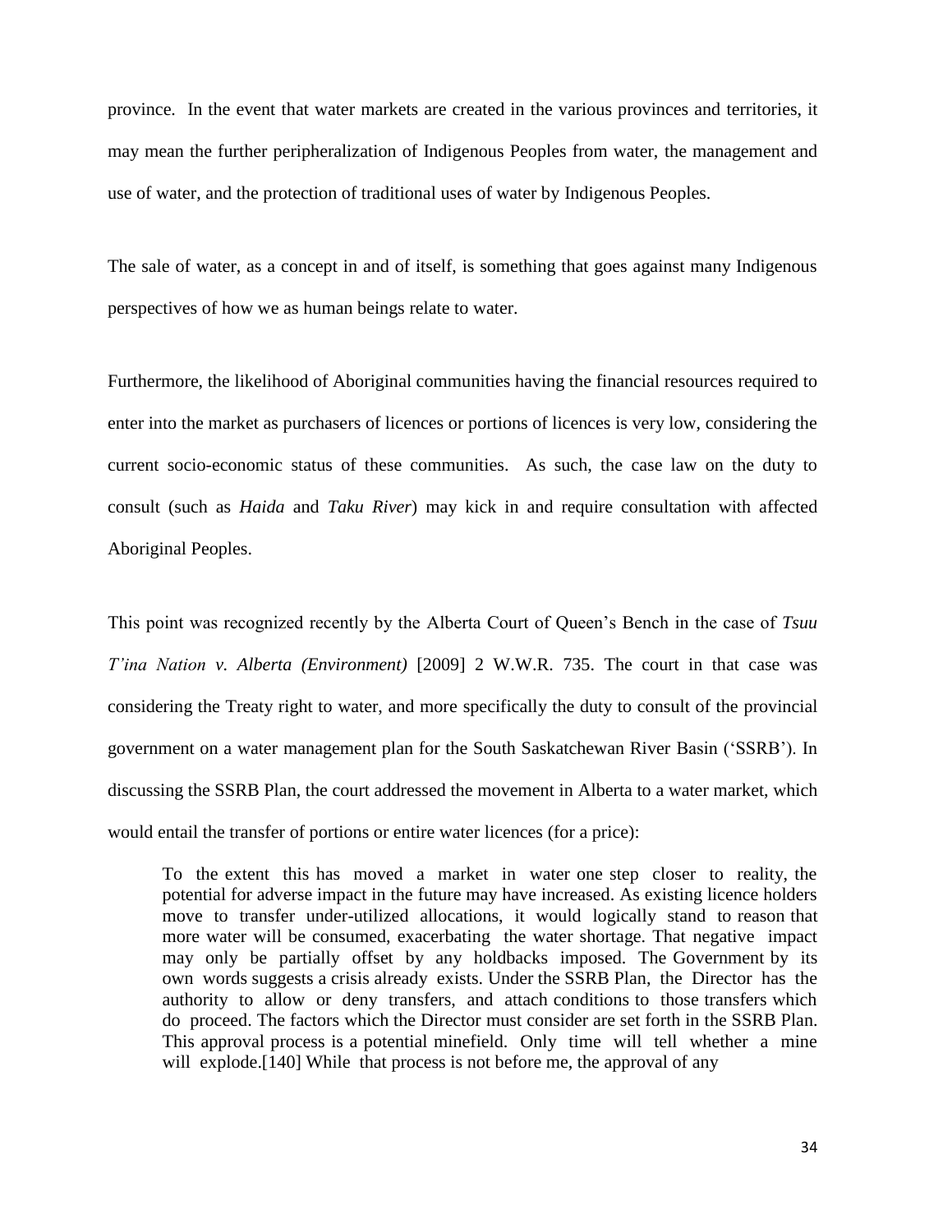applications for transfers appears to be administrative in nature and may very well fall within the four corners of *Haida*. 41

This analysis of case law raises another issue. When entering into the discourse of the courts, there are significant risks. If mistakes are made, or Aboriginal Peoples or Aboriginal women left out, it is difficult to go back and "read into" a decision the particular rights held by Aboriginal Peoples or women in particular.

## <span id="page-34-0"></span>**Use of Rights for New Purposes**

Rights around hunting and fishing (under Canada's *Constitution*) may be used to prevent the depletion of streams below levels required to maintain stream flows for fish or game. These rights may also be used to protect other aspects of the environment and the Indigenous relationship with environment through their life-ways and livelihoods.

In the recent case of *West Moberly First Nation v. B.C. (Chief Inspector of Mines)* 2010 BCSC 359, the First Nation took the province and First Coal Corporation<sup>42</sup> to court, arguing that development activity was threatening the survival of the already endangered Burnt Pine caribou herd. The band argued that the Crown failed to adequately consult them about the mining activity, as required under their 1899 Treaty No. 8, guaranteeing the West Moberly hunting rights in the area. The court agreed, and ordered a 90-day stay to further activity. This may be the first time that Aboriginal and Treaty rights were used to protect a threatened species. The court found the measures taken by the company and the province did not meet the duty to consult, or accommodate the West Moberly First Nation.

Indent: "I conclude that a balancing of the Treaty rights of Native Peoples with the rights of the public generally, including the development of resources for the benefit of the community as

<sup>41</sup> *Tsuu T'ina Nation v. Alberta (Environment)* 2009 2 W.W.R. 735 at para. 138-140

<sup>42</sup> First Coal was granted a permit in September of 2009 to extract 50,000 tonnes of area coal as a test sample, prior to a mine going into production by the end of 2010.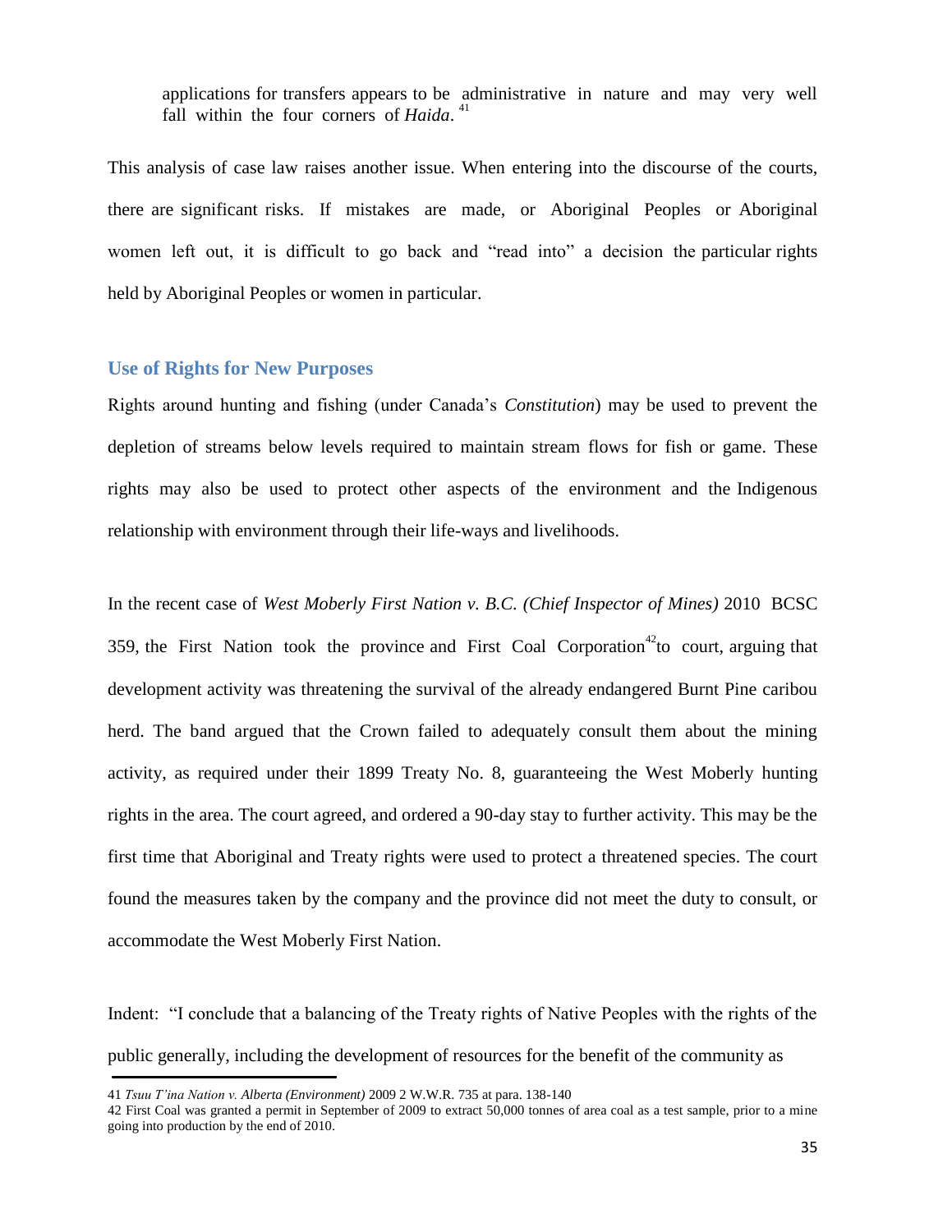a whole, is not achieved if caribou herds in the affected territories are extirpated." Judge Williamson wrote in his reasons.<sup>43</sup>

The structure of the Canadian legal system has a tendency to parcel out different aspects of the environment to different government departments, authorities, the private sector and even private citizens. It is also a system that prioritizes economic growth at the cost of the environment and Aboriginal Peoples, who are so closely tied to the environment through their constitutionally protected rights as well as their own Indigenous legal orders. There may be opportunity in that structure for Aboriginal Peoples to assert their rights for the protection of water - not just for themselves, but for the environment – lands, air, animals, plants, etc.

Outside of Canada, it is worth noting that claims of other nations regarding the infringement of Indigenous rights through habitat destruction have also won favour before the Inter-American Commission on Human Rights (IACHR) & Inter-American Court on Human Rights.<sup>44</sup>

#### <span id="page-35-0"></span>**Laws, Policies and Practices of Indigenous Communities**

In 1996 the Royal Commission on Aboriginal Peoples noted that the customary or traditional laws of most Aboriginal Peoples share common characteristics, including the following:

- They are usually unwritten, embodied in maxims, oral traditions and daily observances;
- They are transmitted from generation to generation through precept and example;

<sup>43</sup> At para. 53

<sup>44</sup> See for example *The Case of the Mayagna (Sumo) Awas Tingni Community v. Nicaragua*, decided by the Inter-American Court of Human Rights on August 31, 2001.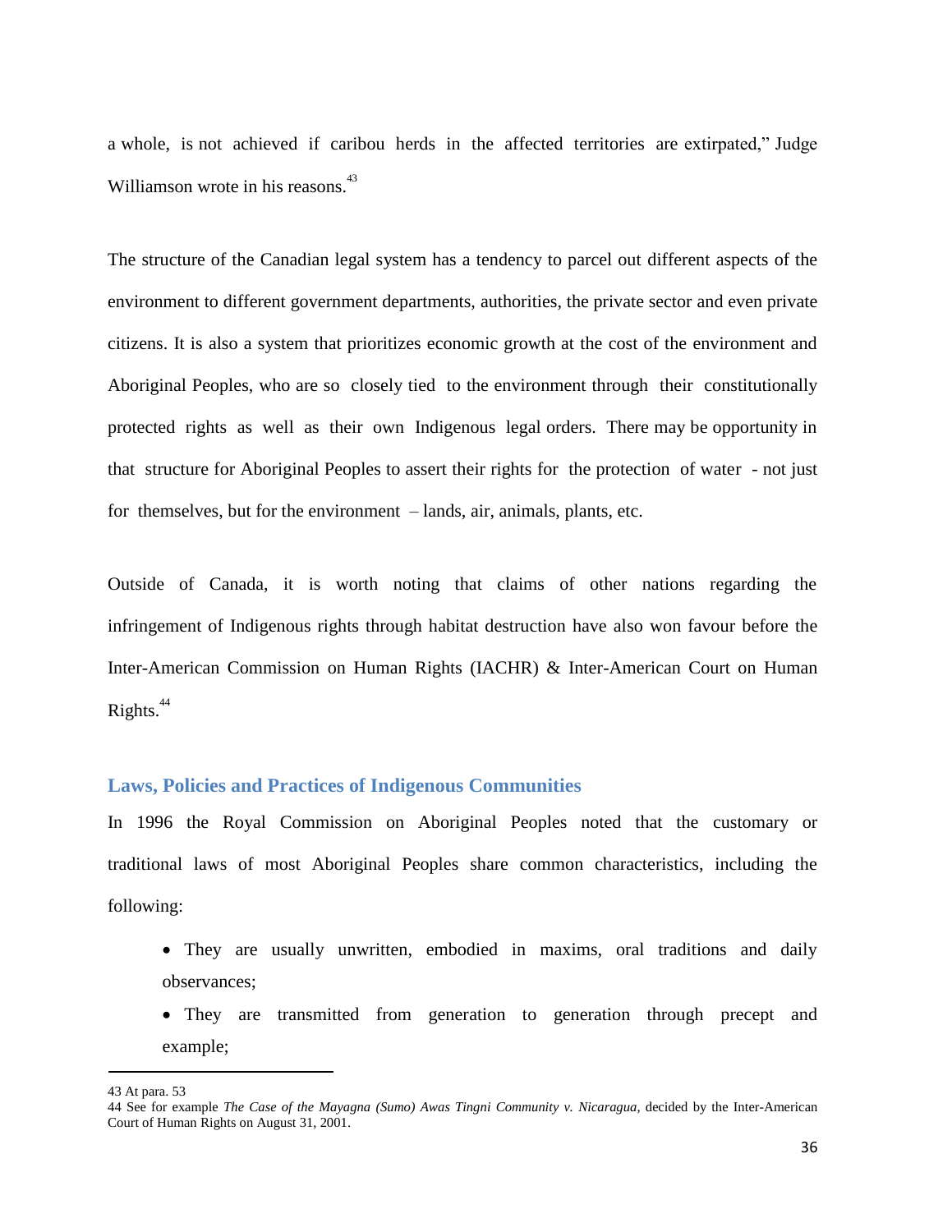- The laws are not static but continue to evolve:
- The territories of the Aboriginal Peoples are communally held, with guaranteed rights of access to every member of those tribes or Peoples;

Lands and resources are not considered a commodity or valued in a solely economic sense that allowed for exclusive private possession and;

Aboriginal Peoples have systems of land tenure that involved allocation within the group, rules for conveyance, and the prerogative to deny access to nonmembers (but not outright alienation).<sup>45</sup>

The courts in Canada have occasionally applied customary Aboriginal law as part of the common law of Canada. While there is no set formula for when or how customary law may be applied, it remains that Indigenous legal orders do form part of the basis for Canadian law. This might be seen as best exemplified in the historic Treaties (ensure capitalized throughout) which helped to establish the boundaries and territories of what is now Canada. Perhaps the leading case on the integration of Indigenous legal orders came in the Supreme Court of Canada case of *Delgamuukw*. In that case, the court accepted the use of oral evidence to prove the existence of Aboriginal title of the Gitksan and Wet'suwet'en Peoples.<sup>46</sup>There is no codified body of law that deals specifically with customary law of Aboriginal Peoples in Canada, and as such the integration of those customary laws must by operation happen at the level of those Peoples, with support from ethnography, expert testimony and other such sources. It is not within the scope of this paper to provide a fulsome discussion of the many forms Aboriginal customary or traditional mechanisms related to water governance or conflict resolution. However, it is

<sup>45</sup> Royal Commission on Aboriginal Peoples, Final Report Volume 2, Chapter 4

<sup>46</sup> Specifically, the adaawk of the Gitksan, and the kungax of the Wet'suwet'en which are oral histories reciting important events, traditions, laws, territories and other matters related to the houses.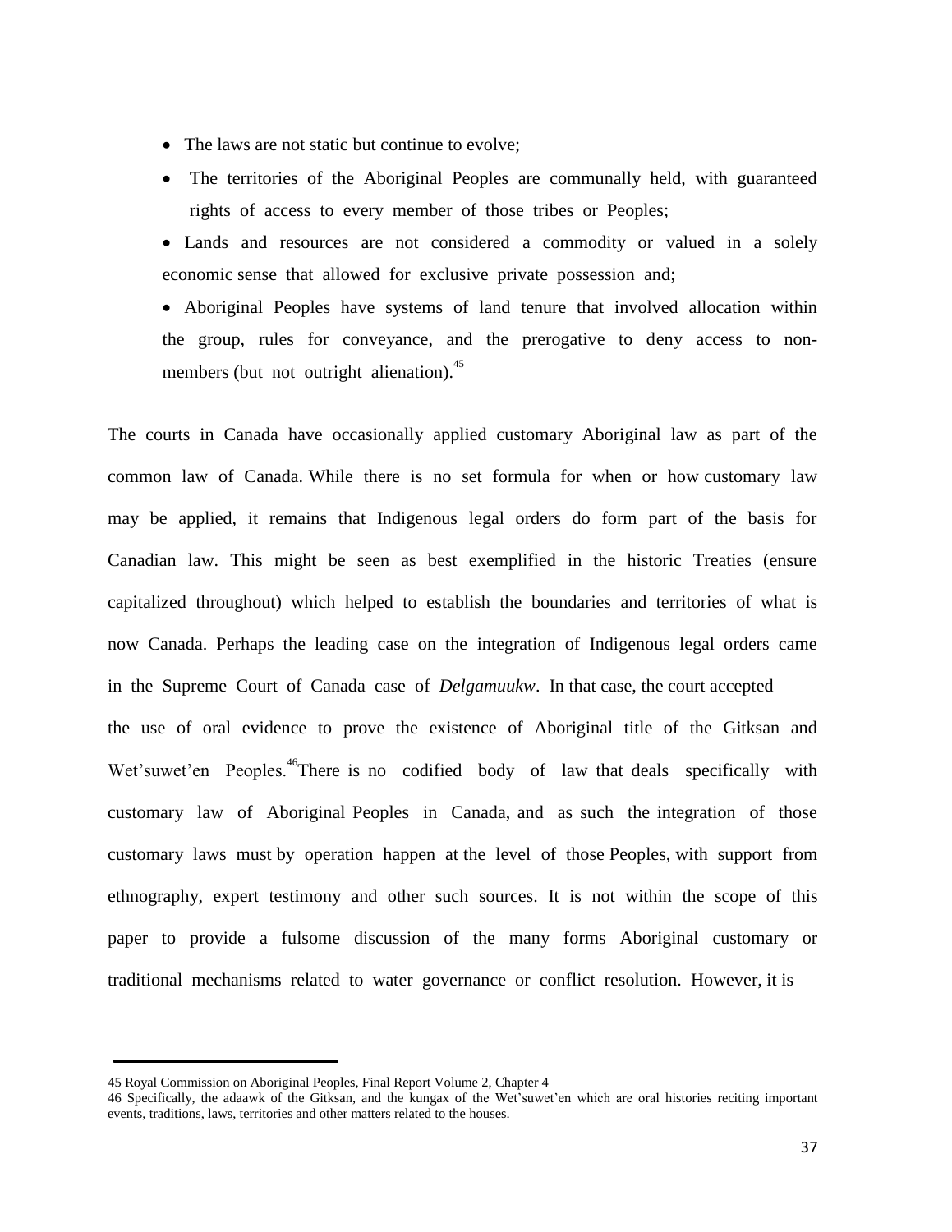recommended that Aboriginal Peoples undertake the creation of their own water policies or laws within their own communities. There may be some examples of communities that have begun the process of articulating or documenting water governance or administration, without the inclusion of women in the process or in the content of the governance structure, mandate or administration. As such, it is of vital importance that the role of women in customary law or tradition with respect to water be upheld and promoted, in spite of the existence of other inequalities experienced by Aboriginal women on a regular basis within their communities. Should talk about that group that Darleen Sanderson has initiated and the measures taken by IPs in relation to the right to water and specifically, the group of IW in Canada that have been advocating this. Also would be nice to set out the actions that IW can take, tying this together with the international and national regime you have set out above.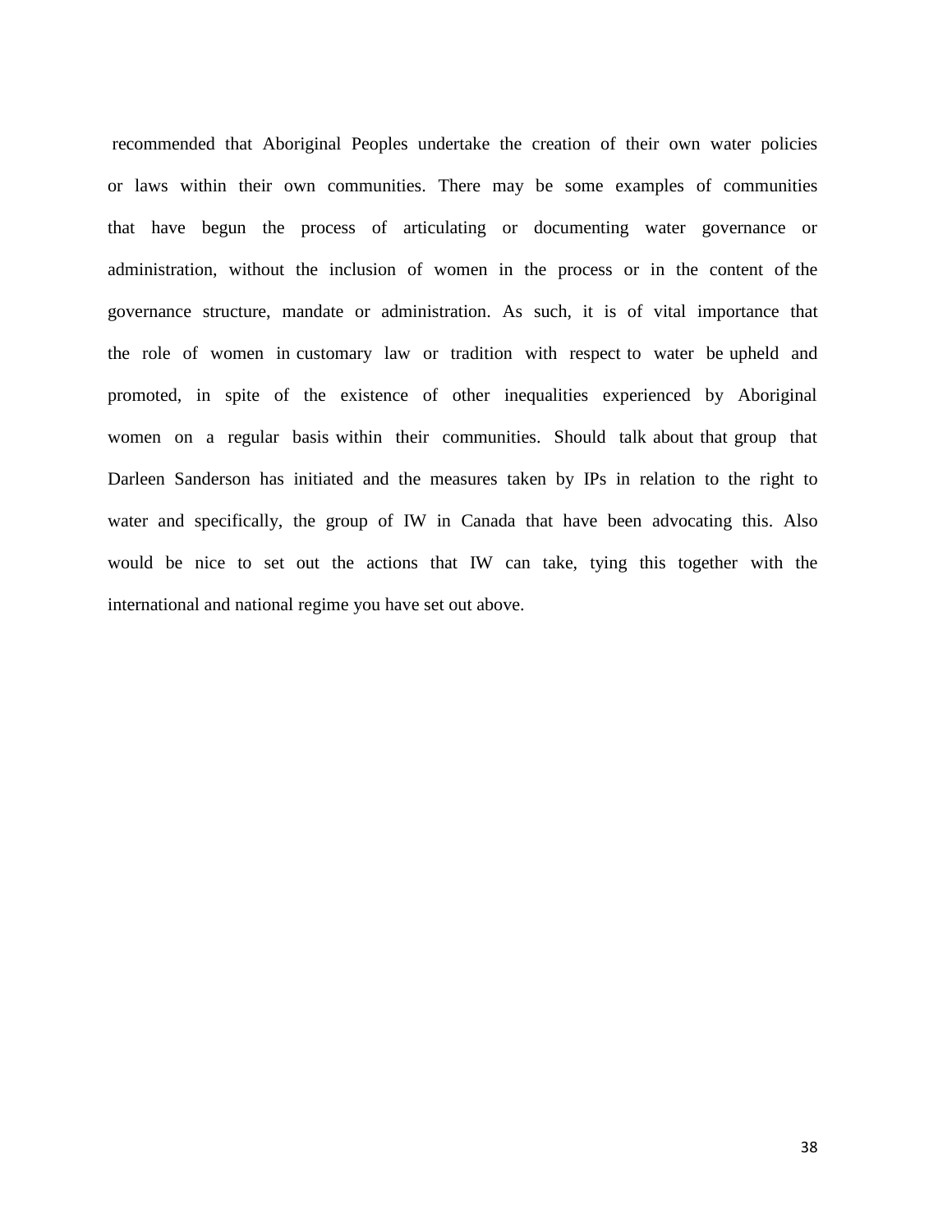# <span id="page-38-0"></span>**Conclusion**

The myriad of law and policy surrounding water in Canada and in the international fora makes for a complex picture of the "right to water". When one includes the multiplicity of challenges faced by Aboriginal women, the pressing need to ensure gender equality in the dialogue of Indigenous rights to water becomes critical. In Annex "A" to this Paper, you will find a series of recommendations gleaned from the overview contained in this paper. These recommendations are targeted to Aboriginal women in Canada, and attempt to address a wide range of venues, institutions and avenues of advocacy. These recommendations are intended to outline the broad strokes of a strategy for Aboriginal women in Canada respecting the "right to water".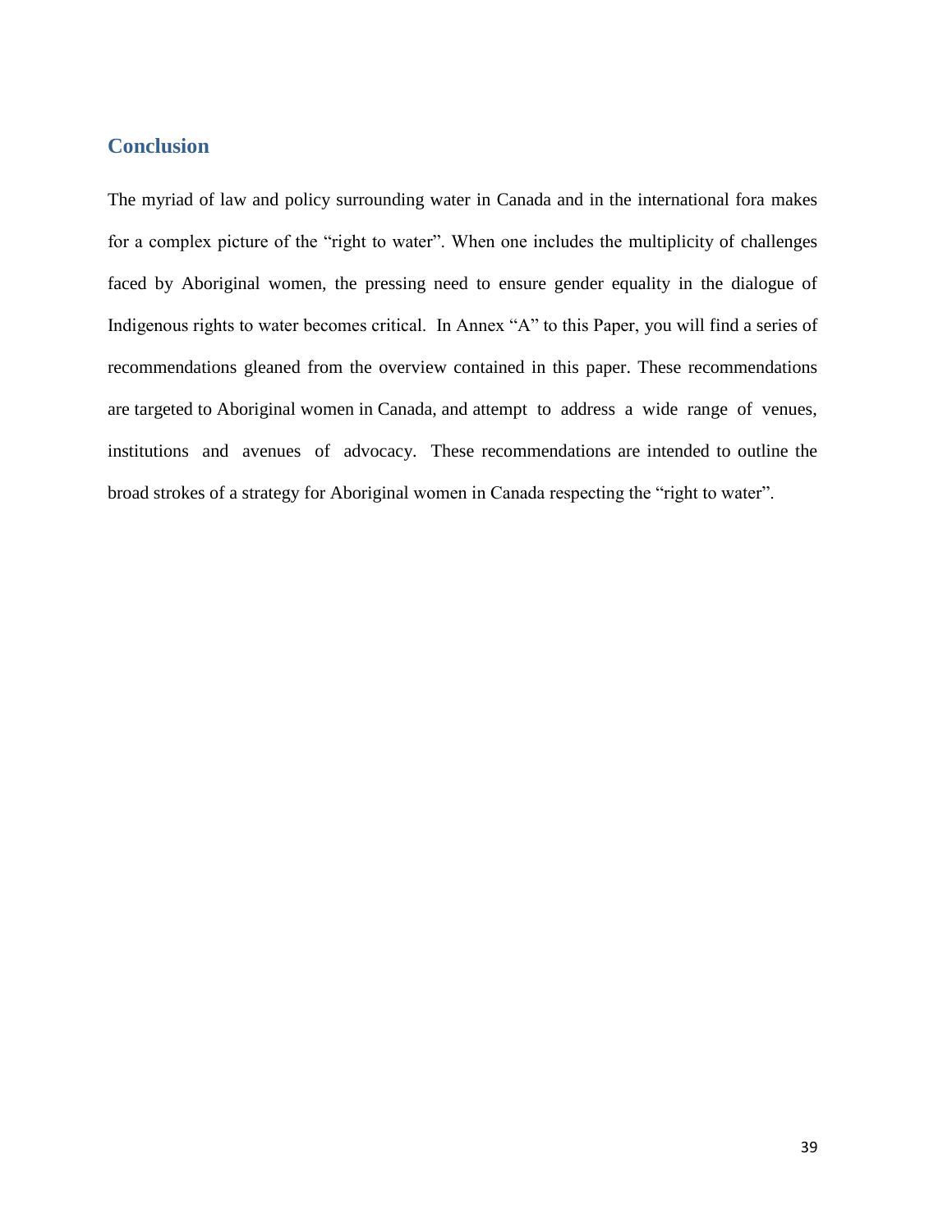# <span id="page-39-0"></span>**Annex A**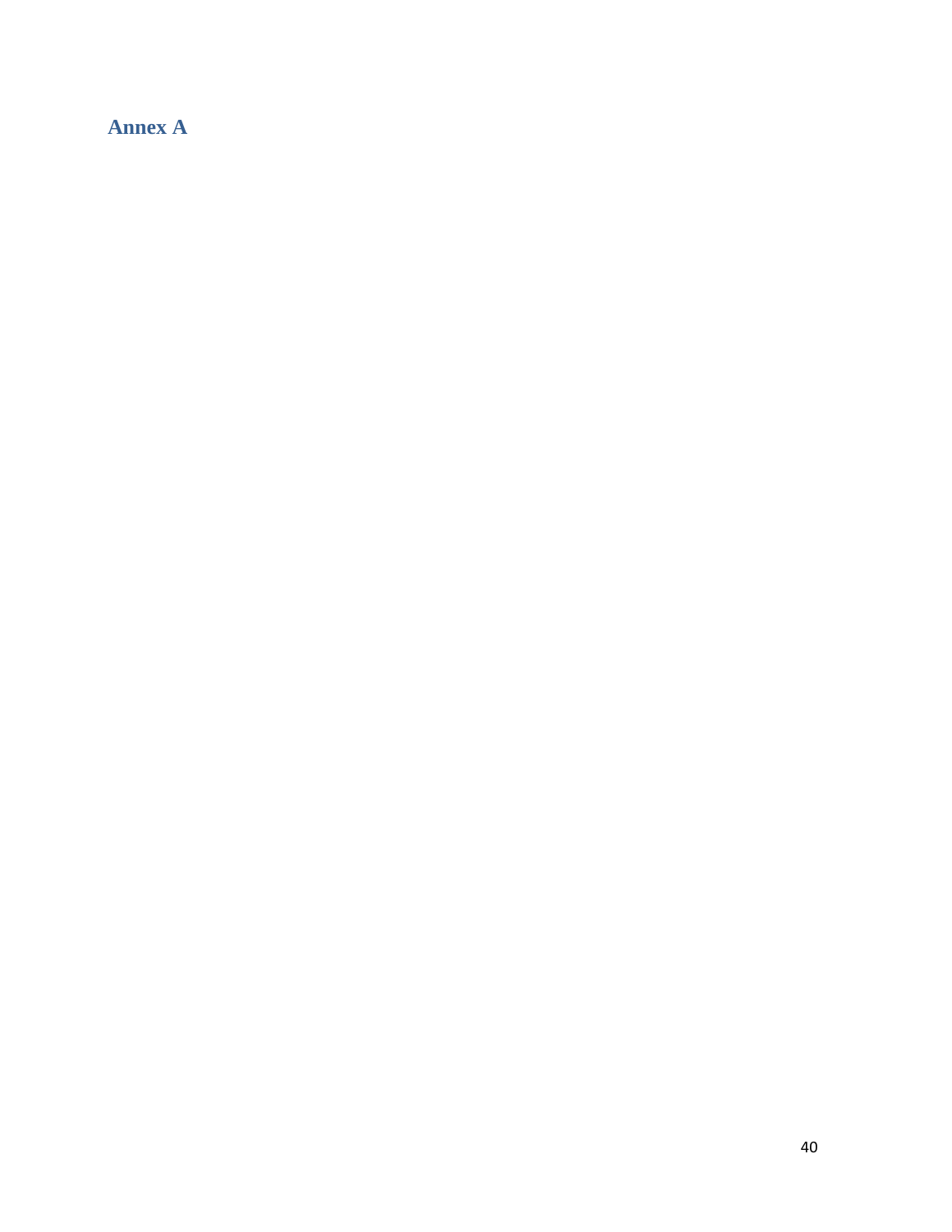# <span id="page-40-0"></span>**Annex B PRELIMINARY COMMENTS – BILL S**‐**11**

*Please be advised that more work is required to complete a comprehensive review of the First Reading of Bill S-11*.

This Bill calls for the **incorporation by reference of provincial regulations** on reserve lands in Canada. As such, this legislation does not address the rights held by Métis or Inuit, or those First Nations or non-status Indigenous peoples off-reserve.

What this means is that provincial law will apply on reserve, in spite of multiple opinions to choose a different path of addressing drinking water issues on reserve (such opinions have been expressed by the Senate of Canada, the Expert Panel on Drinking Water, the Assembly of First Nations and numerous other groups, tribes, First Nations and individuals). The Bill seeks to characterize the First Nation as an extension of the provincial regime.

# SHORT TITLE:

―*Safe Drinking Water for First Nations Act*‖ – very clearly states that it DOES NOT address a multitude of other water issues facing First Nations, including the right to access or protect water for the purposes of exercising Aboriginal and Treaty Rights to hunt, fish, gather medicine, etc.. Clearly they just want to limit it to addressing the bare minimum of bringing drinking water on reserve up to the level "enjoyed" by other Canadians under their respective provincial regimes.

However, be advised that the water management regimes in the provinces are facing major crises in water quality, shortage, supply all while demand is increasing exponentially. The provincial regimes are struggling to address the various demands on water. Industry and agriculture are often seen as being privileged in the hierarchy of "interests" or "stakeholders" in the provinces and territories. What will this mean for First Nations if they are brought under the provincial regime? Most likely, Indigenous interests will be at the very bottom of that hierarchy.

# INTERPRETATION

 $s.2(1)$  definition of "first nation" includes an "aboriginal body" to be described in the schedule – what is unclear is whether this means the Bill will be an opt-in mechanism for those who have settled land claims (comprehensive).

**s.2(1)** definition of "first nation land" seems to limit the application of the Bill to lands that qualify as "reserve lands" under the Indian Act or that are lands held because of a land claim settlement.

This means that lands held privately or lands which are owned by the First Nation corporation or other legal entity are not subject to this Bill.

**s.2(2)** the "Governor in Council"<sup>47</sup>(GOC) makes regulations that provide under the Bill that a band under the Indian Act is a First Nation and that their lands are "first nation lands" under the Bill.

What is curious about this is that it means there will be an official listing of which communities this Bill applies to and which are excluded. While there is no indication in the text of the Bill whether any NEW criteria will be applied in creating this list, we should remain aware that this may be a possibility when there are new kinds of "status lists" being created by government.

## REGULATIONS:

There are twelve (12) basic areas of regulation proposed under this Bill.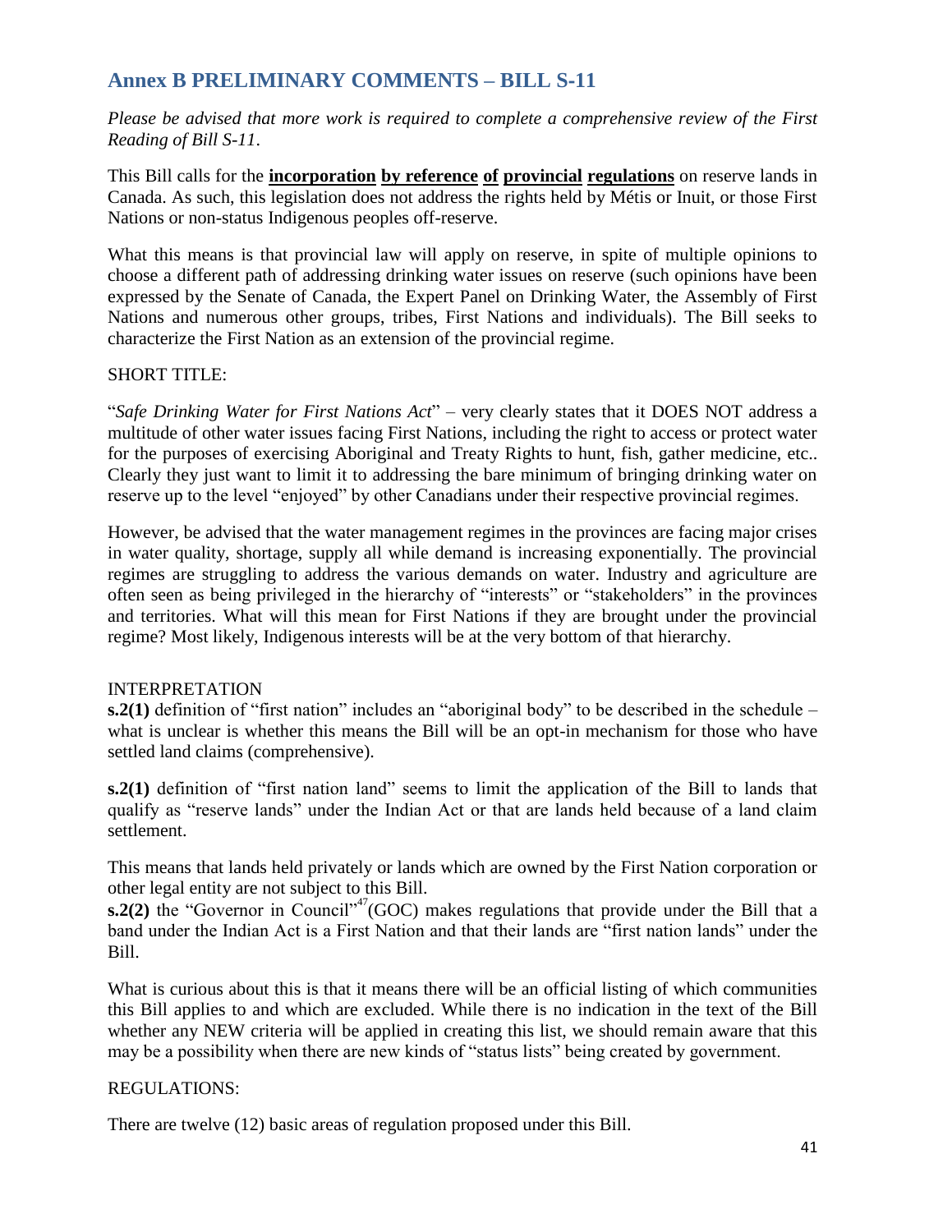There are three proposed "authorities" for creating or making these regulations: (a) the GOC, (b) the GOC *together* with the Minister of Health; and (c) the GOC *together* with the Minister of INAC and the Minister of Health.

| $s.3(1)$ GOC                 | s.3(2) GOC with Minister       | s.3(3) GOC with Minister                    |
|------------------------------|--------------------------------|---------------------------------------------|
|                              | of Health                      | of INAC and Minister of                     |
|                              |                                |                                             |
|                              |                                | Health                                      |
| Makes regulations re:        | Make regulations re:           | Make regulations re:                        |
| drinking water and           | standards for drinking         | (a) Monitoring,                             |
| wastewater on first nation   | water quality on first nation  | sampling, testing of                        |
| lands in the following eight | lands                          | drinking water on                           |
| $(8)$ areas:                 | These regulations will         | first nation lands                          |
| (a) Training and             | probably closely follow the    | and reporting of                            |
| certification of             | Health Canada (existing)       | results                                     |
| operators;                   | <b>Guidelines for Canadian</b> | (b) Making                                  |
| (b) Source water             | <b>Drinking Water Quality.</b> | remediation orders                          |
| protection                   | (Please click on the title to  | where standards for                         |
| (c) Drinking water           | access the Guidelines on a     | drinking water                              |
| systems (incl. wells)        | website).                      | quality are not met                         |
| -location, design,           |                                | (see $s.3(2)$ on the                        |
| construction,                |                                | creation of these                           |
| maintenance,                 |                                | standards by GOC                            |
| operation and                |                                | and Minister of                             |
| decommissioning              |                                | Health)                                     |
| (d) Trucking water           |                                | (c) Emergency                               |
| (e) Waste water systems      |                                | measures when                               |
|                              |                                |                                             |
| (f) Collection and           |                                | crisis<br>is<br>There<br>a<br><sub>or</sub> |
| treatment of                 |                                | contamination of water on first             |
| wastewater                   |                                | nation lands.                               |
| (g) Monitoring,              |                                |                                             |
| sampling and testing         |                                |                                             |
| of wastewater and            |                                |                                             |
| reporting results (see       |                                |                                             |
|                              |                                |                                             |
|                              |                                |                                             |

Here is a breakdown of how the Bill sets out the creation of regulations:

<sup>47</sup> In Canada, the governor in council is the governor general acting on the advice of the federal cabinet. Orders in council and minutes of council are signed by the governor general giving legal force to cabinet decisions relating to a statutory authority (like the one in this Bill) or the Royal Prerogative.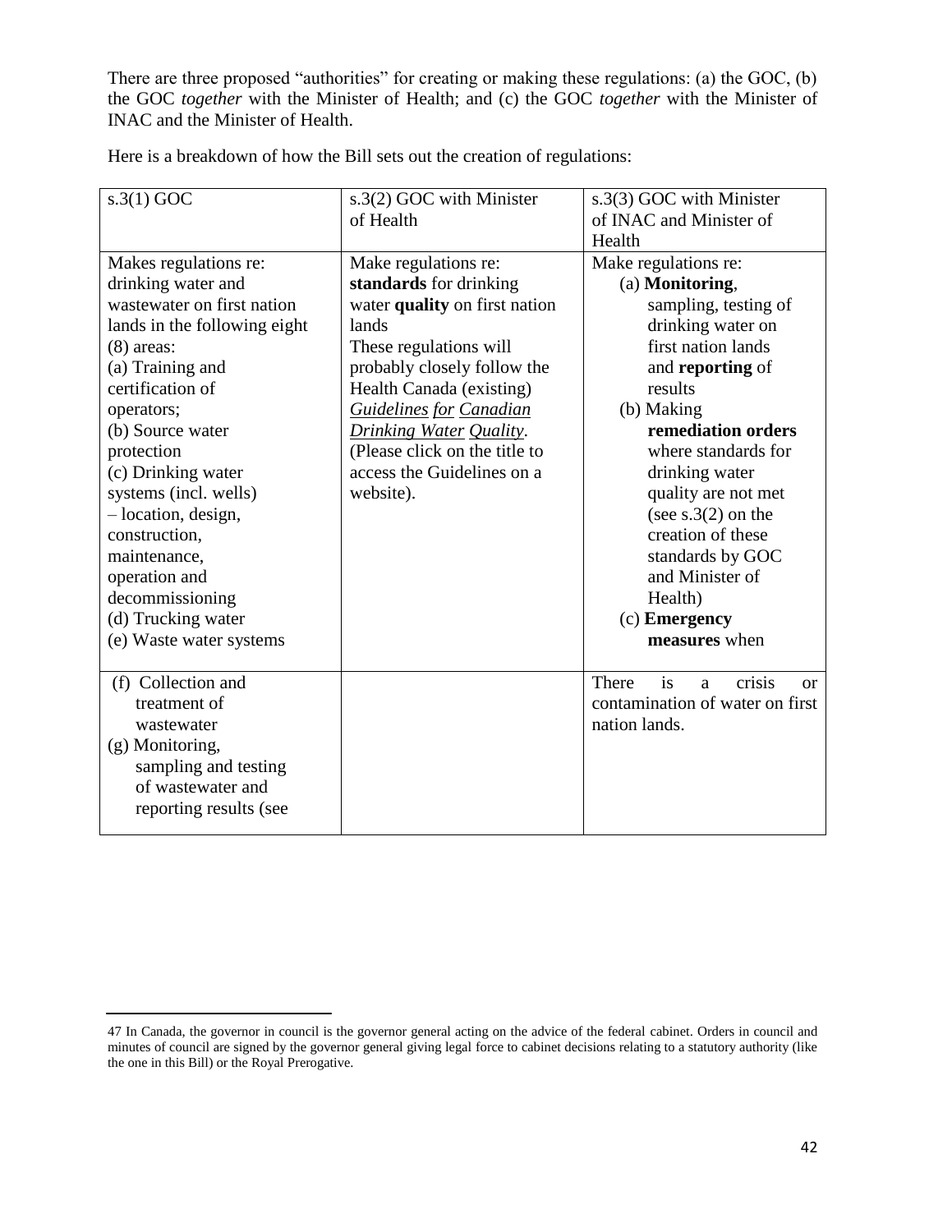# INCLUDED POWERS

s.4 (1) sets out what the regulations can do. Here is a list of all of them, with comments in the right hand column:

| $s.4(1)$ subsection:                                                                                            | Comment:                                                                                                                                                                                                                                                                                                                                                                                                                                                                                                                                                                                                                                                                                                                                                                                                                                                                                                                                                                                                                |
|-----------------------------------------------------------------------------------------------------------------|-------------------------------------------------------------------------------------------------------------------------------------------------------------------------------------------------------------------------------------------------------------------------------------------------------------------------------------------------------------------------------------------------------------------------------------------------------------------------------------------------------------------------------------------------------------------------------------------------------------------------------------------------------------------------------------------------------------------------------------------------------------------------------------------------------------------------------------------------------------------------------------------------------------------------------------------------------------------------------------------------------------------------|
| (a) specify the classes of drinking water<br>systems and waste water systems to which<br>the regulations apply; | Presumably they will want to be as exhaustive<br>as possible and may include groundwater<br>(which is commonly the most used water<br>source on reserve). Taking as an example the<br>water law and regulations of Alberta, we have<br>provided some links to the Alberta regulations<br>on drinking water:<br>Municipal<br>drinking<br>water<br>systems<br>are<br>regulated by Alberta Environment under the<br>following legislation:<br><b>Environmental Protection and</b><br><b>Enhancement Act</b><br>Potable Water Regulation<br><b>Activities Designation Regulation</b><br><b>Approvals and Registration Procedure</b><br>Regulation<br>Code of Practice for a Waterworks System<br>Consisting Solely of a Water Distribution<br>System<br><b>Code of Practice for Waterworks Systems</b><br><b>Using High Quality Groundwater</b><br><b>Standards and Guidelines for Municipal</b><br>Waterworks, Wastewater and Storm<br><b>Drainage Systems</b><br><b>Alberta Environmental Appeals Board</b><br>Regulation |
| (b) confer any legislative, administrative,<br>judicial or other power on any person or<br>body;                | This is a very broad delegation of power,<br>which means that the feds want to limit their<br>liability and control as much as possible. This<br>subsection may be the place where they allow<br>for First Nations themselves to become the<br>delegated authority. As such, existing issues                                                                                                                                                                                                                                                                                                                                                                                                                                                                                                                                                                                                                                                                                                                            |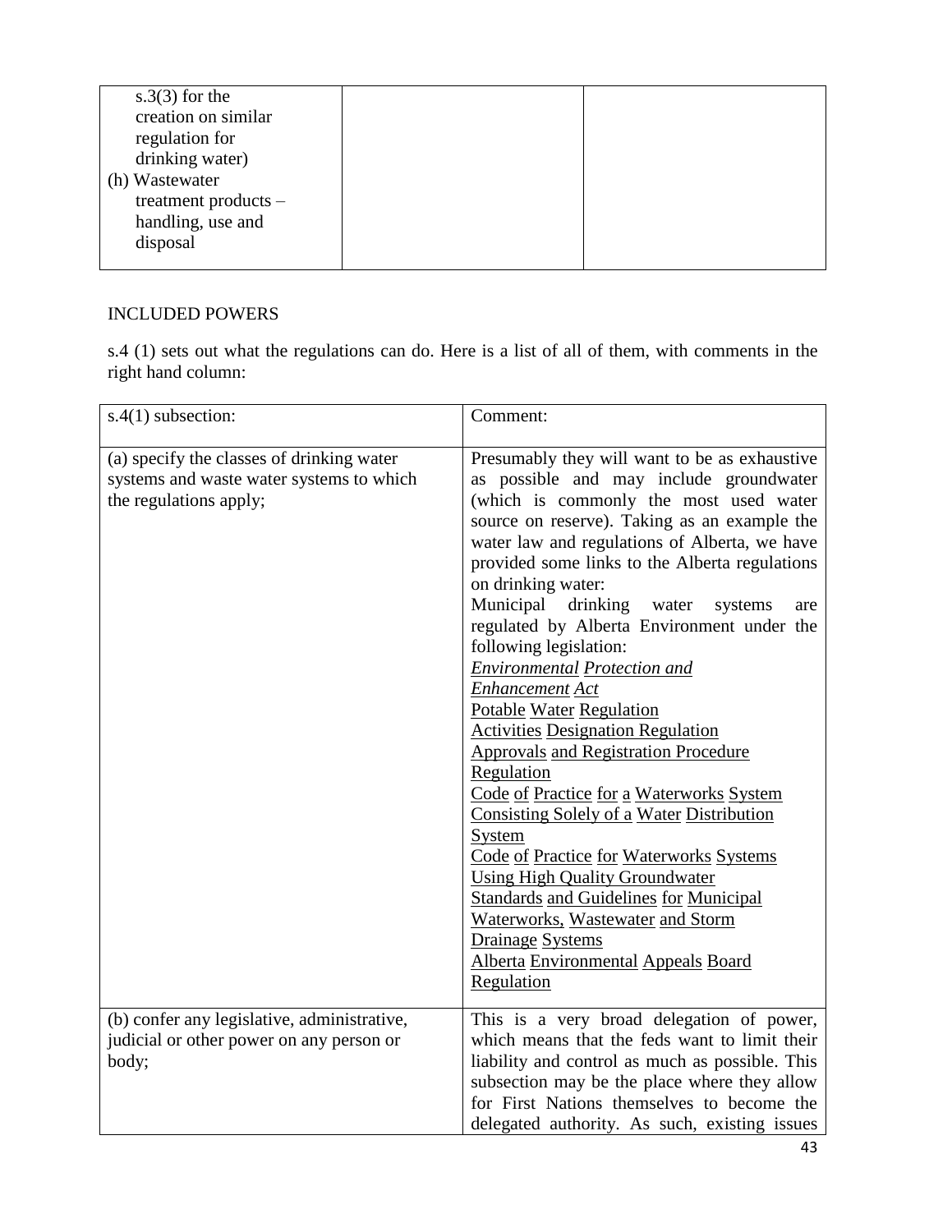|                                                                                                                                                                                                                 | faced by delegated authorities (like for child<br>welfare,) would apply here too $-$ <i>experiencing</i><br>a high level of service provision requirements<br>with an insufficient budget.                                                                                                                                                                                                                                  |  |
|-----------------------------------------------------------------------------------------------------------------------------------------------------------------------------------------------------------------|-----------------------------------------------------------------------------------------------------------------------------------------------------------------------------------------------------------------------------------------------------------------------------------------------------------------------------------------------------------------------------------------------------------------------------|--|
| (c) Confer on any person or body the power, exercisable in specified circumstances and subject<br>to specified conditions,                                                                                      |                                                                                                                                                                                                                                                                                                                                                                                                                             |  |
| (i) to make orders to cease any work, comply<br>with any provision of the regulations or<br>remedy the consequences of a failure<br>to<br>comply with the regulations,                                          | The body that is the delegated authority will<br>have the ability to enforce compliance with the<br>regulations. Under this section, they will also<br>be able to "remedy the consequences" which<br>may mean take any action needed to bring<br>work up to compliance level.                                                                                                                                               |  |
| (ii) to do any work that the person or body<br>considers necessary to recover the costs of that<br>work                                                                                                         | Cost recovery for compliance                                                                                                                                                                                                                                                                                                                                                                                                |  |
| (iii) to require a First Nation to enter into an<br>agreement for the management of its drinking<br>water system or waste water system in<br>cooperation with a third party;                                    | This is a way to bring the First Nation under<br>"third party" when it comes to water and<br>wastewater management (if they are the<br>delegated authority). So while the rest of the<br>Bill seems to suggest that First Nations would<br>the delegated authority for<br>become<br>the<br>purposes of the Act and regulations, this<br>subsection provides for the appropriation of<br>this jurisdiction by a third party. |  |
| (iv) to appoint a manager independent of the<br>first nation to operate a drinking water system<br>or waste water system on its first nation lands;                                                             | This may have implications for the ability of a<br>First Nation to employ a member as a<br>manager of the systems                                                                                                                                                                                                                                                                                                           |  |
| <b>Main Money Subsections:</b>                                                                                                                                                                                  |                                                                                                                                                                                                                                                                                                                                                                                                                             |  |
| (d) fix, or prescribe the manner of calculating,<br>the fees to be paid to any person or body for<br>the use of drinking water or of a wastewater<br>system                                                     | This is referencing the fees paid to use water,<br>by any household or business who turn on their<br>tap. So this Act envisions charging First<br>Nations members for water the way it happens<br>off reserve.                                                                                                                                                                                                              |  |
| (e) fix the rate of interest to be charged on the<br>amounts owing under the regulations;                                                                                                                       | Self-explanatory.                                                                                                                                                                                                                                                                                                                                                                                                           |  |
| (f) subject to subsection (2), establish offences<br>summary conviction<br>punishable<br>on<br>for<br>contraventions of the regulations and set fines<br>or terms of imprisonment or both for such<br>offences; | Offences to be established. Not yet set out.                                                                                                                                                                                                                                                                                                                                                                                |  |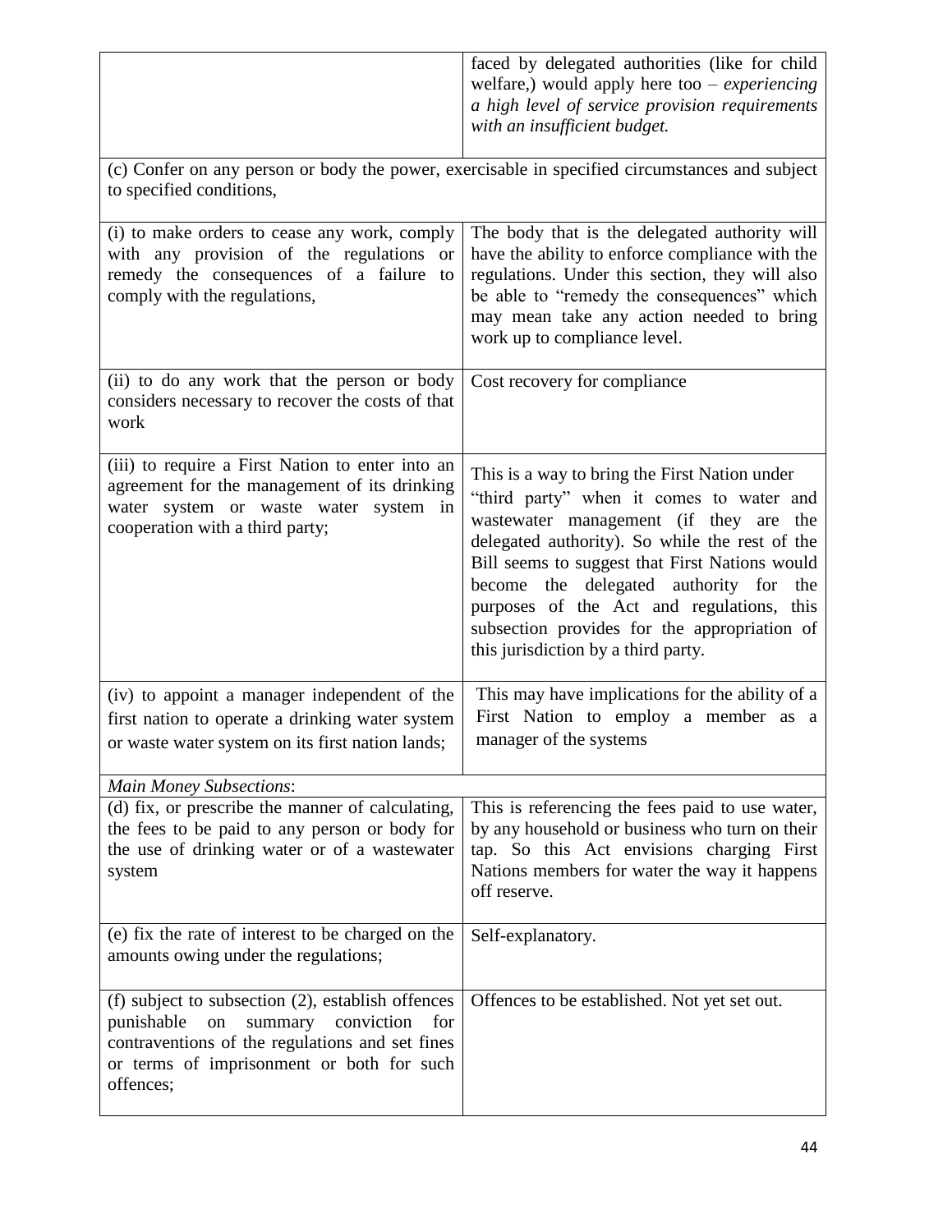| (g) establish a system of administrative<br>penalties<br>applicable<br>monetary<br>to<br>contraventions of specified provisions of the<br>regulations and set the amounts of those<br>penalties;                                                                                                                     | Administrative fines or penalties.                                                                                                                                                                                                                                                                                                                                                                                             |
|----------------------------------------------------------------------------------------------------------------------------------------------------------------------------------------------------------------------------------------------------------------------------------------------------------------------|--------------------------------------------------------------------------------------------------------------------------------------------------------------------------------------------------------------------------------------------------------------------------------------------------------------------------------------------------------------------------------------------------------------------------------|
| $(h)$ confer on any person the power to verify<br>compliance with the regulations, including the<br>power to seize and detain things found in the<br>exercise of that power;                                                                                                                                         | This may mean that previous First Nation<br>experience with seizure of items, equipment or<br>other chattels may change with respect to water<br>or wastewater systems. In the past, a Band<br>Resolution<br>Council<br>other<br>form<br><b>or</b><br>of<br>permission was required to be issued by the<br>First Nation government to allow for seizure<br>pursuant to legislation or regulation.                              |
| $(i)$ confer on any person the power to apply<br>for a warrant to conduct a search of a place;                                                                                                                                                                                                                       | This has implications for the ability of a band<br>council to control who has access to the<br>reserve lands, and facilities located on reserve.<br>Also, this just says "a place" which implies<br>that it might be ANY place on "first nation<br>lands" which may include a home or residence.                                                                                                                               |
| $(j)$ confer on any person the power to audit<br>the books, accounts and records of persons<br>to whom or bodies to which powers are<br>conferred by the regulations;                                                                                                                                                | Audit powers.                                                                                                                                                                                                                                                                                                                                                                                                                  |
| $(k)$ require the collection, recording and<br>reporting of information relating to the<br>quality of drinking water or to waste water;                                                                                                                                                                              | We have seen the sheer volume and demand<br>for reporting and recording of information or<br>data related to other delegated authorities such<br>as child welfare delegated authorities. Often,<br>the struggle is to complete the work required<br>under legislation to deliver services, with<br>and financial resources<br>human resources<br>stretched to the limit to accommodate reporting<br>or recording requirements. |
| ( <i>l</i> ) prescribe rules respecting the<br>confidentiality, or the disclosure, of any<br>information obtained under the regulations;                                                                                                                                                                             | This may mean that a First Nation has little or<br>no say in how the information collected is<br>shared or disseminated. If it is classified as<br>public, it is accessible for litigation purposes.                                                                                                                                                                                                                           |
| $m$ ) prescribe rules of procedure for hearings<br>to be held in relation to a drinking water<br>system or waste water system, including rules<br>for the issuance of subpoenas to require the<br>appearance of persons and the production of<br>documents and rules requiring that evidence be<br>given under oath; | It seems that this Bill envisions an appeal or<br>administrative process as part of compliance<br>enforcement.<br>This<br>and<br>has<br>important<br>implications for the sovereignty of a First<br>Nation<br>with<br>respect<br>justice<br>to<br>and<br>administration.                                                                                                                                                       |
|                                                                                                                                                                                                                                                                                                                      | ( <i>n</i> ) prescribe the obligations of any person or The main word to note here is "prescribe".                                                                                                                                                                                                                                                                                                                             |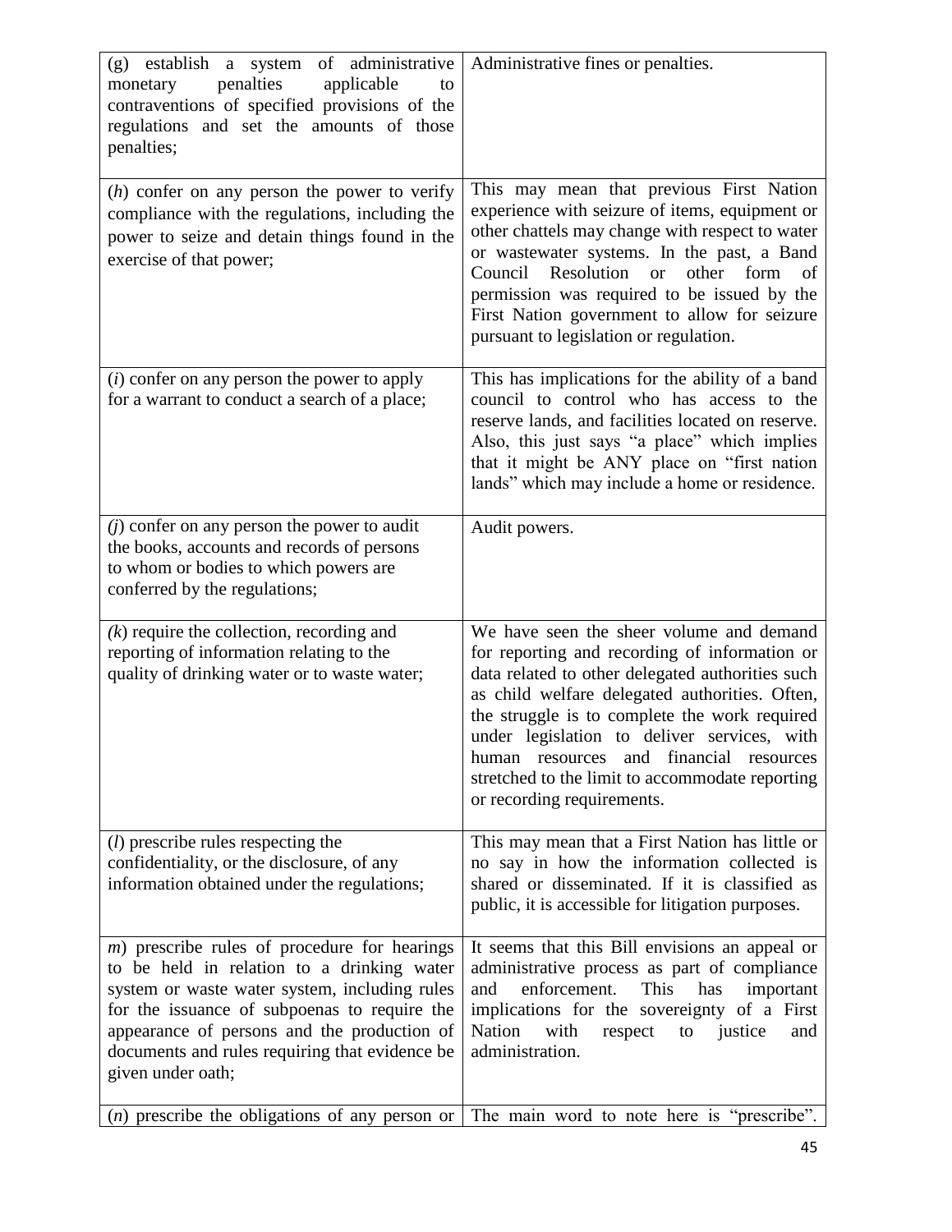| body that exercises powers or performs duties<br>under the regulations, and specify the penalties<br>that apply in the event of the breach of those<br>obligations;                                                                                                                                                                         | There will be no consultation carried out on the<br>obligations of the delegated authority under the<br>Bill and regulations.                                                                                                                                                                                                                                                                                                                                                                     |
|---------------------------------------------------------------------------------------------------------------------------------------------------------------------------------------------------------------------------------------------------------------------------------------------------------------------------------------------|---------------------------------------------------------------------------------------------------------------------------------------------------------------------------------------------------------------------------------------------------------------------------------------------------------------------------------------------------------------------------------------------------------------------------------------------------------------------------------------------------|
| (o) subject to paragraphs $10(1)(a)$ , $(2)(a)$ and<br>$(3)(a)$ and section 11, set limits on the liability<br>of, and establish defences and immunities for,<br>any person or body exercising a power or<br>performing a duty under the regulations;                                                                                       | Limitations on liability will be of paramount<br>for<br>First Nation<br>importance<br>delegated<br>authorities. Please carefully note that a<br>limitation on liability does not at all reflect the<br>Treaty relationship between Treaty First<br>Nations and the Crown. In fact, this Bill totally<br>reneges or rejects that Treaty relationship in<br>the context of water and wastewater. So the<br>Bill seeks to characterize the First Nation as an<br>extension of the provincial regime. |
| $(p)$ require permits to be obtained as a<br>condition of engaging in any activity on first<br>nation lands that could affect the quality of<br>drinking water, or any activity governed by the<br>regulations, and specify the terms<br>and<br>conditions of those permits and provide for<br>their issuance, suspension and cancellation; | Right now, the permit procedure under the<br>Indian Act is cumbersome and difficult to<br>This<br><b>SEVERE</b><br>section<br>has<br>process.<br>ramifications for the ability of First Nations to<br>engage in economic development, housing and<br>other infrastructure activities.<br>This permit system may become a way of<br>stonewalling First Nation development and<br>growth.                                                                                                           |
| $(q)$ deem a first nation, for the purposes of this<br>Act, to be the owner of a drinking water<br>system or waste water system located on its<br>first nation lands that have not been allotted<br>under subsection $20(1)$ of the <i>Indian Act</i> or<br>designated under subsection 38(2) of that Act;                                  | If First Nations are deemed owners, they also<br>carry all the liability with none of the<br>protection. There are limitations on liability<br>provided for the delegated authority who runs<br>the facilities, but a First Nation will have to<br>take out insurance, and potentially tax their<br>citizens to ensure they have the money to<br>provide for instances of liability.                                                                                                              |
| $(r)$ provide for the relationship between the<br>regulations and aboriginal and treaty rights<br>referred to in section 35 of the Constitution<br>Act, 1982, including the extent to which the<br>regulations may abrogate or derogate from<br>those aboriginal and treaty rights; and                                                     | This is the BIG RED FLAG of the entire Bill.<br>This subsection allows the government of<br>unilaterally re-interpret<br>Canada<br>the<br>to<br>Aboriginal and Treaty rights, and abrogate or<br>derogate from those Treaty Rights as is<br>convenient for the application of this Bill. As<br><b>CANNOT</b><br>this<br>subsection<br>such,<br>BE<br>ALLOWED TO BE INCLUDED IN<br><b>THE</b><br>FINAL VERSION OF THIS BILL.                                                                       |
| of the<br>that<br>require<br>assessment<br>s)<br>an<br>environmental effects<br>of<br>drinking water<br>systems or waste water systems be undertaken<br>where<br>circumstances<br>the<br>Canadian<br>in<br><i>Environmental Assessment Act does not apply,</i><br>and establish a procedure to be followed in                               | The Canadian Environmental Assessment Act<br>is the only one that asks for First Nation<br>involvement in a substantive way; if it is up to<br>the various provincial regimes, which are often<br>not seen as the proper "jurisdiction" for<br>Indigenous participation<br>in<br>Environmental                                                                                                                                                                                                    |